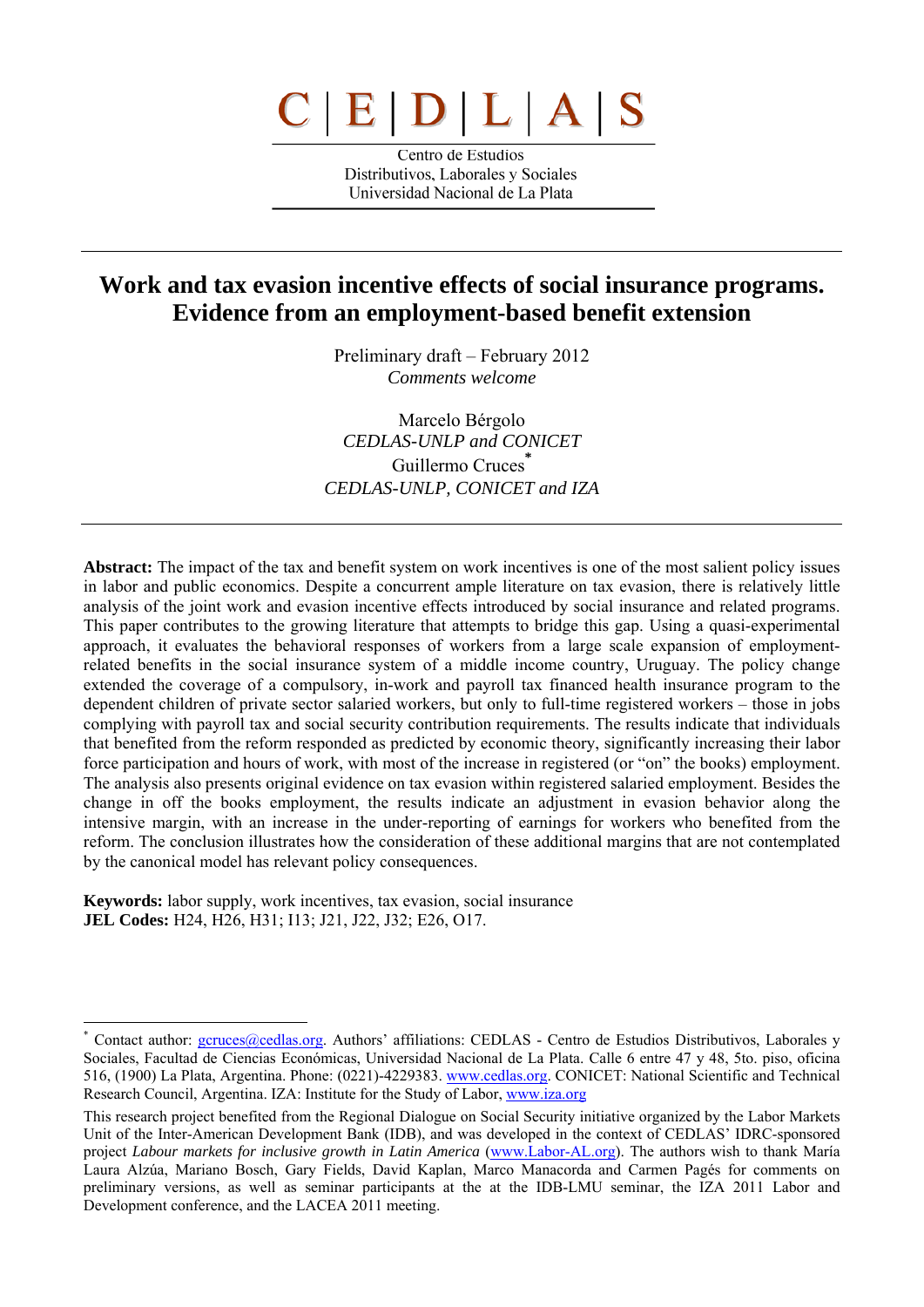#### **Table of Contents**

| 1                    |                          |                                                                         |  |
|----------------------|--------------------------|-------------------------------------------------------------------------|--|
| $\mathbf{2}$         |                          |                                                                         |  |
|                      | 2.1<br>22<br>2.3         |                                                                         |  |
| 3                    |                          | WORK INCENTIVE EFFECTS OF THE HEALTH INSURANCE BENEFIT EXTENSION IN THE |  |
| $\blacktriangleleft$ |                          |                                                                         |  |
|                      | 4.1<br>4.2               |                                                                         |  |
| 5                    |                          |                                                                         |  |
|                      | 5 1<br>5.2<br>5.3<br>5.4 |                                                                         |  |
| 6                    |                          | ROBUSTNESS TESTS: FALSIFICATION EXERCISES AND SPECIFICATION CHECKS 30   |  |
| 7                    |                          |                                                                         |  |
|                      |                          |                                                                         |  |
|                      |                          |                                                                         |  |
|                      |                          |                                                                         |  |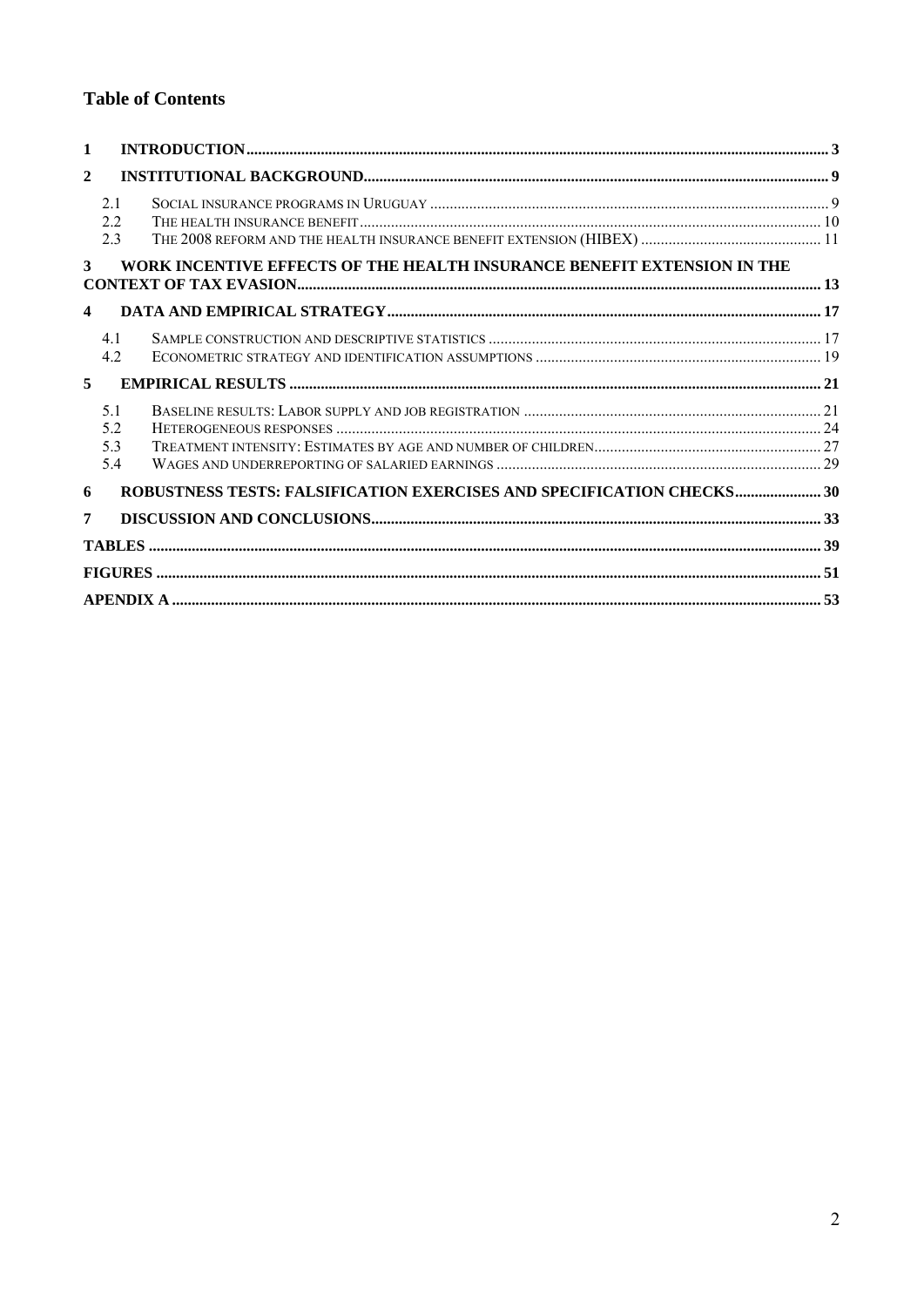## **1 Introduction**

The impact of the tax and benefit system on work incentives is one of the most salient policy issues in labor and public economics. While there is also an ample literature and a wealth of empirical evidence on tax evasion and on the fiscal implications of welfare systems, the joint analysis of the work and evasion incentive effects of taxes and benefits has received less attention in academic and policy analysis. Most studies implicitly assume that work incentives operate within the framework of the law, yet tax and benefit systems can induce behavioral responses in tax registration and on the reporting of earnings alongside the more traditionally studied labor supply margins. The consideration of these additional margins has relevant policy consequences that are not contemplated by the canonical model. For instance, social transfer programs may induce work disincentives, but in a setting with tax evasion they might instead end up encouraging off-the-books employment, with very different fiscal and household welfare implications.

This paper contributes to the growing literature that attempts to bridge this gap and address additional margins of adjustment of labor supply and tax evasion in the context of social insurance and other tax and benefit programs. Using a quasi-experimental approach, it evaluates the behavioral responses of workers from a large scale expansion of employment-related benefits in the social insurance system of a middle income country, Uruguay. The policy change extended the coverage of a compulsory, in-work and payroll tax financed health insurance program to the dependent children of private sector salaried workers. The extended benefit was made available only to full-time registered workers – that is, those in jobs complying with payroll tax and social security contribution requirements. This change potentially affected work incentives, but also the cost-benefit balance of working in a non-registered job, which is a particularly relevant margin in an economy with a sizeable shadow sector (about a quarter of jobs are off-the-books), and with social insurance benefits conditional on registered employment. The results indicate that individuals that benefited from the reform responded as predicted by economic theory, significantly increasing their labor force participation and hours of work, with most of the increase in registered (or "on" the books) employment. The analysis also presents original evidence on tax evasion within registered salaried employment. Besides the change in off the books employment, the results indicate that workers adjusted their evasion behavior along the intensive margin, with an increase in the under-reporting of earnings for those who benefited from the reform.

Understanding the incentive effects of public policies on both labor supply and tax evasion margins is important in developing and middle income countries with widespread levels of tax evasion, non compliance with regulations and weak enforcement. However, as argued below, these issues are also relevant in advanced economies with smaller but still sizeable and growing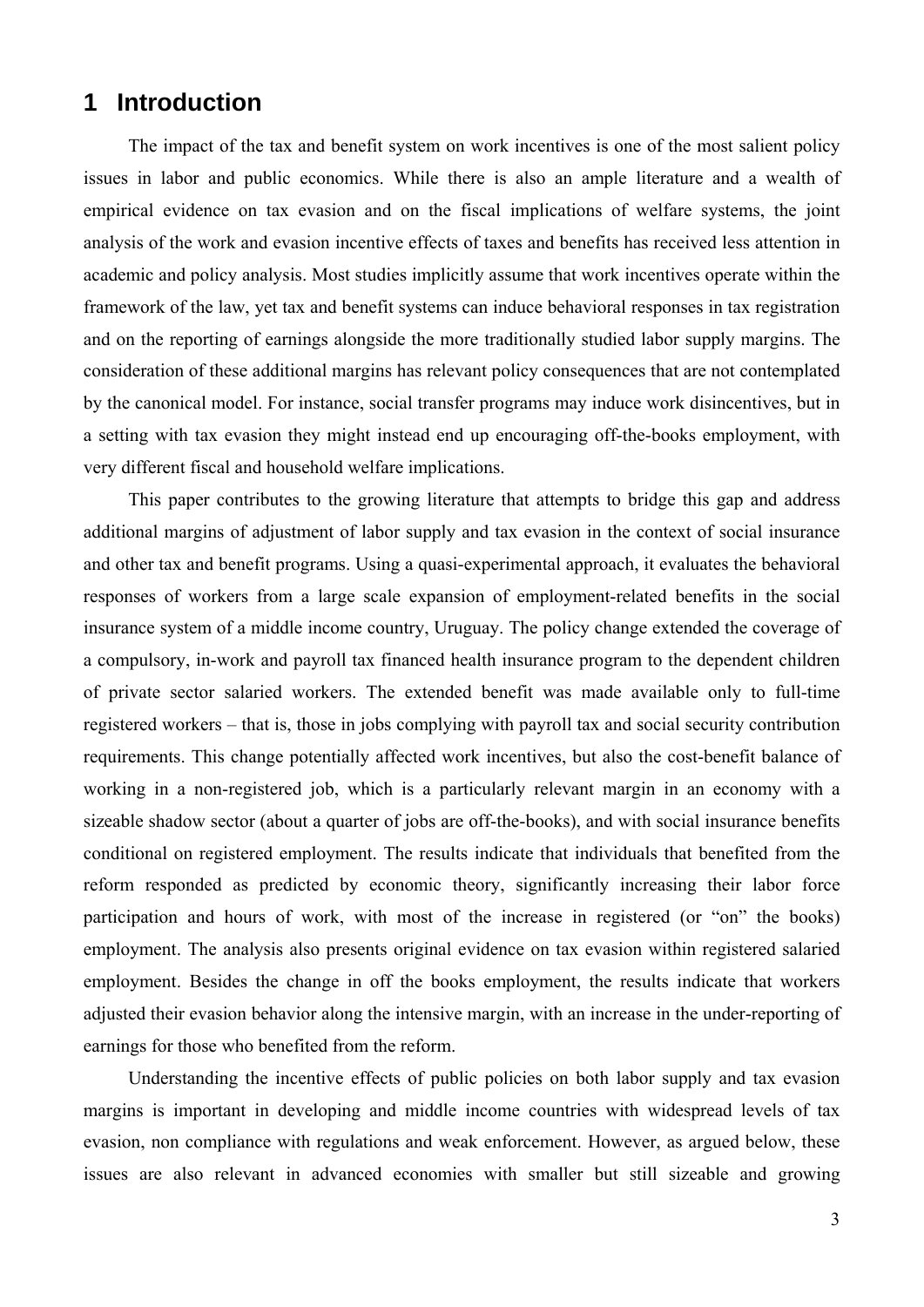underground sectors, and also in the context of increasingly dual labor markets in developed countries (Boeri, 2010). The size of the shadow economy in the early nineties ranged from more than 65 percent of GDP for countries like South Africa, Thailand and Nigeria, to about 30-40 percent for middle income countries (such as Uruguay) and transition economies (Hungary, Russia) and 15-30 percent of GDP for Southern European OECD countries such as Greece, Italy and Spain (Schneider and Enste, 2000). While the figure for this period was below 10 percent for the United States, Schneider (2005) reports that the underground economies of most countries grew between the early 1990s and the early 2000s, with a larger increase in developed countries and those in Central and Eastern Europe. These levels are also reflected in the proportion of the labor force that participates in the shadow economy, which Schneider and Enste (2000) report was in the 10-25 percent range by the late 1990s in some OECD countries (22.5 percent in Denmark, 22 percent in Germany, 32.3 percent in Spain and 12 percent in France). This evidence suggests that the effects of social insurance programs on the tax evasion margin can be quantitatively relevant for most of the world's economies. As in the previous example of cash transfers, policy design should reflect the full range of possible behavioral responses and not be limited to lawful or permitted adjustments – incentives and disincentives matter for work but may also matter for employment registration and payroll tax compliance, with important fiscal and labor market implications.

This paper is related to the substantial literature on the work incentive and broader labor market effects of tax and benefits systems, which range from those covering relatively simple cash and cash-like transfers (Moffitt, 2002) to the assessment of ample social insurance systems (Krueger and Meyer, 2002) and in-work benefits schemes such as the Earned Income Tax Credit (Hotz and Scholz, 2003; Eissa and Hoynes, 2006). The effects of Uruguay's health insurance benefit extension (HIBEX), part of a series of tax-benefit programs linked to employment, are related to a series of specific studies on work incentives and different margins of labor supply. With respect to labor force participation, the empirical literature generally finds a reduction in employment from increased benefits, although most of the previous studies are related to social insurance benefits for the unemployed (Krueger and Meyer, 2002) or for those out of the labor force, such as disability insurance (Bound and Burkhauser, 1999). In the context of mandated employer provision of workplace benefits, Gruber (1994) does not find significant effects on employment of a mandated maternity benefit in the United States, while Buchmueller et al. (2011) similarly fail to find significant effects on employment for a health insurance mandate in Hawaii.

By conditioning benefits to employment, the reform discussed below is also related to the notion of the entitlement effect, whereby unemployment benefits induce a move from inactivity to job search (see Mortensen's 1977 seminal contribution and its related literature), although the discussion below focuses on changes in employment. The benefit-employment linkage also related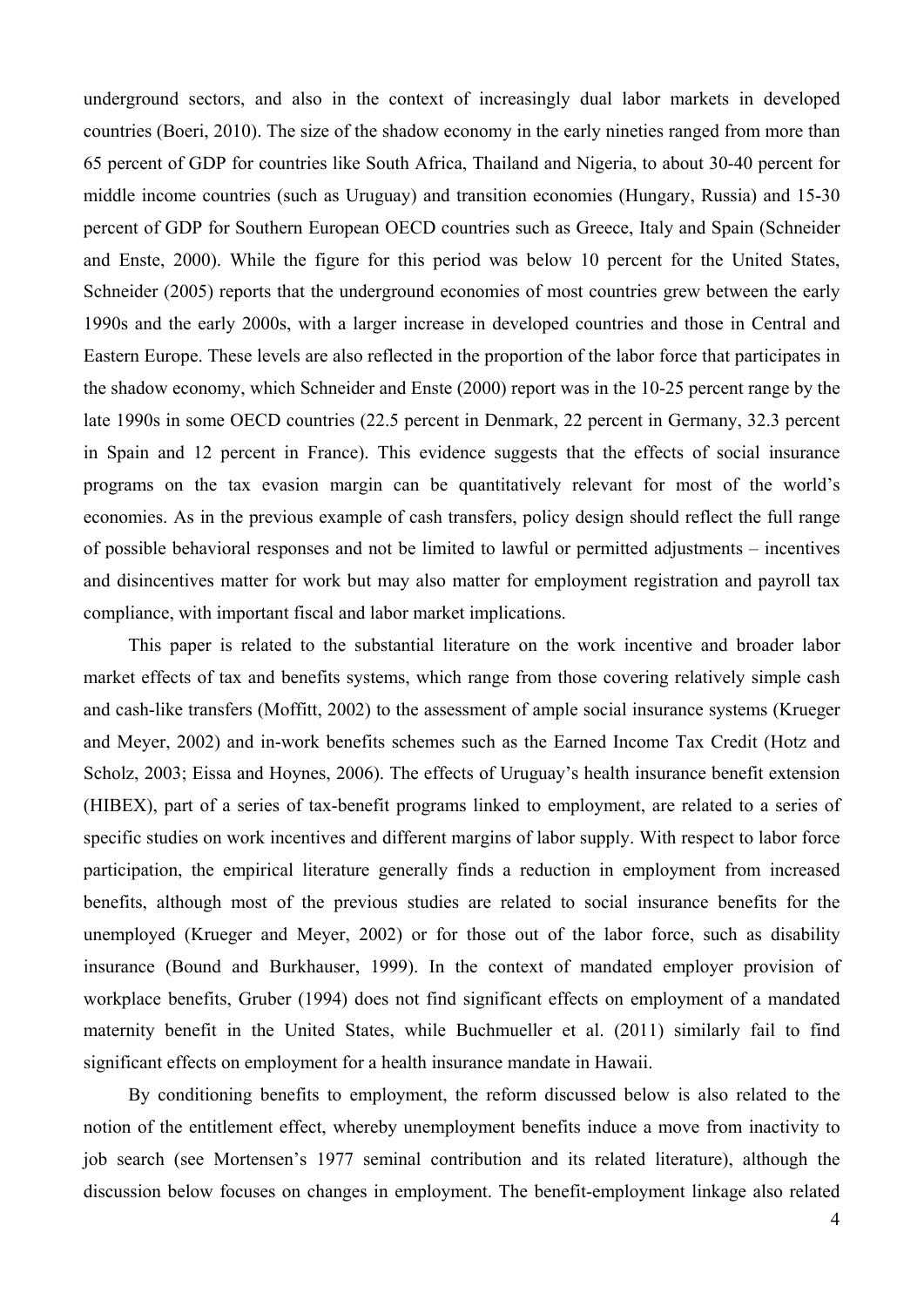this reform to the literature on in-work benefits, such as the United States' Earned Income Tax Credits (Hotz and Scholz, 2003; Eissa and Hoynes, 2006) and Temporary Assistance for Needy Families (Moffit, 2003) programs, and the United Kingdom's Working Families Tax Credits (Brewer et al., 2009). These studies tend to find positive and significant program effects on the extensive margin, with larger responses for single mothers (Eissa and Liebman, 1996; Meyer and Rosenbaum, 2001; Francesconi and van der Klauuw, 2007). The evidence on responses along the intensive margin is more limited. Most estimates of hours conditional on working are small (Eissa and Liebman, 1996; Blundell and MacCurdy, 1999). Francesconi and van der Klauuw (2007) find that minimum hours of work requirements in the case of the WFTC induced an increase in employment above the relevant threshold, although the overall effect in the intensive margin is not unambiguous due to the income effect for those already working full time (Gregg et al., 2009). In addition, some studies that focus on labor supply responses of individuals in couples have found evidence on work disincentive effects of income transfer programs, in particular on the couple's secondary worker (Eissa and Hoynes, 2004). As in the analysis presented in this paper, most of these studies rely on comparisons between individuals with children and childless adults, which are not affected by the policies and are thus used as control groups.

There is a growing series of studies at the intersection of the tax evasion-shadow employment and labor supply responses to tax and benefit systems. De la Rica and Lemieux (1994) discuss the impact of public health insurance on the underground economy, comparing the cases of Spain and the United States in the early 1990s. This discussion is especially relevant for Uruguay, since access to health insurance is also linked to employment and payroll taxes as in the case of Spain and thus imposes similar constraints on workers. De la Rica and Lemieux (1994) find that despite the differences between the Spanish and American systems, their labor market outcomes consequences are similar when one assimilates firms not providing insurance (in the United States) with those not complying with social security taxes (in Spain). Lemieux et al. (1994) study the effects of Canada's broader tax system on labor supply in the underground economy. They find that for an average worker, the tax and transfer system does not distort significantly the allocation of hours from the regular to the underground economy, although the effect seems to be more important for specific groups eligible for welfare programs. While Lemieux et al. (1994) follow a structural approach, the analysis below relies on a quasi-experimental study of a specific reform. Potter Gunter (2010) also relies on a quasi-experimental approach based on benefit variation by state for her study of the effect of the EITC on participation on regular (registered) and informal (off-the-books) work among low income individuals. This type of analysis is based on Sandmo's (1981) and Cowell's (1985) extension of the Allingham and Sandmo's (1972) and Yitzhaki (1974) canonical model of tax evasion. Potter Gunter (2010) finds that the higher levels of benefits in some states induces an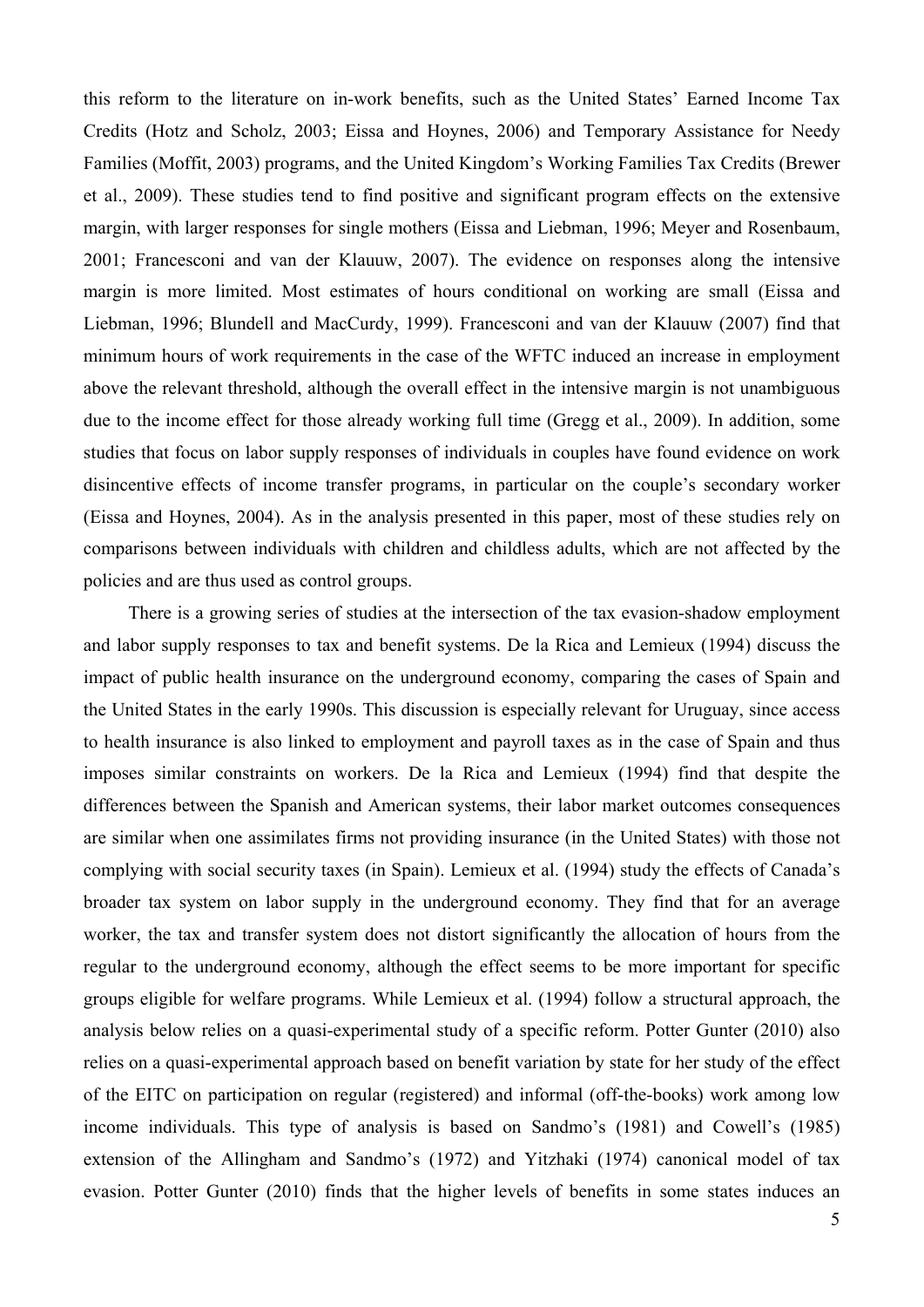increase in registered work and a fall in off-the-books hours, with no significant effect on the extensive margin nor on total hours supplied. A further relevant antecedent is Boeri and Garibaldi's (2007) search model which incorporates firm's and worker's decisions at the shadow employment, legal employment and unemployment margins simultaneously. Comparative statics within their general equilibrium framework indicate that increased registered employment conditional benefits induces higher participation in the legal sector – akin to a "registered" employment entitlement effect on labor supply and tax evasion.

Besides off-the-books work, another dimension of tax evasion analyzed below is the underreporting of earnings. The tax evasion literature has typically concentrated on under-reporting of self-employment earnings (Hurst et al., 2011), since the withholding and reporting requirements of wage and salaried earnings make under-reporting difficult (Slemrod and Weber, 2010) and thus quantitatively small, particularly in the United States (Slemrod, 2007) – the typical theoretical models in fact assume no evasion on wage and salary income (Feldman and Slemrod, 2007). However, this literature has overlooked the potential of collusion between employers and employees to deceive the tax authorities and settle a fraction (but not all) of earnings under the table (Sandmo, 2011), which would result in under-reporting even with token compliance with withholding and reporting requirements. This issue is particularly relevant when there are benefits associated with registered employment for the worker that bear no direct cost to the employer, as in the case of the HIBEX reform in Uruguay. Tonin (2011) builds a theoretical model where firms and workers can collude and fail to report part or all of the employee's salaried earnings to the fiscal authority "to avoid the payment of taxes and social security contributions". While the model incorporates a penalty for being caught evading, it does not contemplate employment-related benefits linked to registered work. Tonin (2011) concentrates on the impact of introducing a minimum wage in this economy. The predictions of the model are consistent with the empirical evidence derived from the analysis of a large increase in the minimum wage in Hungary in 2001. This indirect evidence, based on household's consumption patterns, indicates that the minimum wage induced higher compliance and thus lowered disposable income for low and mid skilled workers.

This paper is also related to recent contributions to the literature on the informal sector, and more specifically, on labor informality defined as jobs without access to social insurance benefits. The analysis below takes into account worker's preferences with respect to these employment-related benefits, as in Levy (2008) and Galiani and Weinschelbaum (2011), although it does so in the context of a simple labor supply framework augmented with tax evasion, related to the tax evasion literature discussed above and to Fortin et al.'s (1997) evasion dualism. The effects of the HIBEX reform are concentrated in the upper part of the earnings distribution, as stressed by Fields (1990). The analysis and the results are also related to recent work on informality, evasion and contract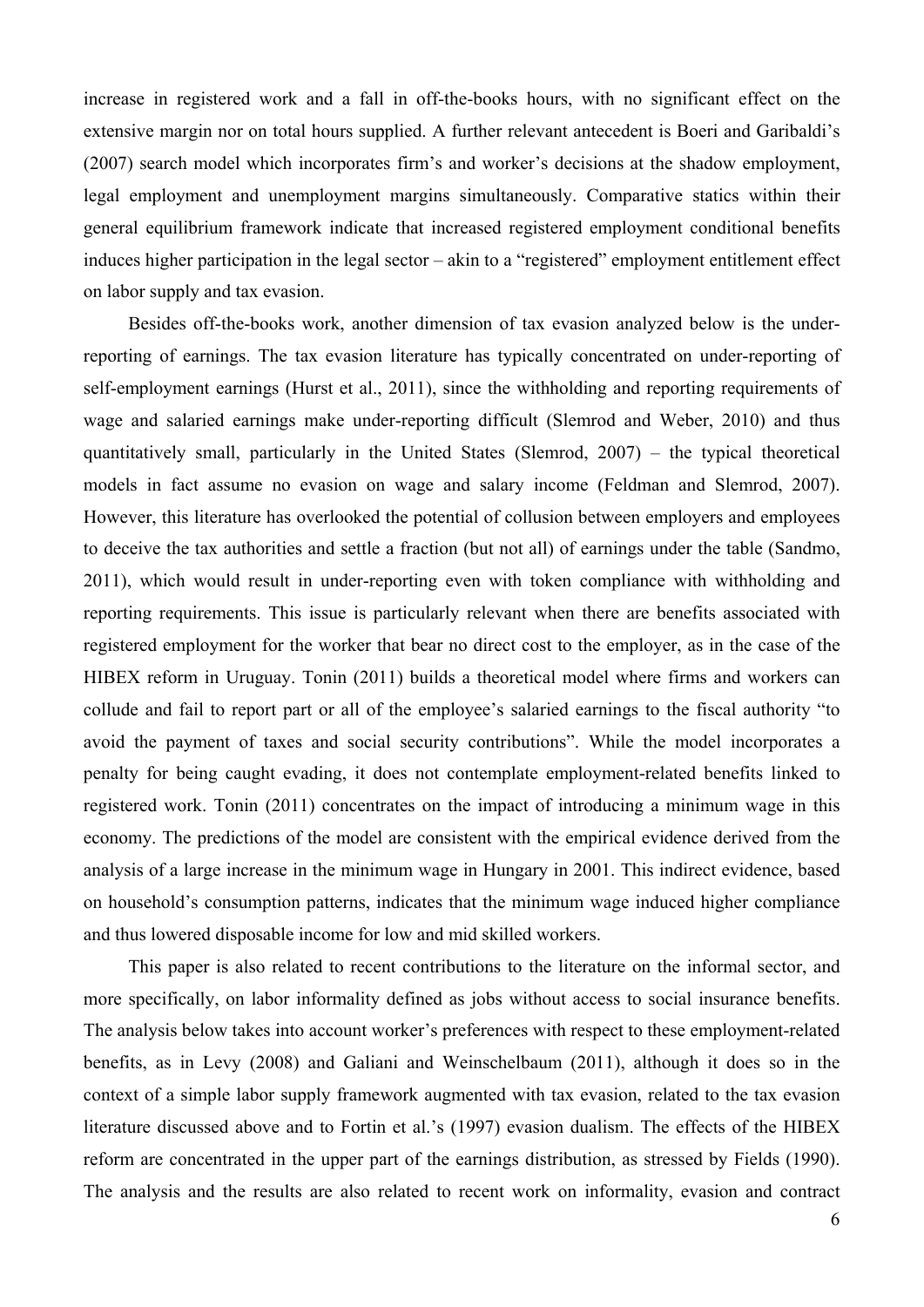enforcement (Basu et al., 2011; Basu et al., 2012), and complement Fugazza and Jacques' (2003) considerations on the balance between deterrence and the increase of the "individual benefits of participating in the regular sector". Finally, the impact of the HIBEX reform on wages can also be interpreted in the light of compensating wage differentials for employment related benefits (Levy, 2008) and of the literature on non-pecuniary benefits (Gruber, 2000), specifically in terms of the negative correlation between wages and job-related amenities (Powell and Shan, 2012).

To evaluate the labor supply and tax evasion margins of response to social insurance programs introduced by the linkage of benefits to registered work, this paper exploits a policy change in the Uruguayan social insurance system. The reform extended the coverage of a compulsory, employment-based health insurance program to the dependent children of full-time salaried workers in private sector who are registered with the social security administration. The identification strategy relies on the fact that childless adults were not eligible for this benefit extension, and thus the impact of this policy can be estimated using a difference-in-difference methodology by comparing the labor market behavioral responses of adults with children with that of childless individuals before and after the reform. This quasi-experimental setup is applied to repeated cross sections of a nationally-representative household survey which covers the period before and after the reform. The reform also increased the rate of contributions deducted from workers' wages, although as described in detail below the extended benefit had a market value far greater than the increase in the payroll tax liability for the typical worker.

The results indicate that, as predicted, both work incentives and tax evasion in the labor market are relevant margins of response to changes in tax and benefit systems. In the presence of new entitlements that make registered work more valuable, individuals increase their labor force participation and adjust their hours of work to take advantage of the new situation, although the extensive margin is the most relevant. At the same time, workers adjust their behavior along the extensive and intensive margins of tax evasion (Sandmo, 2011), by increasing the probability of registered work while simultaneously increasing the under-reporting of earnings, respectively. More specifically, the results indicate that the policy change led to a substantial increase in the employment rate of individuals with children, driven by an increase in registered work, and to a small but significant positive effect on the intensive margin of their labor supply, as predicted, given the full time eligibility requirement. These labor supply responses were highly heterogeneous, with effects concentrated among younger, highly educated workers, and among lone female parents. There is also evidence that secondary workers in the household reacted strategically to this extension of coverage, which only required one registered worker within the household, by reducing registered employment.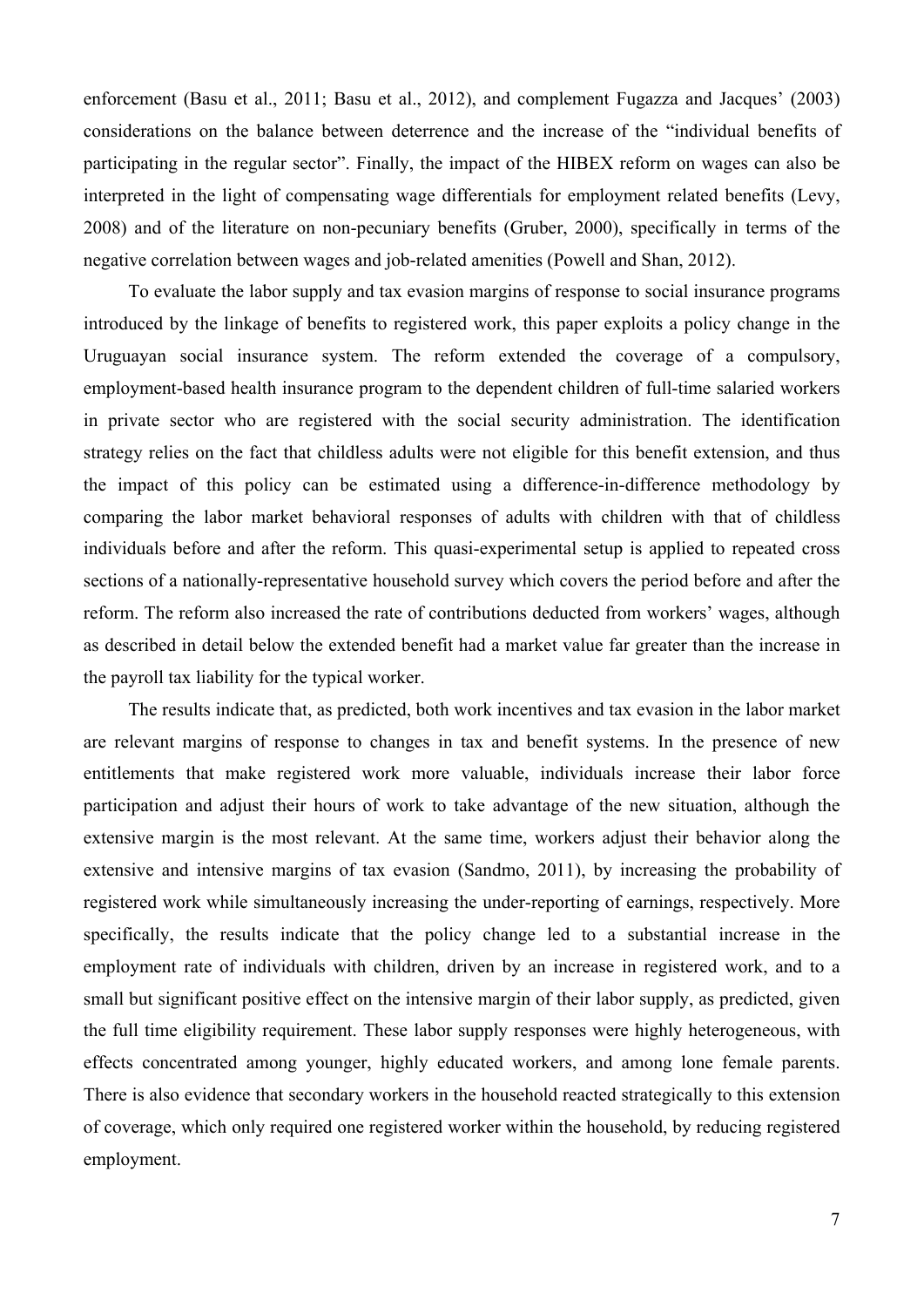The results indicate a complex pattern of tax evasion responses in the labor market beyond changes in registered (or "on the books") employment. Exploiting a unique feature of the data, the analysis uncovers direct evidence of under reporting of salaried earnings to the tax authority for those affected by the reform, which coupled with a small but significant decline in registered workers' earnings suggests some form of negotiation and collusion between firms and employees.

This paper makes a series of contributions to the labor supply and tax evasion literatures. It first presents quasi-experimental evidence from a policy reform on several margins of labor supply responses to changes in employment-related benefits, extending the results of the existing literature to the case of a middle income country. Moreover, the analysis relies on an extended tax and benefits-labor supply framework that accommodates incentives to tax evasion along its extensive and intensive margins, providing evidence adjustments to policy reforms in terms of off-the-books employment and under-reporting of earnings. The paper thus uncovers both tax evasion and "real" behavioral responses to the policy change (Saez, Slemrod and Giertz, 2009). Finally, besides more standard results on the effect of policy on outright tax evasion (non-registered employment), the paper also presents original and direct evidence on the under-reporting of salary and wage earnings, potentially extending the range of "evidence on the invisible" tax evasion (Slemrod and Weber, 2010).

The conclusion of the paper discusses the implications of these findings for middle income and advanced economies. In this setting, the relevant trade-offs for workers and governments become more complex. In terms of tax evasion, the decision is not simply between off-the-books versus registered work, but between full non-compliance, full compliance, and "on-the-books" salaried employment with under the table payments. The latter case is directly related to recent contributions on the elasticity of taxable income for high earnings individuals (Chetty, 2009; Piketty, Saez and Stantcheva, 2011). The results imply that lower income workers might also engage in tax avoidance and compensation bargaining when facing policy changes. Finally, some of the results may apply directly not only to the shadow economies of developed countries, but also to their dual labor markets. For instance, recent work indicates that Hawaii's employers rely on part-time workers because they are not covered by the health insurance mandate (Buchmueller et al., 2011), which is consistent with the evidence uncovered here.

This paper is organized as follows. Section 2 describes the institutional background of social insurance programs in Uruguay, and describes the 2008 reform. Section 3 details the work and tax evasion incentive effects introduced by the reform. Section 4 describes the data and the identification strategy for the estimates of the effects of the reform. Section 5 presents the main results on labor supply, registered employment, wages and under-reporting of salaried earnings. Section 6 in turn discusses a series of robustness and specification checks. Section 7 concludes with a discussion of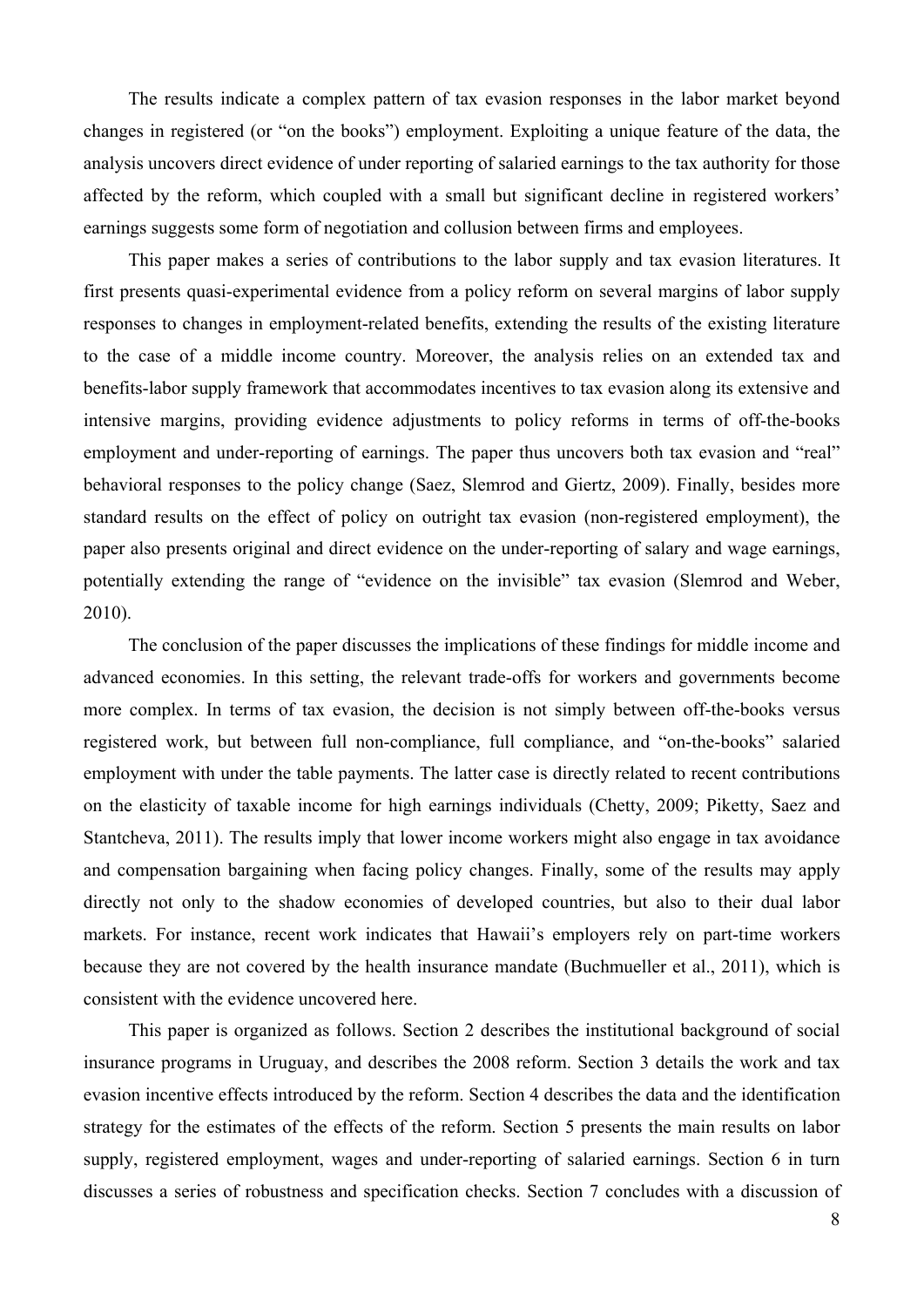the implications of these results for the analysis of tax and benefit systems in developing and advanced economies.

## **2 Institutional background**

 $\overline{a}$ 

#### *2.1 Social insurance programs in Uruguay*

Uruguay has one of the oldest, most developed social security systems in Latin America. The following is only a partial review of the relevant aspects for this paper – for more details, see Ferreira-Coimbra and Forteza (2004). This social security system follows mainly a European Bismark-type of model, were access to most social insurance programs is linked to employment. The *Banco de Previsión Social* (BPS) is the institution in charge of most of the social security administration (henceforth, it is referred as the SSA). It collects payroll taxes and contributions, and provides social insurance benefits for most private sector employees and public sector workers. These benefits include retirement pension plans and a wide range of other programs, such as health insurance, sickness benefits, unemployment insurance, disability benefits, maternity leave, and family allowances (a cash transfer benefit paid for each of the worker's dependent children).<sup>1</sup>

By law, private sector employers in Uruguay are required to register their employees with the SSA. Both the employer and employee are required to make social security contributions to finance social insurance programs. Formally, the employer deducts the employee's contributions from her wages, and pays both the employee's and the employer's contributions to the SSA. This payroll tax amounted to about 31 percent of taxable wages in 2007, the year before the reform studied in this paper. Table 1 shows the breakdown of the SSA contributions required by law as a percentage of the taxable salary for private sector employers and employees. Although the total payroll tax consists of contributions to different programs, it is transferred in full by the employer to the SSA and thus usually likened to an overall payroll tax. Moreover, the social insurance benefits are provided as an indivisible bundle – workers or employers cannot op out of certain programs and pocket the correspondent contribution, although there are some minimum work requirements for some benefits as discussed below. Registered work (compliant with social security regulations and payroll taxes) thus grants the worker access to the full bundle of benefits. Although the SSA also covers the selfemployed and public sector employees, these groups of workers are subject to a different set of rules and programs.

<sup>&</sup>lt;sup>1</sup> This could also be referred to as the social protection or social security system. The social insurance terminology is better suited to avoid confusion with the (mostly) pension-related definition of social security in the United States. Krueger and Meyer (2002) provide a more detailed definition and an in depth discussion of social insurance programs.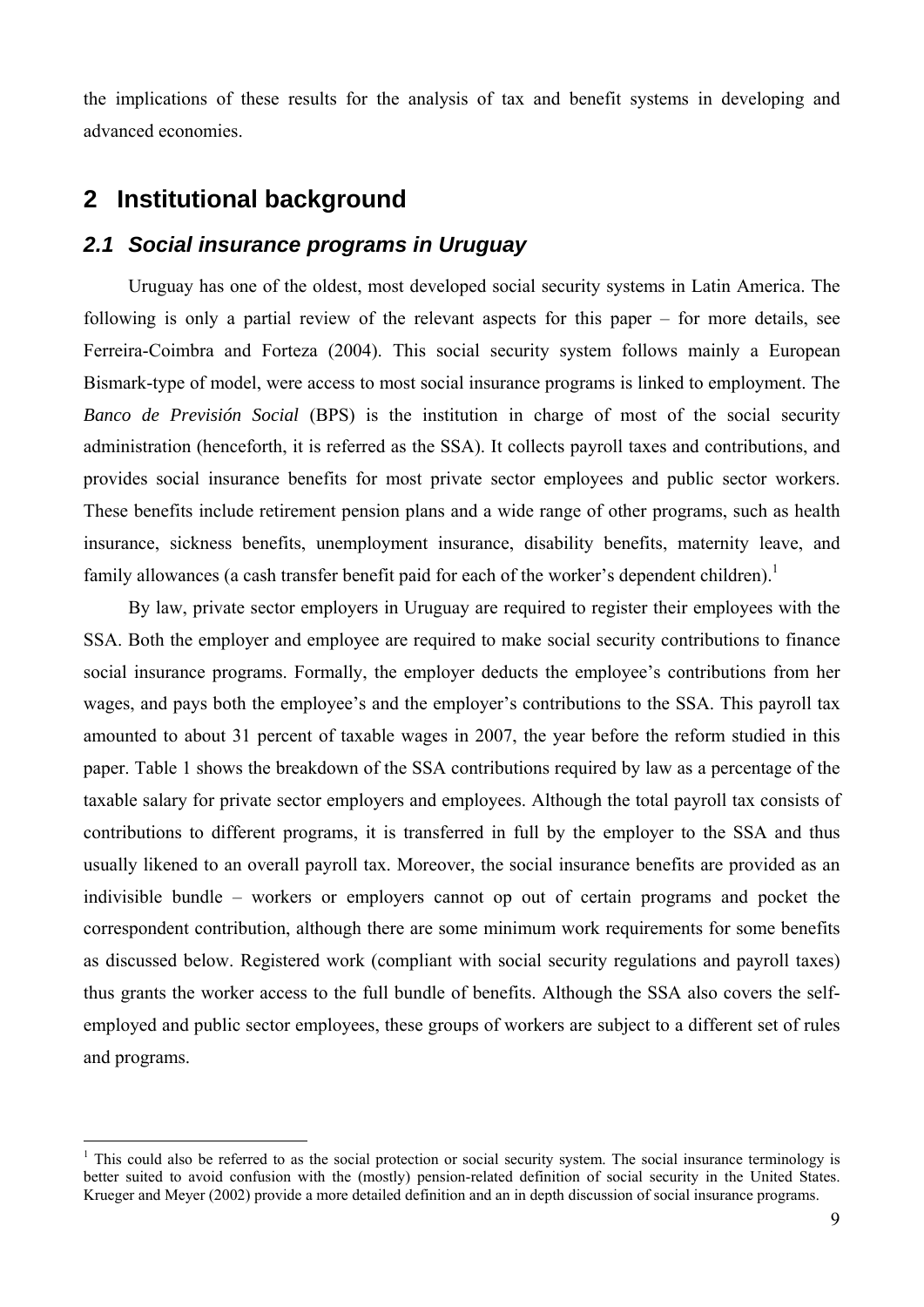As in many middle income countries, enforcement in Uruguay is relatively weak and there is widespread non-compliance with social security regulations and evasion of the payroll tax, which results in a substantial fraction of private sector salaried workers who lack access to the employmentrelated social insurance benefits. This phenomenon is sometimes referred to as labor informality, although the term has suffered from conceptual stretching and this paper prefers to use more precise terminology based on the situation of the worker with respect to the SSA – thus the rest of this paper refers to an employee's registration status, or alternatively to a job's compliance with payroll taxes and social security regulations.<sup>2</sup> Unregistered (or off-the-books) workers amounted to about a quarter of total wage employment in the decade of 2000 (Gasparini and Tornarolli, 2009; Heckman and Pagés, 2004), and represented about 28 percent of private-sector workers in 2007, as computed with microdata from the *Encuesta Continua de Hogares*, described below.

#### *2.2 The health insurance benefit*

 $\overline{a}$ 

Eligibility for the health insurance component of the social insurance system has some additional requirements. Besides being registered with the SSA, employees must work 25 or more hours per week<sup>3</sup> – referred to as part time and full time workers from here onwards. Before the 2008 reform, the health insurance benefit was financed by contributions to the SSA amounting to eight percent of taxable salaries, with five percent from corresponding to the employer's contribution and three percent to the employee's (Table 1).

Eligible workers are entitled to select a health insurance provider in the private sector, similar to HMOs in the United States. The insurance premium is paid for by the SSA. This health insurance package covers services for the worker which are similar to those offered (usually by the same institutions) in the private health care market. These packages include inpatient hospital coverage, emergency room care, medical and surgical services, and maternity care, among others.

By 2007, the health insurance benefit covered 43 percent of the labor force, and approximately 66 percent of private sector salaried workers (figures based on the *Encuesta Continua de Hogares*). In that year, the SSA spent about UYU 8 billion (USD 514 million at the 2010 PPP adjusted exchange rate) in health insurance premiums, which represented 13 percent of its budget and 1.5 percent of the Uruguay's gross domestic product (GDP) (Banco de Previsión Social, 2008). In

 $2^2$  For a discussion about the definition of underground economic activities see Schneider and Enste (2000). See also Gerxhani (2003) for a extensive literature survey on the informal economy in developing countries.

<sup>&</sup>lt;sup>3</sup> Very low income workers are also excluded from the health insurance benefit. The threshold is defined as those earning below 1.25 times the *Base de Prestaciones y Contribuciones* (BPS). The BPC is an index created by in 2004 (Law 17,856), which replaced the minimum wage as the indexing basis for all benefits. The baseline took the value of the minimum wage in force on 20 December 2004. It was UYU 1,636 on 2007 – about USD 103 at the 2010 PPP adjusted exchange rate.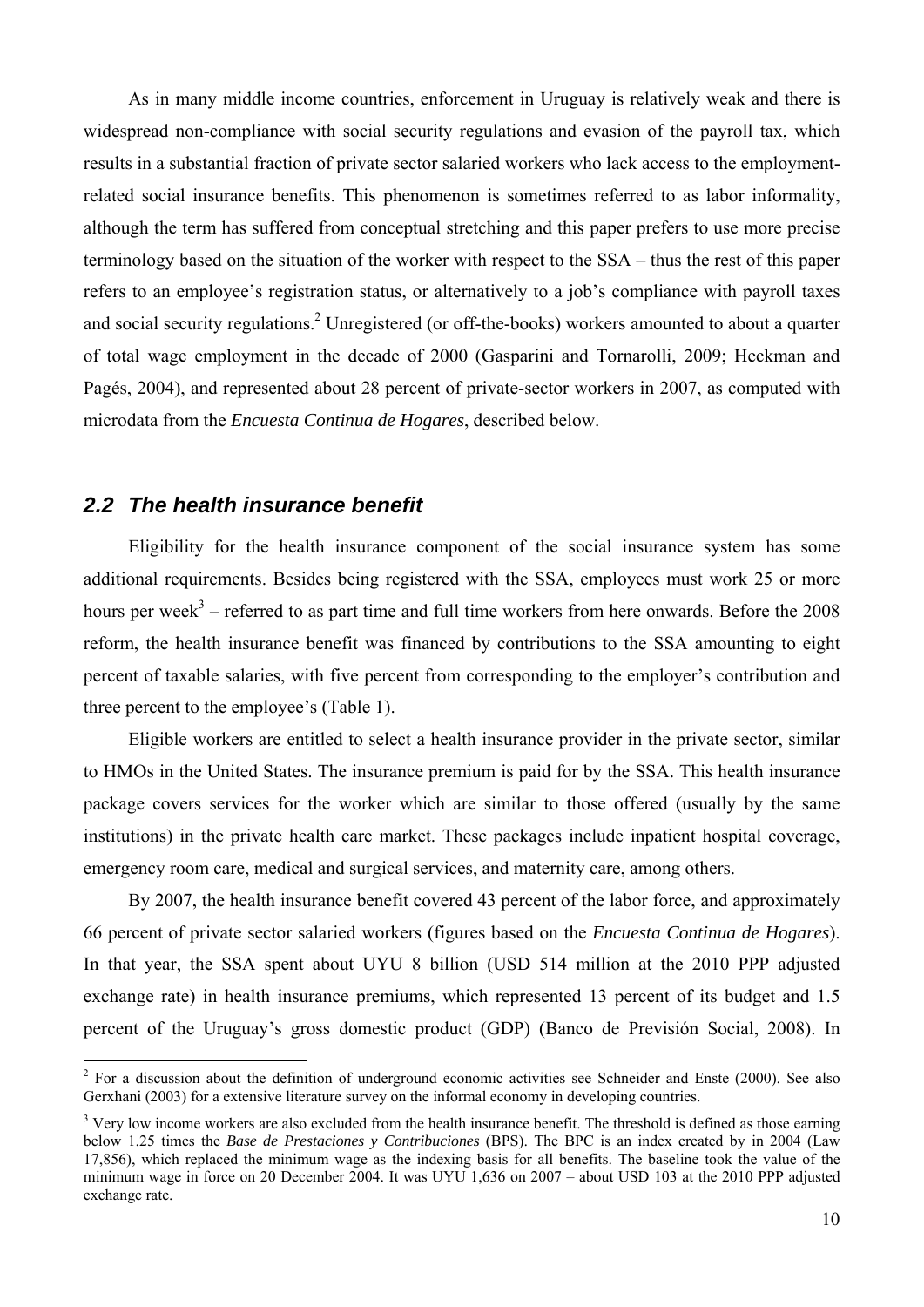addition, the health insurance benefit for employees represented about 16 percent of total health care expenditures in Uruguay in 2007 (Ministerio de Salud Pública, 2010a).

Until 2007, the health insurance benefit covered only the registered worker. Non-registered workers, workers' spouses who were not themselves in a registered job and their dependent children had to pay for their own health care expenditures, purchase private health insurance, or use the public health care system, which is subject to a means test.

#### *2.3 The 2008 reform and the health insurance benefit extension (HIBEX)*

The Uruguayan government embarked in 2007 in an ambitious overhaul of the health care system, with the stated objective of strengthening three areas: health care coverage; health management; and health care financing. The resulting reform proposal was enacted by Uruguay's Parliament (Law 18,211/2007), which established a series of new guidelines, regulations and institutions for the health care system aimed at furthering equitable access.

The most important provision of the reform<sup>4</sup> was the extension of the health insurance benefit provided by the SSA, which only covered the registered worker, to her dependents. The target were the workers' spouses and dependent children, but for fiscal reasons this extension was implemented in stages. For the period covered in this paper, the expansion only reached the dependent children of registered workers.<sup>5</sup> The reform was passed in December 2007 and it took effect on January 1, 2008.

Eligibility for the health insurance benefit extension (henceforth, HIBEX) required that the registered worker should have at least one dependent child younger than 18 years old.<sup>6</sup> The reform established that the inclusion of these children under the benefit was universal, irrespective of preexisting health issues and of previous health insurance arrangements. As with the previous individual-based benefit, the worker had to be registered with the SSA (and thus in a job complying payroll taxes and social security regulations), and work more than 25 hours or earn above a minimum threshold. While it covered all salaried employees, the HIBEX was most relevant for private sector registered workers, since a large fraction of public sector workers were already entitled to health insurance coverage for their dependents (Ministerio de Salud Pública, 2010a).

 $4$  Borgia (2008) provides more details of the health care system reform, including the benefit expansion discussed here.

 $<sup>5</sup>$  The extended benefit also reached children younger than 18 whose parents both became retired and were eligible for an</sup> SSA old-age pension after the reform. It also covered dependent children of those retired before the reform but who belonged to the low-income group of the old-age pension system. By 2008, children in this group represented fewer than 1 percent of all children enrolled in the health insurance benefit by their parents (Banco de Previsión Social, 2009)

<sup>&</sup>lt;sup>6</sup> A dependent child is defined for the purpose of the SSA benefit as an offspring, a stepchild or a foster child of the registered worker, younger than 18 years old. Disabled children above this age threshold also qualify for the HIBEX. The reform also established that the dependent children enrolled in the HIBEX could remain covered when reaching 18 years old until age 21 if their parents reimbursed the value of the child's insurance premium to the SSA.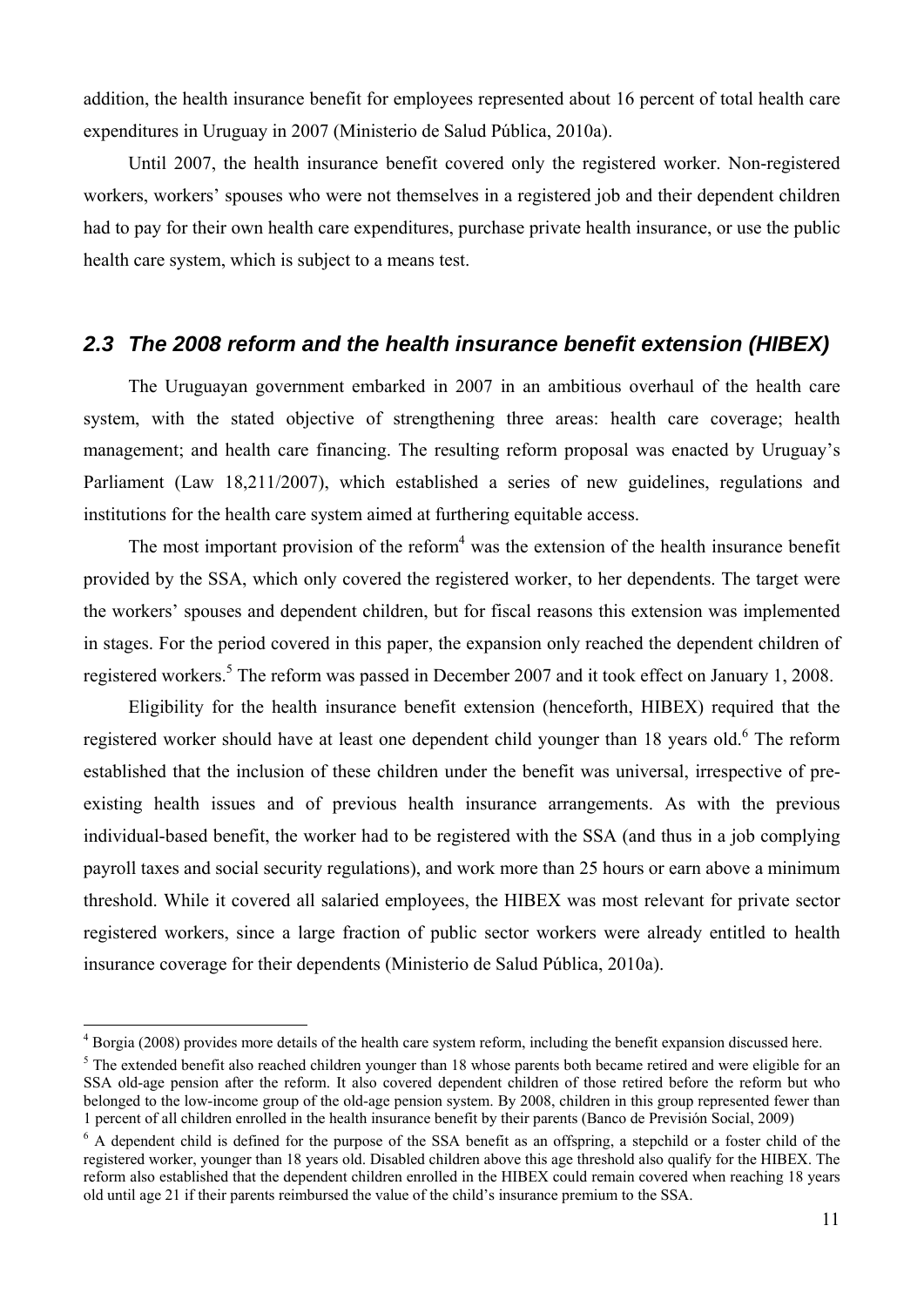HIBEX beneficiaries could choose a health insurance provider in the private sector, or rely on the pubic health care system for their children – irrespective of this choice, the SSA reimbursed the each individual's premium to the corresponding institutions. Registered workers, however, opted overwhelmingly for the private sector, with only about 5 percent of all children enrolled in the extended benefit using the public system in 2008 (Banco de Previsión Social, 2009). This figure reflects the high valuation that individuals placed on the health care packages provided in the private sector with respect to the publicly-provided services.

To finance this massive extension, the legislation specified an increase in almost all payroll contributions for workers. The employee's contribution for the health insurance benefit increased from 3 to 6 percent of taxable earnings for private-sector workers with dependent children under 18 years old, irrespective of the number of qualifying children. The reform also increased the contribution for childless workers and for those whose children did not qualify (those older than 18) from 3 to 4.5 percent of their taxable earnings. The payroll tax remained unchanged at the 3 percent level for low-wage workers, defined as those with monthly earnings 2.5 times or less the current value of the BPC (UYU 1,775 in 2008, USD 112), irrespective of whether they had children qualifying for the HIBEX or not. Employer contributions, on the other hand, remained unchanged by the reform at 5 percent of taxable earnings – the reform's designers intention was not leave firms' employment costs unaffected. Table 1 summarizes the changes in the contributions and the total payroll taxes introduced by the HIBEX reform.

As a part of an effort to improve the efficiency of the health care system and contain the cost of increased coverage, the reform modified several aspects of the benefit's resource allocation system. For instance, the SSA's reimbursements policy adopted a capitated formula based on the beneficiary's health-risk group. The SSA expected that the increase in efficiency from this change would result in significant reductions in cost per patient. This measure and the increase in payroll taxes should cover most of the cost of the extension of coverage.

The HIBEX represented a very large scale policy change with a substantial impact on the health insurance coverage of its target population. By 2008, 450 thousand children under 18 years old were insured through the HIBEX – about 48 percent of all children in this age-group in Uruguay (Banco de Previsión Social, 2009), out a total population of about 3.3 million individuals (Uruguayan National Bureau of Statistics, projection for 2008). The design of the program, which amounted to a health insurance subsidy for registered workers' children, and the public's preference for private sector providers implies that its introduction resulted in an increase in privately-provided insurance for children younger than 18. The effect, however, should be concentrated on children whose parents were employed in registered private sector jobs; the reform should not have affected the coverage of individuals above 18, because they were mostly unaffected by the policy change. Figure 1 depicts the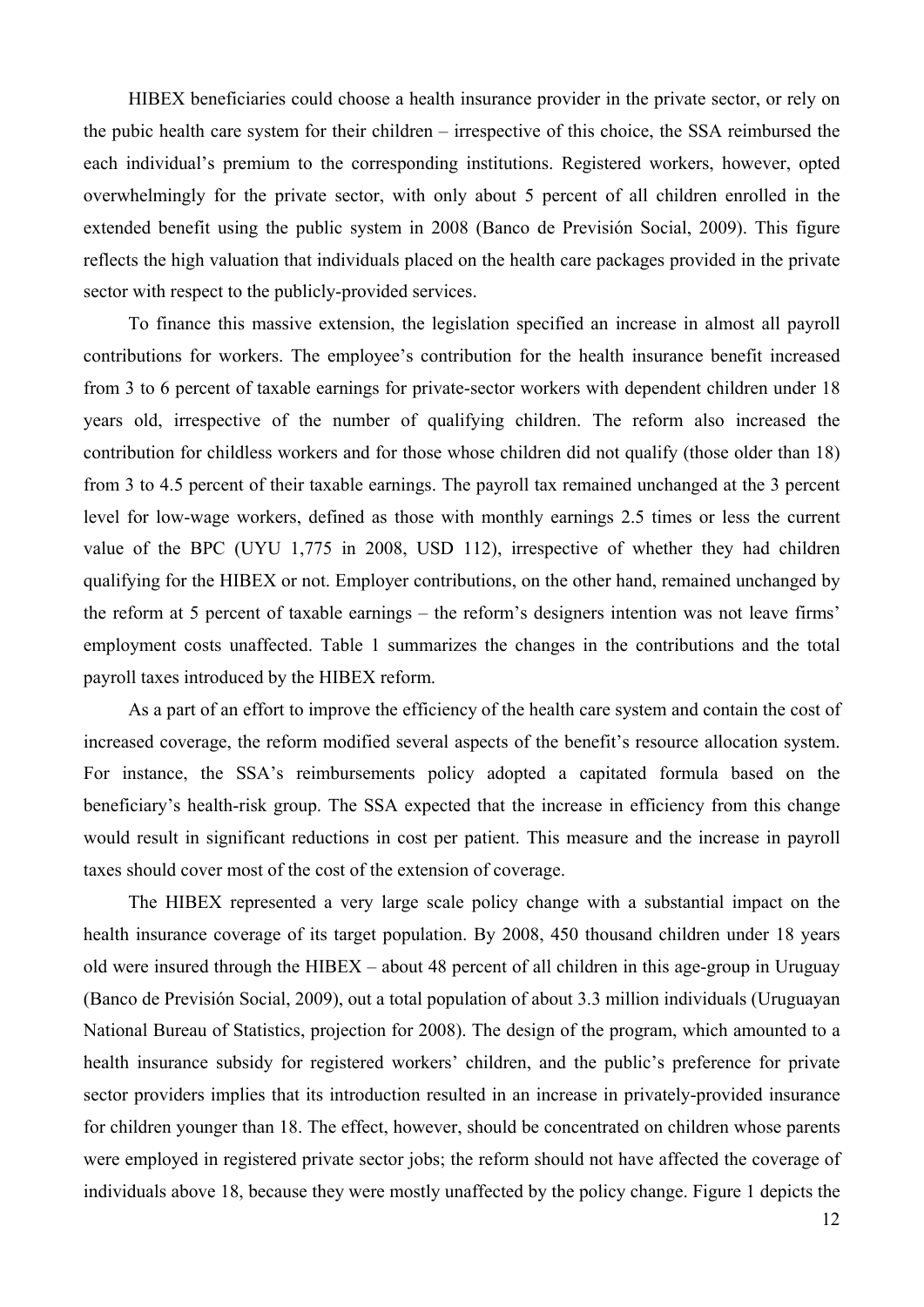trend in the percentage of dependent children of private sector workers aged 0-17 (i.e., eligible for HIBEX) who used private-sector health care providers for the period 2004-2010, and, from 2008 onwards, the trend in the proportion of those who accessed private-sector health care through the HIBEX. The figure also plots the same series for individuals aged 18 and older.<sup>7</sup> In the period from 2004 to 2007, before the policy change, the evolution of private health care coverage for both groups was similar. Following the 2008 reform, the rate of private health care coverage for individuals aged 0-17 increased by 30 percentage points, and continued to grow (albeit slightly) until 2010. This radical change was driven by the HIBEX reform, as indicated by the series depicting the percentage of children 0-17 who accessed privately health care through the new program. In contrast, there was no significant change in the trend of private sector coverage for individuals aged 18 or older.

The HIBEX thus substantially modified the pattern of access to health insurance for a large proportion of workers with dependent children in Uruguay. The empirical results in this paper isolate the impact of this policy on individuals' labor market behavior by relying on the exogenous introduction of this reform and exploiting the differential work and tax evasion incentive effects for individuals with and without children. The following section briefly describes these potential incentive effects.

## **3 Work incentive effects of the health insurance benefit extension in the context of tax evasion**

The HIBEX modified a benefit linked to registered employment and could thus induce a series of behavioral responses along the extensive and intensive margins of labor supply and tax evasion. The reform also increased the contribution (payroll tax) rate for most private sector employees by 1.5 percentage points, with an additional 1.5 levied on workers benefiting from the HIBEX. The reform did not affect employers, at least not directly – the additional tax was explicitly levied on workers to avoid increasing employment costs, ${}^{8}$  and the new benefit did not alter the legal requirements for registering workers with the SSA nor the penalties for failing to do so. Since the market value of the extended benefit greatly exceeded the increase in the tax, a straightforward way to analyze the effects of the program is to liken it to a government transfer conditional on registered work and targeted to individuals with children.<sup>9</sup> For a registered private sector salaried worker in 2007, the 3 percent

<sup>7</sup> Calculation using micro data from *Encuesta Continua de Hogares*, described below. Similar trends are found with administrative records from the Ministry of Public Health. 8

<sup>&</sup>lt;sup>8</sup> While the consensus in labor economics indicates that the labeling of different components of payroll taxes is irrelevant and that only the aggregate rate matters, the explicit purpose of the policy makers might constitute an important signal in the context of the evidence on bargaining over wages and the collusion between workers and employers discussed below.

<sup>&</sup>lt;sup>9</sup> The 1.5 percentage point increase in the social security contributions for all workers that accompanied the HIBEX is only marginally covered in this discussion, because of the far greater size of the reform's implicit transfer and because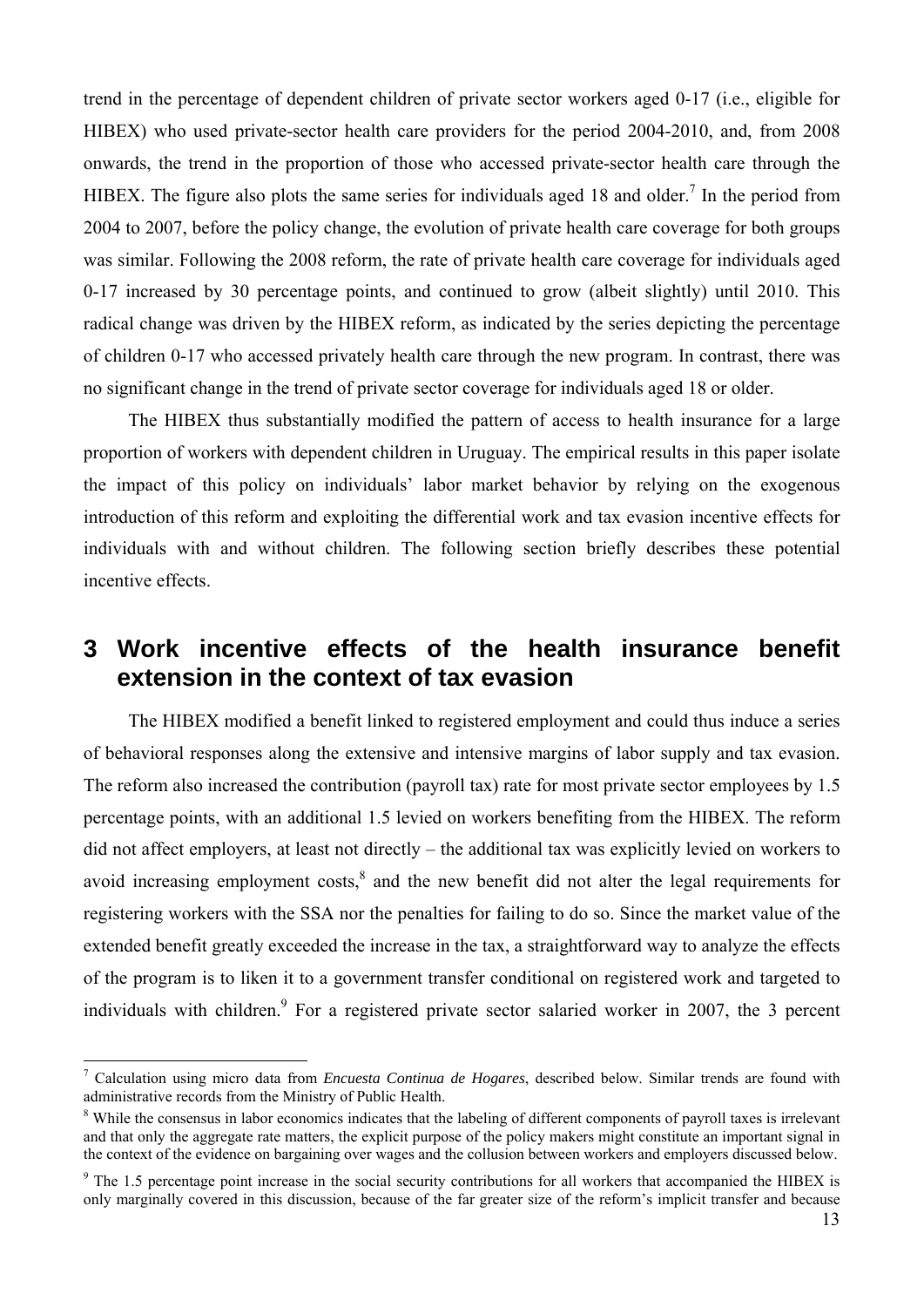payroll tax contribution represented about UYU 369 (USD 23) of the average taxable earnings of UYU 12,305 (USD 778) for this type of worker, while the value of the health insurance premium for a child in the private market in 2007 was on average UYU 859 per month (Ministerio de Salud Pública, 2010a), or about USD 54 at the 2010 PPP adjusted exchange rate.

This policy change yields several reduced-form predictions on labor supply and tax evasion responses, since the HIBEX introduction altered the net compensation of registered work and the cost-benefit balance between off the books and on the books employment. Figure 2 depicts a simplified budget constraint for an average private sector worker before and after the reform, in order to assess the financial incentive on both the extensive (employment) and intensive (hours conditional on work) margins of labor supply associated with the HIBEX. To highlight the main work incentives effects of the reform, the figure focuses on the case of a single parent. The labor earnings are based on the average hourly wage in private sector registered jobs – those that entitle individuals to the HIBEX.<sup>10</sup> The reform generates a discontinuous increase in the budget set at 25 hours, since HIBEX beneficiaries receive a cash-like subsidy to cover the insurance premium of their dependent children. The HIBEX represents a considerable increase in the disposable income of participating workers, since even for the case of one child the insurance premium in the private sector is substantially lower than the 3 percent tax increase. The implicit transfer is in fact increasing in the number of children, and this is exploited in the empirical section below.

Since the new benefit is only available in the positive range of hours of work, standard labor supply theory predicts an increase in employment. For individuals out of the labor force before the reform, the HIBEX induces an increase in participation akin to the "making work pay" mechanisms of in-work benefits. It can also be thought of as inducing an entitlement effect, although in this case the benefit accrues while holding the job rather than after the employment is terminated, as in the case of unemployment insurance. Moreover, HIBEX eligibility requires a minimum of 25 hours worked per week, and thus the reform's financial incentive is binding over the range of full time registered employment.

The overall effect of the HIBEX on hours of work for those employed before the reform is theoretically ambiguous. Those working part-time (less than 25 hours per week) have a clear incentive to may move to the high-hours range of the budget constraint and qualify for HIBEX for their children. On the other hand, full time employees face a minor substitution effect to reduce hours

the available empirical evidence for Latin America indicates that even large changes in labor taxes had negligible effects on employment (Gruber, 1997; Cruces and Galliani, 2011).

<sup>&</sup>lt;sup>10</sup> This budget constraint corresponds to that of a lone parent with one or two dependent children younger than 18 years old, earning an hourly wage rate of UYU 78.6 (the average for this category). This simplified version of the budget constraint incorporates the discontinuity introduced by the minimum hours requirement, but it ignores mostly non binding minimum earnings requirement of 1.25 BPC, and a new provision of the reform which implied that those earning between 1.25 and 2.5 BPC were entitled to the HIBEX but were not required to pay the increase in the payroll tax.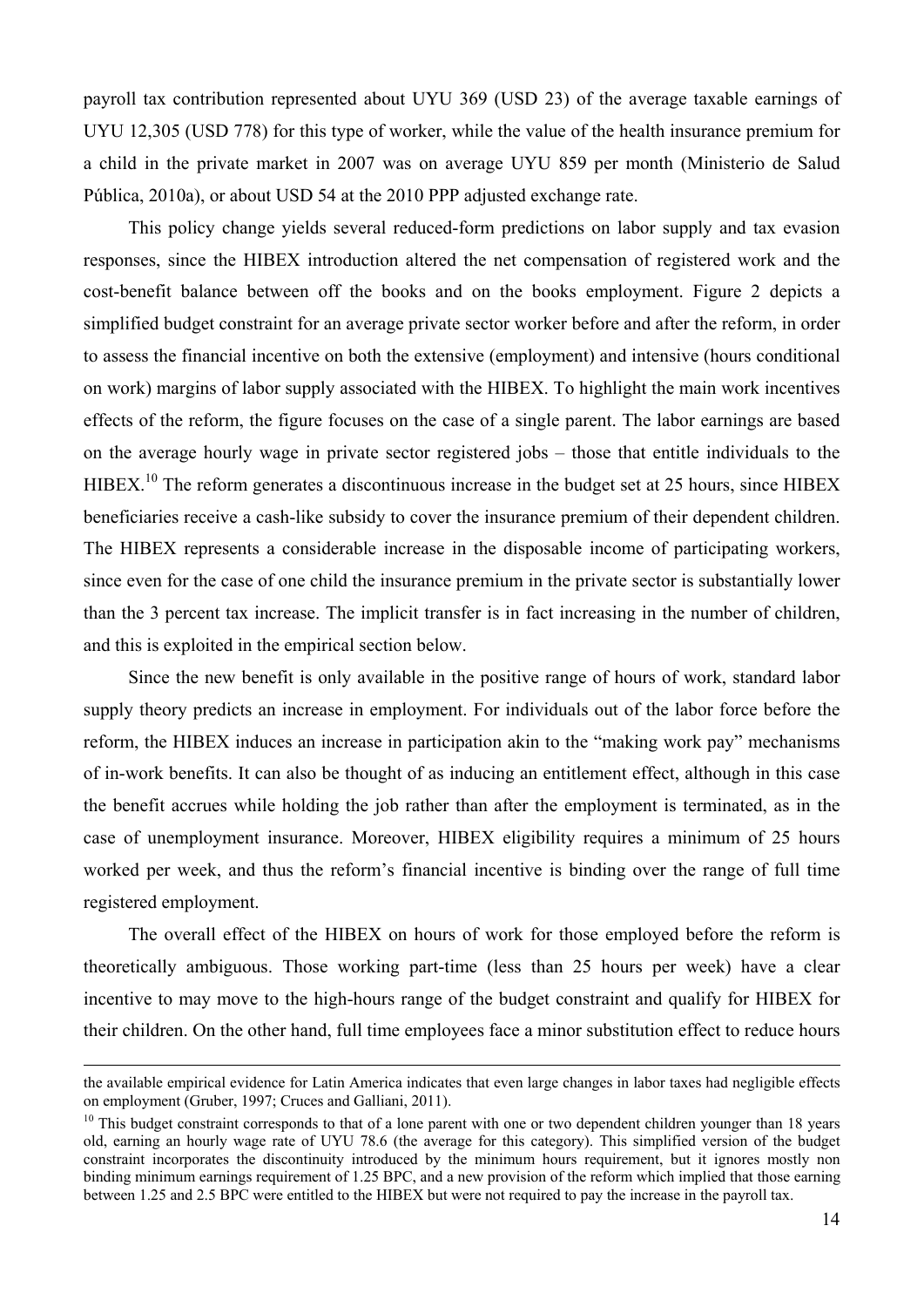from the small increase in the payroll tax, and an ambiguously signed income effect from the HIBEX's implicit transfer. As stressed in the welfare literature, however, these hours effects tend to be second order to those in the extensive margin (Blundell and MaCurdy, 1999; Eissa and Hoynes, 2006).

The previous paragraphs, however, abstracted from the issue of registered and off-the-books employment. The linkage between the benefit and registered employment implies that the reform should also affect this additional margin at the intersection of labor supply and tax evasion. The simplest possible setting<sup>11</sup> is one of free occupational choice for utility maximizing workers, who compare the value of registered jobs (with payroll taxes and the bundle of social insurance benefits) and off-the-books jobs, which evade the social security contributions and do not provide entitlement to benefits. In equilibrium, wages are determined such that workers are indifferent between the types of job. The introduction of the HIBEX thus modifies the cost-benefit analysis between employment in registered and non-registered jobs.<sup>12</sup> As discussed above, for individuals with children and outside the labor force, or for those working part-time in a registered job, the reform introduces a net positive incentive to participate full time and in a registered job. For individuals working full time in registered jobs before the reform, the HIBEX increases the pay-off of this choice, although there might be some minor effects in hours worked. Finally, those working off-the-books before the reform and close to the margin of choice (at current wages) or hours, there is an incentive to move to a registered job, or to negotiate alternative employment conditions (i.e., getting "on" the books) with their employers within their current job to benefit from benefit extension.

The reform should thus increase total employment and modify the composition of jobs, with an increase in registered employment with respect to unregistered employment. In addition, the reform should also increase the proportion of those working full-time, especially in registered jobs, as well as increasing overall hours of work since registered jobs are characterized by higher hours with respect to off-the-books jobs, as depicted by the respective distributions in Figure 3.

The discussion so far only distinguished between individuals with and without children. However, the labor supply literature offers some guidance with respect to heterogeneity of these effects among the population. On the one hand, since the increase in the payroll tax is independent of the number of children, the reform creates greater financial incentives for individuals with more children. Moreover, the HIBEX might affect high-skill workers disproportionally, since they tend to have higher valuations of social insurance benefits and they exhibit higher rates of compliance with

 $11$  This process can be thought of in the context of Rosen's (1986) model of 'compensating differentials', as in Gruber's (2000) and Gruber and Currie's (2002) discussion of employer-provided health insurance and it implications for labor mobility in the United States.

 $12$  Even in the context of dual or segmented labor markets, it is still possible that workers at the margin between the two will react to changes in incentinves.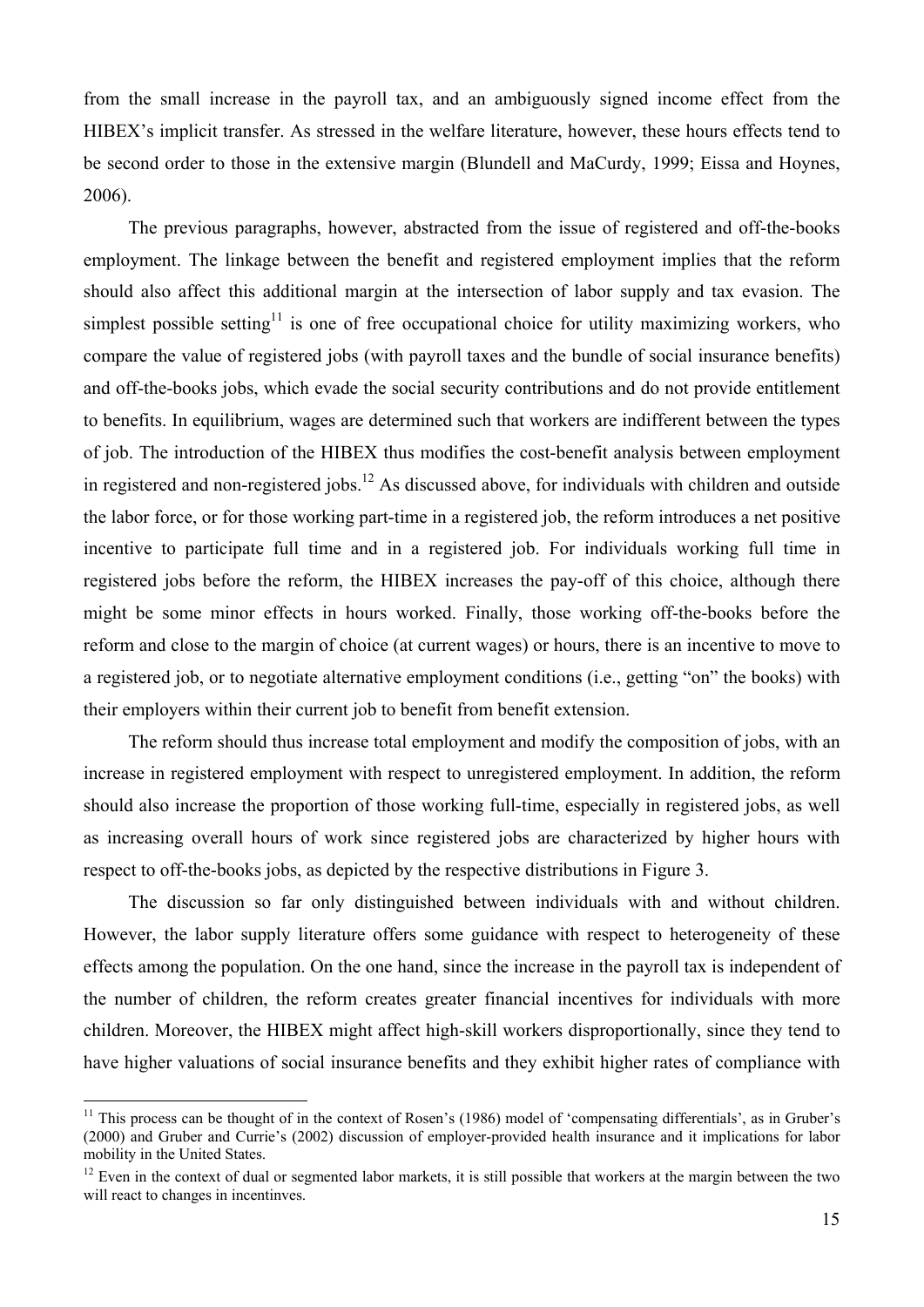social security regulations (Levy, 2008). The HIBEX might also have a greater impact on single mothers, since this group has been found to be more responsive to financial incentives in the labor supply literature.

The expected impact of the reform on couples with children is ambiguous. Couples with both members out of the labor force or in off-the-books employment face an increased incentive to have at least one member in a registered job. However, there may be a disincentive effect on participation for secondary workers, because the HIBEX requires only one of the children's parents to be registered to warrant coverage. In fact, when the two parents are in registered jobs the reform implies a double taxation for the same level of the benefit, since the two are required to pay the higher contribution rate. The income effect from the transfer and the double taxation might thus reduce labor supply or induce a shift to unregistered work for secondary earners.

The discussion so far covered responses along the extensive and intensive margins of labor supply and the extensive margin of tax evasion in the form of off-the-books employment. There are two additional potentially relevant margins of adjustment. On the one hand, although the discussion so far has adopted a reduced form partial equilibrium approach, a stronger linkage of benefits to registered work might affect the relative remuneration of off and on the books employment. As discussed by Powell and Shan (2012), there might be a wage-amenity trade off and workers might be willing to forego earnings to benefit from the HIBEX if the new package is worth more than the fall in net income. On the other hand, as discussed above in the context of the new incentives faced by off-the-books workers, bargaining for improved work conditions in the form of registered employment might also result in collusion between the employer and the employee to report less than the full amount of salaried earnings to the SSA authorities. While in one scenario the worker implicitly pays for the additional benefit in the form of lower wages, in the underreporting case part of the additional cost (in the form of increased payroll tax contributions) is shifted to the government as tax evasion. A higher rate of registered employment could thus also be accompanied by more evasion of wage earnings, introducing a trade-off between off the books employment and partial under the table payments.

The exogenous introduction of the HIBEX in 2008 is exploited below in a natural experiment setting to unearth evidence on the potential behavioral responses along the intensive and extensive margins of both labor supply and tax evasion.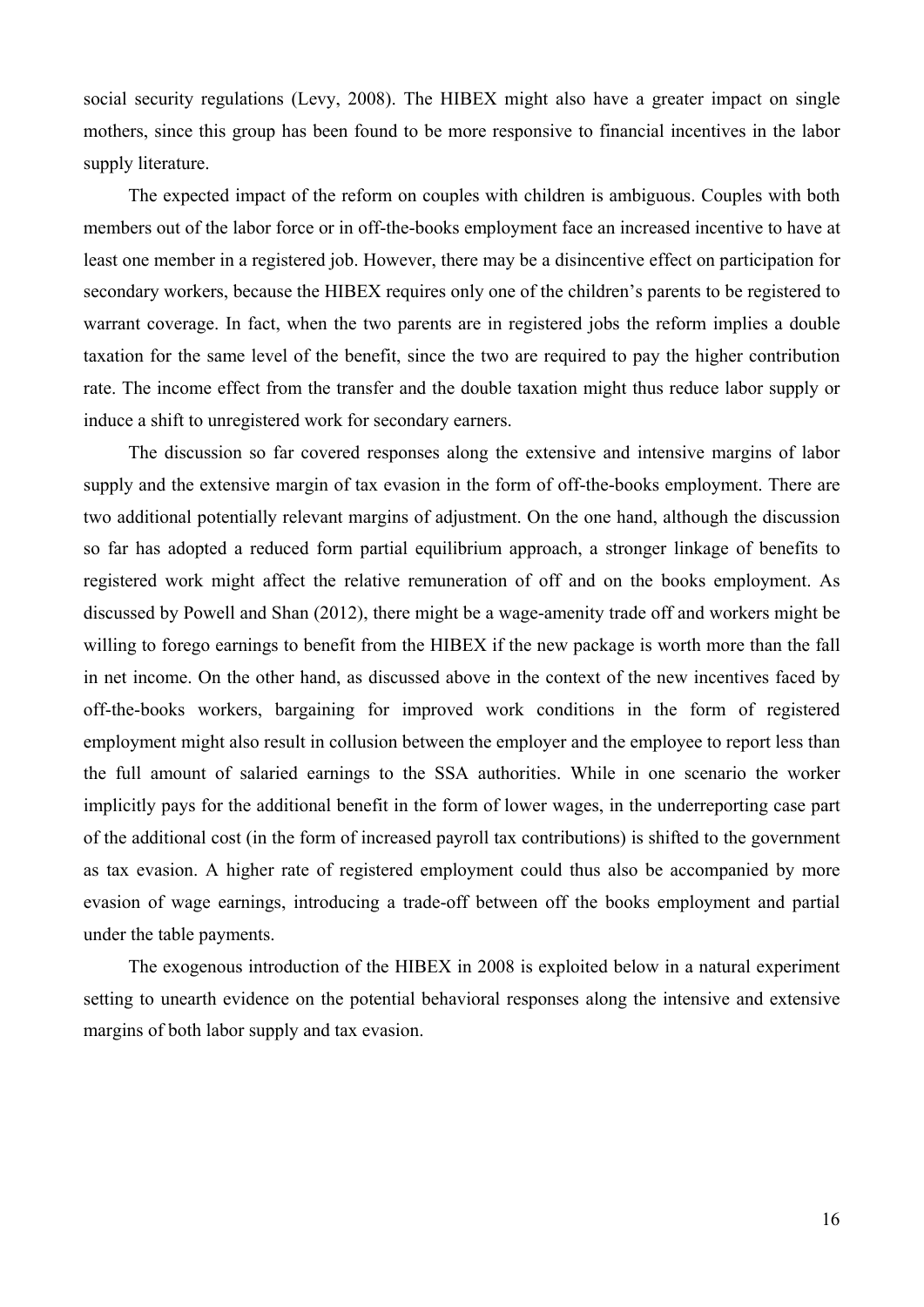## **4 Data and empirical strategy**

 $\overline{a}$ 

## *4.1 Sample construction and descriptive statistics*

The empirical analysis in this paper is based on cross-sectional microdata from the *Encuesta Continua de Hogares* (ECH) survey carried out by the Uruguayan National Institute of Statistics (*Instituto Nacional de Estadística,* INE) since 1990. The ECH is the main source for socioeconomic, labor and demographic indicators in Uruguay. The survey is conducted according to international standards and it is routinely used by researchers and international organizations. The microdata and supporting documents, such as questionnaires and details on sample selection and stratification are all publicly available.

The ECH is a nationally representative household survey, which combines elements of living standards and labor force surveys. The analysis in this paper relies on two waves of the survey corresponding to the first and second semester of the calendar year. These repeated cross-sections cover the period from the  $2<sup>nd</sup>$  semester of 2004 to  $2<sup>nd</sup>$  semester of 2010 – that is, three years and a half before the reform and three years after the HIBEX. The sample for the analysis includes males and females aged 25 through 55 who are either the heads of household or the heads' spouses. The sample excludes individuals who reside in rural areas or in urban areas with less than 5000 inhabitants, since the ECH only extended its coverage to these areas in 2006.<sup>13</sup> The analysis is carried out on a sample of private sector salaried workers (excluding thus the self-employed), as well as unemployed and out of the labor force individuals in the relevant age range. The sample does not include government employees because a large proportion of them were entitled to health insurance for their dependents before the reform. The sample also excludes retired and disabled individuals, and those who were in full time education during the reference period of the survey. Taking all of these restrictions into account and after pooling all the survey waves results in a sample of 97,552 observations.

The ECH collects detailed information on the type of health insurance and the health care provider for each individual in the household. Since the 2008 health reform was a major policy innovation, the statistical institute took great care to accurately reflect the ensuing changes in the ECH questionnaires. The ECH also collects information on all the relevant outcomes discussed in the previous section – employment and labor force participation, hours of work, the SSA registration status of the employee, wages and whether there is underreporting of salaried earnings. The employment variable is an indicator coded as one for salaried employees who reports working

<sup>&</sup>lt;sup>13</sup> While this implies a loss of information, there is a trade-off between a more representative sample and a longer prereform period with a comparable sample. The latter option was chosen since more than 80 percent of the population in Uruguay resides in urban areas with more than 5000 inhabitants.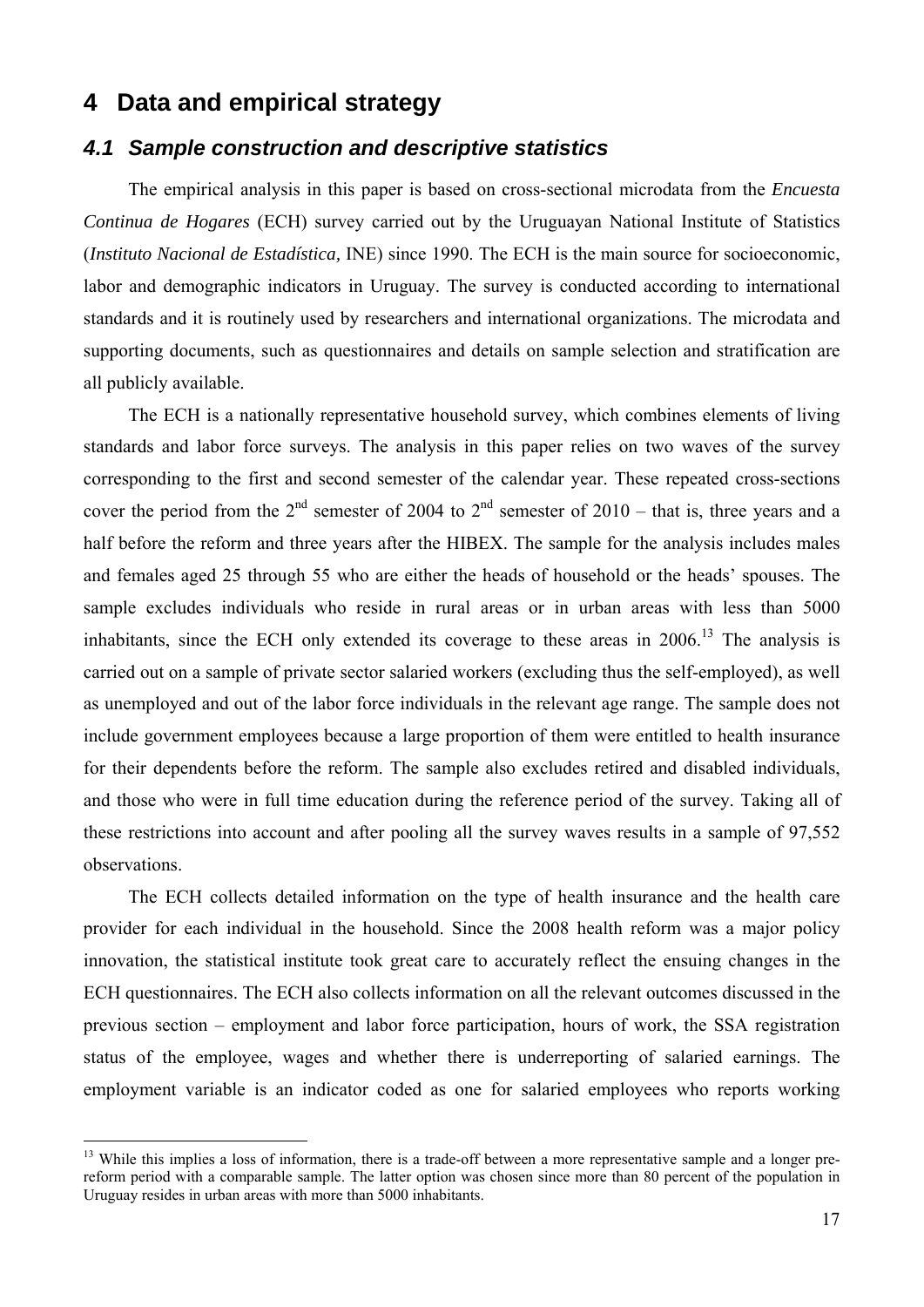positive weekly hours in their primary job, and zero otherwise. The analysis also relies on a similarly constructed indicator variable equal to one when the individual works 25 hours or more per week, and zero otherwise. This part time/full time cut-off is determined by the eligibility requirement for health insurance coverage. The hours variable corresponds to the hours worked by private sector employees in their primary job during the week before the interview. The hourly wage variable is obtained from the reported earnings of salaried workers in their primary jobs during the month before the interview, divided by their monthly hours of work (weekly hours multiplied by 4.3). The hourly wages are deflated using the official consumer price index for all urban consumers, and correspond to local currency units (UYU) at constant 2010 prices. The registration status of a worker is derived from a specific self-reported variable which indicates whether contributions (payroll taxes) are paid to the SSA for the current job.<sup>14</sup> As discussed above, social insurance benefits are provided as an indivisible bundle, so the fact that a specific job does not comply with compulsory payroll taxes implies that the job is off the books and not registered with the SSA. Finally, the ECH questionnaire contains a unique feature for detecting the presence of illegal arrangements between employers and employees in the context of registered jobs. Since 2006, registered private sector workers are asked directly whether their salaried earnings are being underreported to the tax and social security authorities.15

The employment analysis, based on the working positive hours and working 25 hours and more indicators, includes all of the 97,552 individuals in the final sample. For the analysis of log hours per week and job registration, the sample is limited to the 71,147 private sector salaried workers in the sample. For wages, the sample is limited to those with positive log hourly wages, 68,374 observations. The analysis of underreporting of earnings is done for the 50,669 observations of private sector workers for the years 2006-2010. Finally, all of the estimates presented below are weighted with the corresponding ECH sampling weights, although as shown in the robustness section the results are very similar when based on un-weighted data (Table 9, Panel F).

<sup>&</sup>lt;sup>14</sup> The specific question in the ECH is: "Are you contributing for a retirement benefit through this job?" ("*i*,Aporta a una caja de jubilaciones por este trabajo?"). This is a standardized question in household surveys in Latin America, and it is used to define registered or formal work in most of the recent literature for the region – see for instance Gasparini and Tornarolli (2009) and Galiani and Weinschelbaum (2011).

<sup>&</sup>lt;sup>15</sup> The specific question included in the ECH since 2006 is: "Are your contributions based on the total amount of your earnings in this job?" ("¿Aporta por la totalidad del salario en esa ocupación?").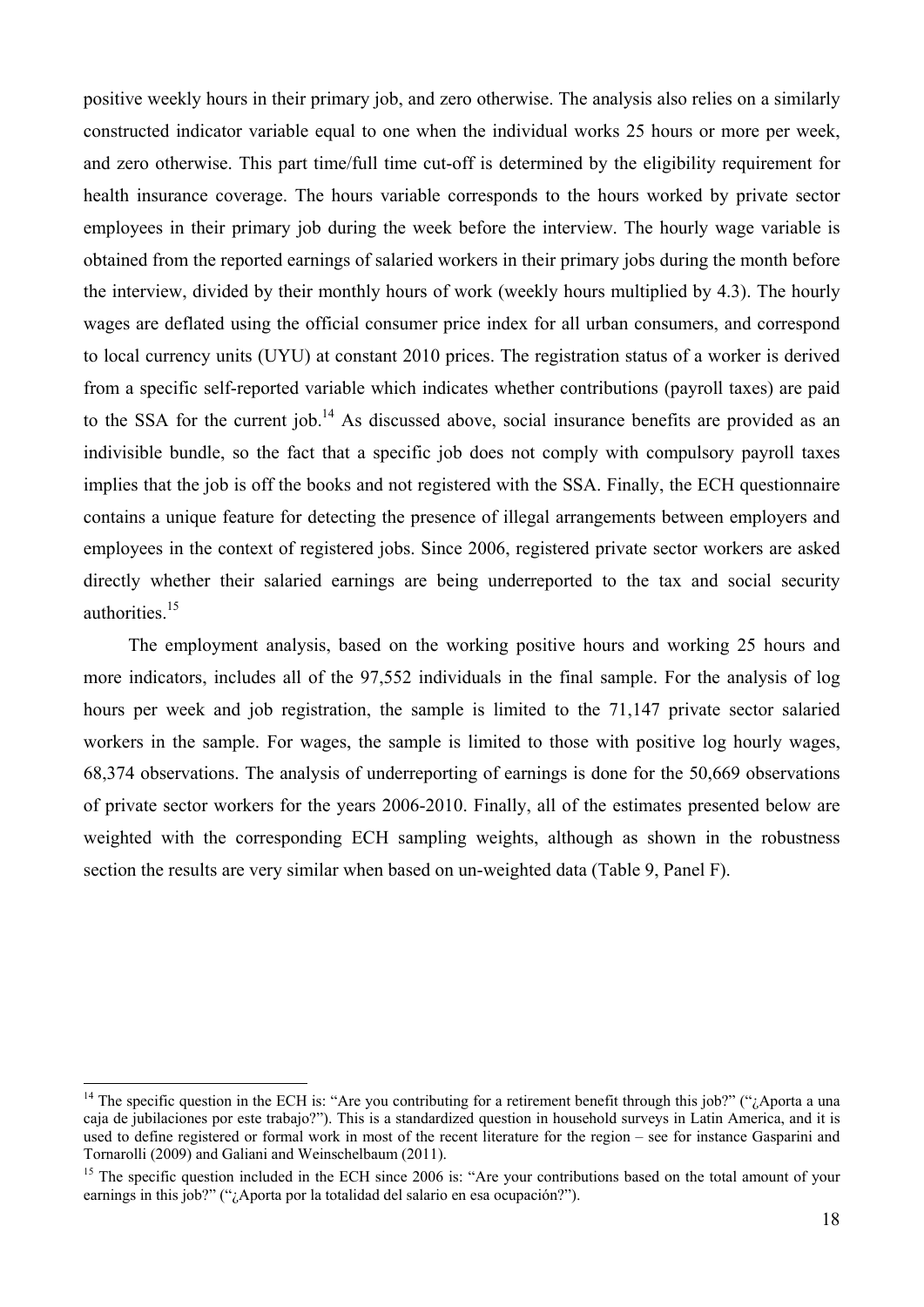#### *4.2 Econometric strategy and identification assumptions*

The empirical work in this paper attempts to identify the causal effect of the introduction of the 2008 health reform on labor market outcomes and tax evasion, and thus provide evidence on the direction and magnitude of the incentive effects discussed in the previous section.

The strategy to evaluate the effect of this policy impact consists of a difference-in-differences analysis (Angrist and Krueger, 1999; Bertrand, Duflo and Mullainathan, 2004) of a policy (or natural) experiment. This framework compares the evolution of the outcomes of interest for a group of individuals exposed to a policy change (the treatment group) to the change in the same outcomes for individuals unaffected by the reform (the control group). The comparison group is assumed to capture the counterfactual trend for the treatment group which would have been observed in the absence of the policy change.

In this particular setting, the treatment group consists of individuals aged 25 to 55 with at least one dependent child younger than 18 years old – that is, those potentially eligible for the HIBEX. The control group consists of individuals in the same age group with no dependent children.<sup>16</sup> The control group consists of childless individuals in the same age range, since they were not directly affected by the reform – by definition, they had no dependent children to insure with the extended coverage and thus they should not have modified their labor market and related outcomes because of the reform.<sup>17</sup> Similar estimation strategies relying on differential effects by demographic groups have been applied to evaluate the effect of social insurance programs on labor supply (see Eissa and Liebman, 1996; Fransesconi and van der Klaauw, 2007, Boyle and Lahey, 2010) and wages (Gruber, 1994), among other outcomes.

The empirical analysis therefore compares adults with at least one dependent child younger than 18 years old with individuals in the same age group with no dependent children. The following is the basic difference-in-difference (DD) specification with controls on which most of the estimates in this paper are based:

$$
Y_{ijt} = \alpha + \delta \text{AnyChildren}_{ijt} + \beta \text{AnyChildren}_{ijt} * Postreform_t + X_{ijt}' \gamma + \delta_t + \varphi_j + \tau_{jt} + \varepsilon_{ijt} (1)
$$

where *i* index individuals, *j* state and *t* time. The variable  $Y_{ijt}$  is the outcome of interest (such as individual employment status or hours worked per week); *AnyChildrenijt* is an indicator variable for individuals in the treatment group, coded as 1 if the individual has at least one child younger than 18

<sup>&</sup>lt;sup>16</sup> Another potential control group is that of adults with dependent children aged 18 or more. However, as detailed above, this group had the option of paying the subsidized health insurance premium for their children aged 18 to 21, and thus their labor supply behavior might have been affected by the HIBEX. The sample size for parents with children above 21 is very small.

 $17$  While the reform increased the overall payroll tax rate for this group from 30.75 to 32.25 percent, the reform can be interpreted as imposing a 1.5 percentage point increase for all private sector worker's payroll tax rate, with an additional 1.5 percentage points for those with dependent children.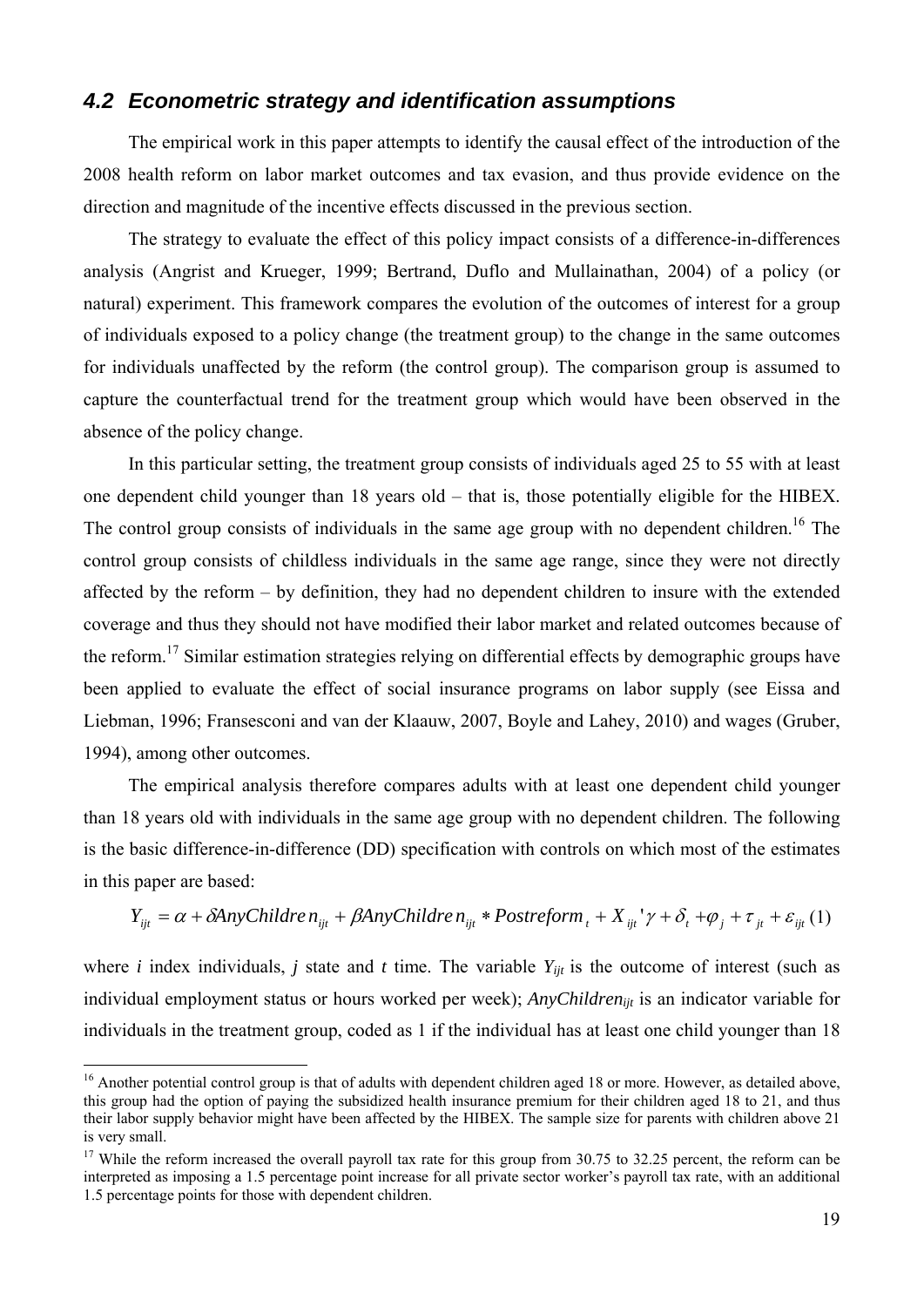years old and zero otherwise; *Postreform* is a dummy equal to 1 in the post-policy period (from January 2008 onwards) and zero otherwise; and *AnyChildrenijt \*Postreform* is the interaction term between those variables, which captures the difference in difference treatment effect. The  $X_{it}$  matrix contains individual specific variables to condition the differences in trends to observable characteristics. The individual controls are age (in 6 categories), gender, head of the household indicator, marital status, marital status and gender interaction, education (in 6 categories) and the number and age of children in the household (in 3 categories). The estimations also include controls for firm size and industry (5 and 9 categories, respectively) unless otherwise indicated, with the exception of the employment and full time work outcomes which are defined for those out of the labor force.  $\delta_t$  and  $\varphi_i$  are a full set of semester and state fixed effects (Uruguay is administratively divided in nineteen states or "departamentos"), which account for any aggregate systematic shock to local labor markets correlated with, but not caused by, the HIBEX. Finally,  $\tau_{it}$  are state-by-semester effects to control for state-specific shocks over the period which might be independent of the national economic conditions<sup>18</sup>

The estimations rely on a linear probability model (OLS) for the binary dependant variables.<sup>19</sup> The effects on hours of work and hourly wages are estimated as log-linear regressions. With respect to inference, all tables report Huber-White robust standard errors clustered within *AnyChildren* and semester group. The main results are based on the 2004-2010 period excluding the two semesters of 2008, since the policy change was effectively implemented throughout that year.<sup>20</sup>

The difference in difference identification strategy in this setting requires two main assumptions. First, in the absence of the reform the underlying trends in labor market outcomes (conditional on observable characteristics *X*) would have been similar for the treatment and control groups. This assumption would be violated if there were unobservable shocks that affected differently the trends in the outcomes of interest for both groups – shocks correlated with the policy change and with the group-specific trends in outcomes. Section 6 presents a falsification exercise which relies on the pre-reform period to test for the presence of systematic pre-existing differences in the trends in outcomes between the two groups. Section 6 also presents some additional specification checks to explore this possibility. An additional concern would arise if some other contemporaneous

 $18$  The main results are robust to changes in the included controls. Regressions with different specifications or additional controls are presented in Appendix A, Table A3, Panel A. Additionally, the main results are also robust to the inclusion of the state unemployment rate instead of state-by-semester fixed effects (Appendix A, Table A.3, Panel B).

<sup>&</sup>lt;sup>19</sup> Angrist and Pischke (2009) argue that linear probability model estimates do not differ substantially from those obtained by probit and logit, with the advantage that the DD estimate of β has a straightforward causal interpretation. The main results remain unchanged when computing probit estimates – marginal effects from selected estimations are reported in Appendix A, Table A3, Panel C.

 $20$  The main results remain unchanged when including observations from for 2008, with the exception of the hourly wage equation where the DD coefficient of interest is not statistically significant at the usual levels in some specifications. These robustness checks are reported Table 7, Panel F.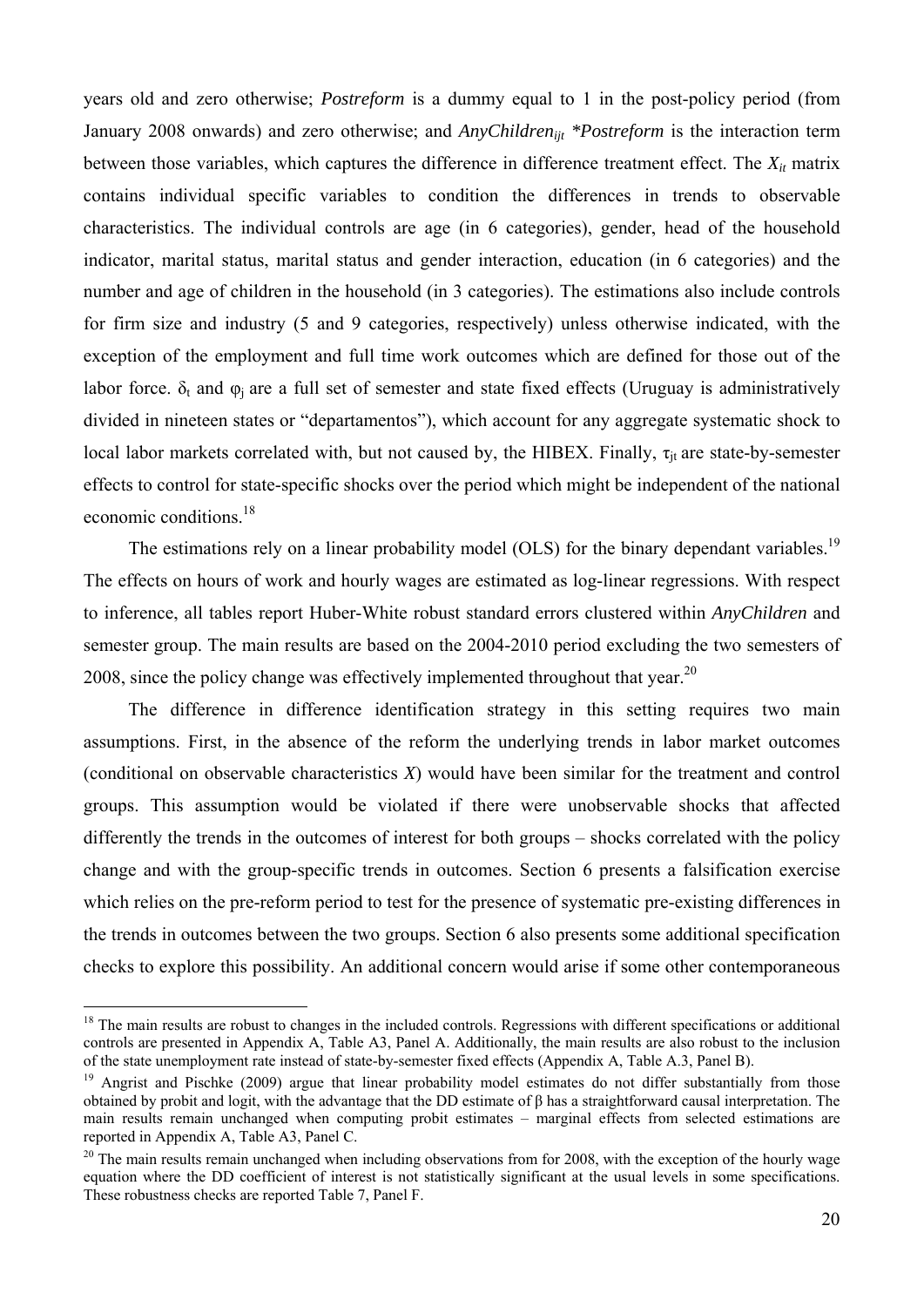change affects individuals with and without children beside the health insurance benefit extension. The introduction of HIBEX was accompanied and preceded by the implementation of a series of new programs and reforms in other existing schemes as part of an active government policy to expand the safety net in Uruguay.<sup>21</sup> The most important of these changes consisted of an expansion of a means tested transfer program for families with at least one dependent child, the family allowance benefit (AFAM). These changes affected the subsample of the treatment group (low-income individuals with children), presumably inducing a disincentive to work. However, this policy by definition should not have affected the relevant outcomes for the control group in the natural experiment discussed here. The AFAM would then only result in an attenuation bias for the estimates of the effects of HIBEX. While disentangling the effect of both the AFAM and HIBEX programs is beyond the scope of this paper, the empirical analysis considers the potential heterogeneity of effects by education groups, and implements some specification checks to test whether the AFAM benefit expansion affects the main HIBEX estimates (see Section 6). The second identification assumption is that the composition of each group remains constant over the period.<sup>22</sup> This assumption may be implausible, for instance, if the treatment group expands over time by including more diverse individuals. Although Equation (1) includes a broad set of individual characteristics, this may not be enough to control for potential differences in group-specific compositional changes over time. Section 6 discusses in more detail these concerns and presents some sensitivity checks to test the validity of the assumption.

Table 2 presents summary statistics for some key indicators in the sample by treatment status before ( $2<sup>nd</sup>$  semester of 2004 to  $2<sup>nd</sup>$  semester of 2007) and after ( $1<sup>rst</sup>$  semester of 2009 to  $2<sup>nd</sup>$  semester of 2010) the policy change. There seem to be similar trends in most of these observable characteristics over the entire period, and some substantial changes in the outcomes of interest, such as labor force participation and registered employment. This is tested formally in the following two sections.

## **5 Empirical results**

 $\overline{a}$ 

#### *5.1 Baseline results: Labor supply and job registration*

Table 3 reports the baseline estimates of the labor supply responses to the 2008 health insurance benefit extension in Uruguay. Each column contains the OLS estimates of Equation (1) fir the outcomes of interest. Two specifications are presented for each outcome – the odd columns report regressions estimates without controlling for state-specific shocks, and the even columns use

 $21$  For a detailed description of those programs and reforms, see Amarante et al. (2011), Borraz and González Pampillón (2011) and Manacorda et al. (2011).

 $22$  Abadie (2005) and Athey and Imbens (2006) provide precise definitions and further discussions of compositional changes in the difference-in-difference approach.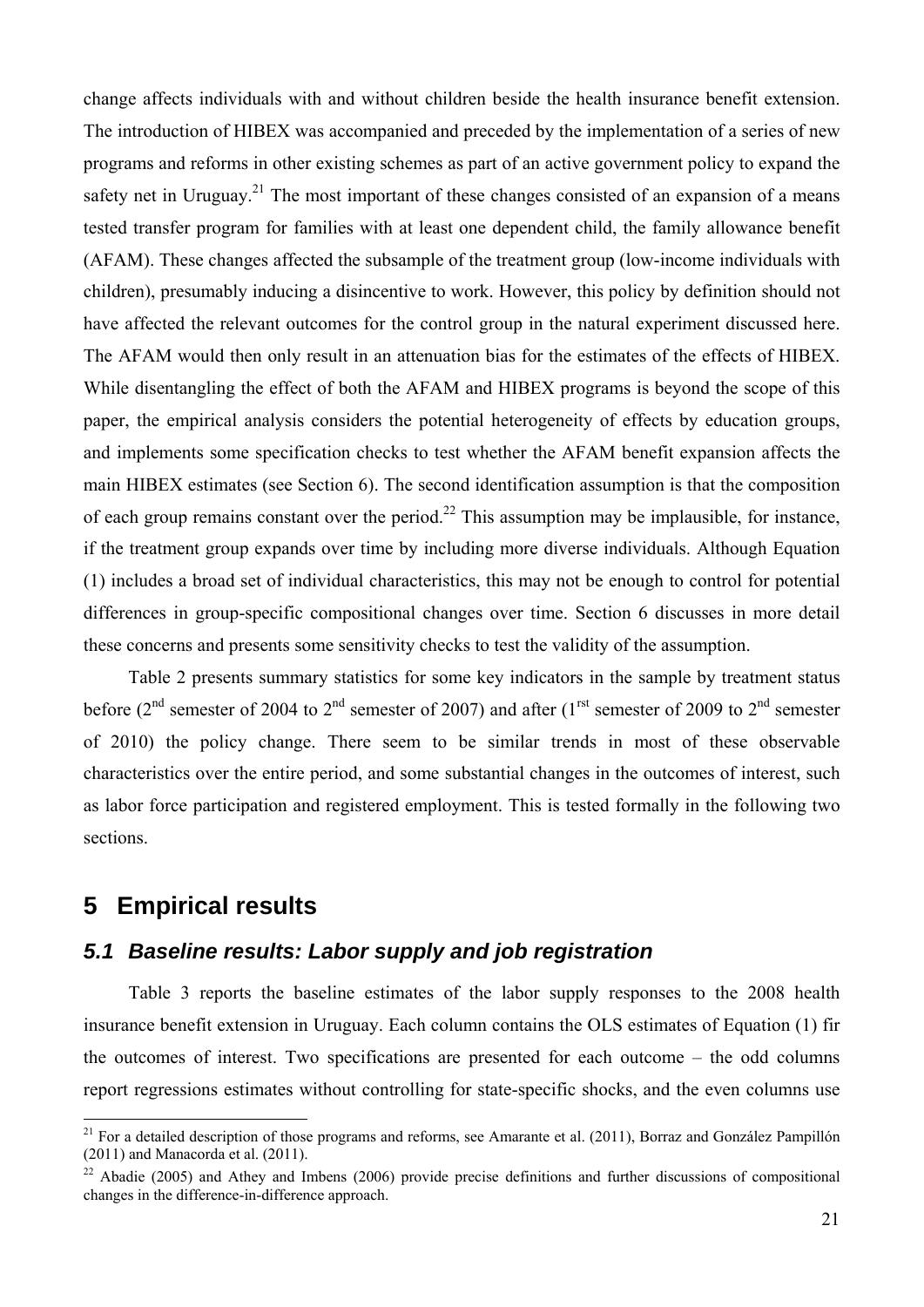state-by-semester fixed effects. The dependent variable in columns  $(1) - (2)$  is an indicator of employment status, equal to one if the individual worked positive hours during the last month and zero otherwise.<sup>23</sup> In columns (3) – (4), the dependent variable is an indicator for working 25 hours per week or more and zero otherwise. The estimates for those outcomes are obtained from the whole sample of individuals aged 25-55. Columns  $(5) - (6)$  estimate the impact of the HIBEX on individuals' log weekly hours. Finally, columns  $(7) - (8)$  display the results from a regression of registered employment, an indicator equal to one if the employee is a registered worker and zero if she works off-the-books. For both hours and employment registration, the sample is limited to salaried employees in the private sector, and the specification includes additional controls for industry and firm size.

The first row in Table 3 presents the estimates of the interaction coefficient  $\beta$  in Equation (1), which captures the impact of the HIBEX on the outcomes of interest. The second row displays the estimates of the treatment variable (*AnyChildren* in Equation 1). For completeness, Table A1 in Appendix A reports the results for the complete set of coefficients in all four regressions. The last row in Table 3 reports the average of the dependent variable prior to the HIBEX implementation, 2004-2007. Regression estimates are qualitatively similar with and without controlling for state-bysemester fixed effects. The discussion thus focuses on the specifications with the full set of controls, which should better account for state-specific shocks over the period.

Column (2) in Table 3 indicates that following the policy change the employment rate for parents with at least one child increased by a statically significant 1.5 percentage points relative to childless individuals. In terms of the pre-intervention average, this effect represents a 2.3 percent increase in the probability of working. The results in column (4) confirm another predicted result. As discussed above, the implicit increase in net income induced by the HIBEX is only available for those working more than 25 hours of work per week because of the benefit's eligibility rule. The coefficient on the full time work indicator reported in column (4) indicates a positive and significant effect of HIBEX eligibility of 1.6 percentage points (a 2.8 percent increase relative to the pre-reform average). This estimate is close to the overall increase in employment for the treatment group, suggesting that the positive response in full time employment was predominantly driven by an increase in the proportion of parents participating in the labor market.

The log hours worked per week regressions for the subsample of employees, presented in Table 3, column (6), indicates a positive effect of HIBEX of about 0.9 percentage points, statistically significant at the 10 percent level. This effect is relatively small, supporting the suggestion that the

 $^{23}$  Results are robust, but lower in size, by using an alternative labor force participation definition of the variable, setting it equal to one if the individual worked positive hours or was unemployed during the last month, and zero otherwise (see Appendix A, Table A2, Column 1).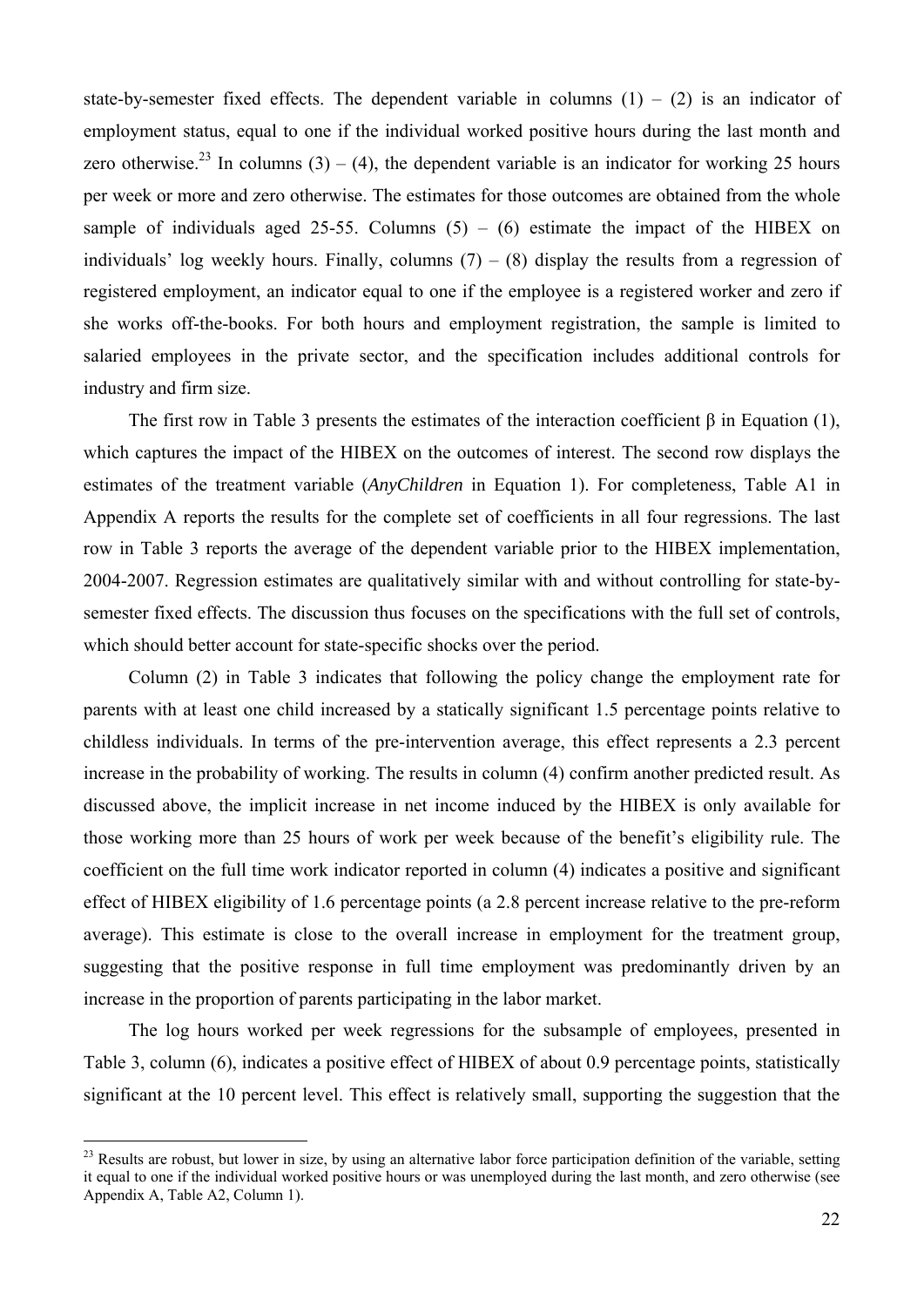increase in full time employment attributed to the HIBEX was due to a change in the extensive margin rather than an increase in hours among those already working (intensive margin).<sup>24</sup> Moreover, the potential reduction in labor supply from the reform's income effect for individuals with children already in a registered full time job was negligible, or at least not large enough to cancel out the increase in hours of work from those moving to full time employment because of the reform.

Finally, column (8) in Table 3 presents the estimates of the effect of the HIBEX on the probability of compliance with SSA for working individuals – i.e., that their job is registered or "on" the books. As previously discussed, for eligible individuals at the margin of indifference between registered and non-registered jobs, the HIBEX represents an additional financial incentive which should encourage employment in jobs providing social insurance coverage for their dependent children. Before the reform, parents out of the labor force or in off-the-books jobs would pay for health care insurance (or out of pocket expenditures) for their children in the private market if they could afford it, or alternatively rely on the means tested public health sector. After the reform, parents in registered jobs benefit from a substantial *de facto* subsidy for their children's insurance premiums, which implies a clear disincentive to tax evasion in the form of off-the-books employment. The results in Table 3, column (8) confirm the relevance of this margin of adjustment. The reform significantly induced private sector workers with at least one child to work in a registered job, with an increase in registered employment of about 1.5 percentage points relative to the control group of childless individuals. In terms of the pre-intervention average, this effect represents a 2 percent increase in the rate of compliance with payroll taxes and social security regulations.

Taken together, the pattern of results in Table 3 indicates that eligible individuals responded to the health insurance benefit extension as predicted in Section 3. The response to an increased in- (registered)-work benefit resulted in higher levels of labor force participation in a manner consistent with the reform's eligibility rules, with effects along the extensive and intensive (increase in full-time work) margins of labor supply. While it cannot be formally tested in the data, the adjustments in hours appear to have occurred through job changes (off to on the books transitions) rather than hours changes within the same job, which is in line with the existing evidence on hours and benefit reforms for other countries (see Blundell et al., 2008). The increase in employment following the change in the tax-benefit system was reflected overwhelmingly in an increase in registered work, indicating the

<sup>&</sup>lt;sup>24</sup> Estimates using hours worked (excluding zeros) as dependent variable shows positive effects but not statistically significant at standard levels, as reported in Appendix A, Column (3), Table A2. However, when participation effect is included by estimating the model on total hours (including zeros), the coefficient of impact increases from 0.05 to 0.52, and its effect results statistically significant at 1 percent level (see Appendix A, Column (2), Table A2). These estimates are consistent with the earlier finding that the increase in employment on individuals with children is mainly driven the effect on probability of working in 25 hours or more employment.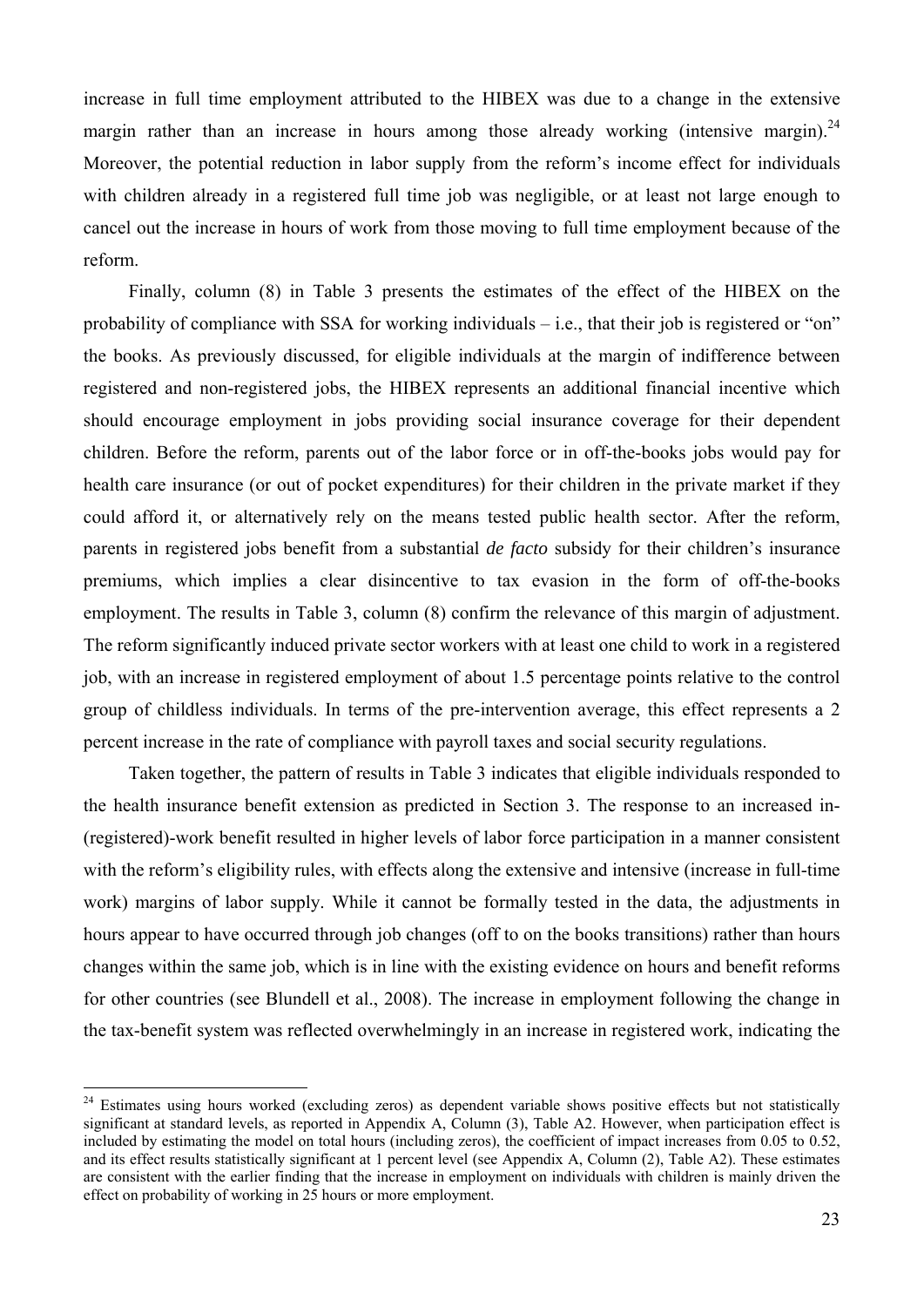presence of joint labor supply and tax evasion responses. The results confirm the quantitative importance of evaluating incentive effects along both margins.

#### *5.2 Heterogeneous responses*

While the health insurance reform was not targeted to any particular socio-economic group, the labor supply literature indicates that changes in tax and benefit systems can have heterogeneous effects. The heterogeneity might be due to differences in the magnitude of the HIBEX financial incentive, because of different individual valuations of the benefit, or because of varying preferences over work. To reconstruct this puzzle, this section establishes whether the HIBEX had a differential impact by age, educational attainment, gender and marital status of the beneficiary. These estimates also allow a comparison with the behavioral responses to financial incentives for the same groups in the existing literature for developed countries.

The results from these exercises are presented in Table 4. The regression models are first reestimated by age group, where the effects are ambiguous a priori. Younger individuals may place a lower value on the bundle of social insurance benefits than their older peers because they derive less utility from the pension component, will is available in a further date. This is not necessarily the case for the health insurance benefit. For younger individuals the reform might increase the value of this benefit since they are more likely than older individuals to have children in the age range covered by the benefit extension. For instance, while 88.8 percent of individuals in the sample aged 25 to 39 had children younger than 10 years (for those with at least one child), the figure is 46.1 percent for parents aged 40 to 55.

The results presented in column (1) of Panel A in Table 4 indicate a statistically significant increase of 2.7 percentage points in the employment rate of parents aged 25-39 with respect to the control group (childless individuals in the same age range), which represents an 8 percent increase with respect to the pre-reform average. For individuals aged 40-55, the estimates on employment (column (5)) are not significantly different from zero. A similar pattern emerges with the probability of full time work in columns (2) and (6). The estimates are not statistically significant at standard levels for hours of work (conditional on working) for both age groups. Finally, as with the overall population, the impact on employment for younger individuals is mainly driven by registered jobs, with a significant increase of 1.8 percentage points in registered work and a positive but not statistically significant effect for older individuals. However, the hypothesis that younger and older workers with children respond in the same way to the incentives to hold a registered job cannot be rejected (*p*-value: 0.454).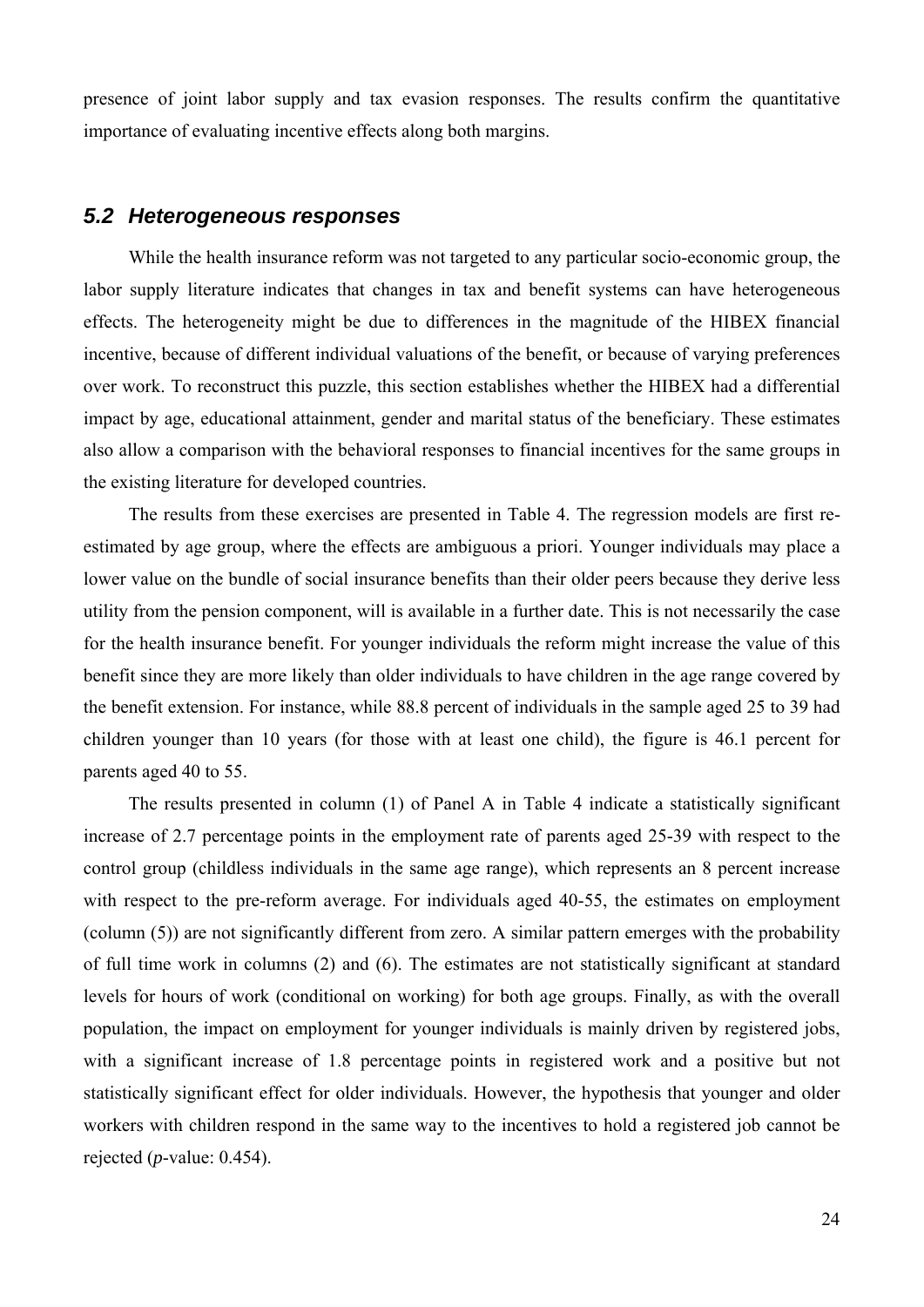Panel B in Table 4 presents similar results by educational group. Individuals with higher formal education levels may be more affected by the HIBEX, since they have been found to have a higher valuation of social insurance programs than those with less education (Levy, 2008). Alternatively, these individuals might be more likely to be near the registered/not registered margin, because characteristics such as educational achievement can be correlated with the possibility of choosing between off and on the books jobs, while individuals with lower productive endowments may be sort in or rationed out of registered jobs (Boeri and Garibaldi, 2007; Fields, 2009; Gunther and Launov, 2012). The estimates in Panel B of Table 4 are consistent with these expectations. The reform implied a statistically significant increase of 2.1 percentage points on the probability of being in a registered job for eligible individuals with some college education (2.2 percent higher with respect to the pre-reform average). On the other hand, there was no statistically significant impact of the HIBEX on eligible individuals with high school or below, as detailed in columns (4)-(8). Additionally, as reported in columns (1)-(5), the reform had a significantly positive impact on employment irrespective of educational level (at the 10 percent level for those with some college, and at the 5 percent level for those in the lower education group), with a magnitude statistically indistinguishable between both groups (*p*-value: 0.313). The results also indicate a 4 percentage point increase in the probability of working full time for individuals with some college education, almost double the magnitude of the effect on employment for this group, and no impact on full time work for those with lower education levels. Moreover, individuals with children in the higher education group increased their weekly hours of work by about 3.7 percentage points after the reform (column (7), Panel B). This finding is consistent with the minimum hours of work requirement from the HIBEX, suggesting that the overall change in the employment pattern can be attributed to workers switching from off the books to registered jobs, which typically exhibit longer hours as described earlier.

With respect to marital status, the existing evidence suggests that the labor supply of single parents (and in particular single mothers) is more responsive to financial incentives than that of other groups (Eissa and Liebman, 1996; Meyer and Rosenbaum, 2001; Francesconi and van der Klauuw, 2007). To test for this possibility in the case of Uruguay, Panel C in Table 4 presents the estimates of the reform effects for single and married individuals separately. Eligible single parents are about 2.3 percentage points more likely to be employed after the introduction of the HIBEX, with a substantially lower effect of 1 percentage point for married individuals with children (statistically significant at the 5 and 10 percent levels, respectively). However, the hypothesis of equal employment response for both groups cannot be rejected, albeit by a low margin (*p*-value: 0.128). The effects on full time employment, weekly hours and registered work are positive and significant for single parents, but there are no significant effects for any of these outcomes for married parents.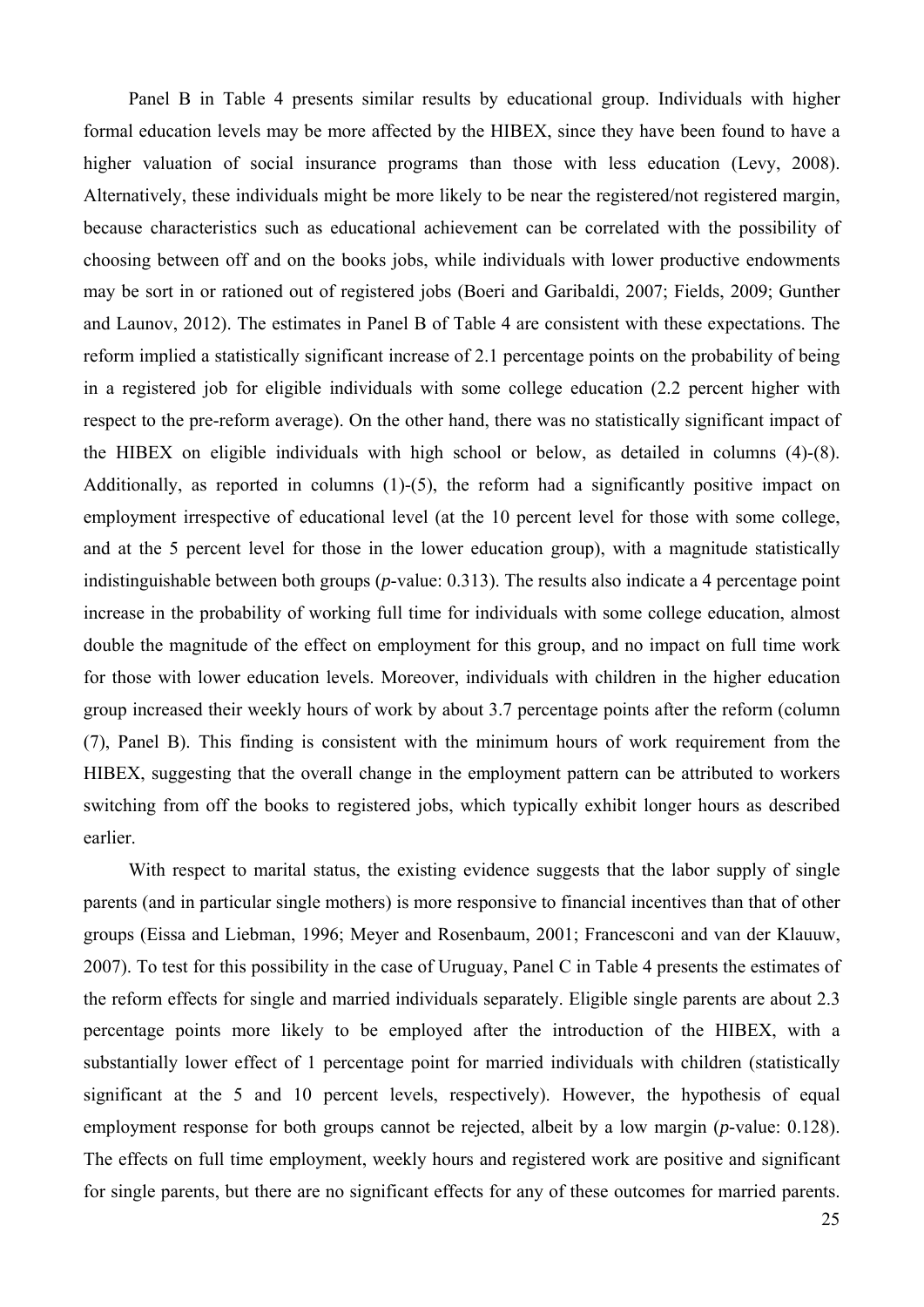The impact of the reform on both the extensive (2.3 percentage points increase, column (3)) and the intensive (4.3 percent increase in hours, column (4)) margins of single parent's labor supply seems to be due to the 5.1 percentage point increase in full time work. Similarly, the results indicate that the incidence of registered work increased by 6 percentage points, which represents a large 10 percent increase relative to the pre-reform average. The pattern of results is similar when focusing only on women (Table 4, Panel D), which is consistent with the fact that 90 percent of lone parents are single mothers. The increase in employment is larger for single mothers, although the difference in coefficients with respect to married women is not statistically significantly different from zero. The impact on all outcomes (except employment) is positive and statistically significant only for single women. Single mothers thus appear to adjust to the reform on both the extensive and intensive margins, with changes in employment mostly due to an increase in registered jobs. Finally, the results for single men (presented in Appendix A, Panel B, Table A4) are not statistically significant for any of the main outcomes with the exception of registered work (4.8 percentage points increase), and there are no significant effects at all for the full men sample (Appendix A, Panel A, Table A4).<sup>25</sup>

The labor supply and tax evasion behavioral responses for lone parents, and in particular single women, are consistent with the theoretical predictions outlined in Section 3. Married women did not reduce their labor force participation as a response to introduction of the HIBEX – the estimates actually indicate an increase in employment for this subgroup. A possible explanation for this finding is that women whose spouses were not eligible to the HIBEX and worked part time or in unregistered jobs could react to the new incentives and change their pattern of labor force participation (Fransesconi et al., 2009).<sup>26</sup> For registered work, there is a positive but not significant effect for married individuals and for the subgroup of married mothers. This may be due to the fact that the reform links the individual worker's registration status to the extended benefit. For married parents, there is an incentive to avoid the "double taxation" or overlap of payroll taxes related to registered employment, since the health coverage of the couple's children needs only one of the parents to comply with the SSA. Primary earners may have increased their registered employment to gain the additional health coverage, and at the same time secondary workers might have moved towards offthe-books jobs. $27$ 

This potential pattern of work re-allocation within the household may have resulted in a lack of significant effects on overall registered work among married parents in Table 4. Table 5 presents the

 $25$  There is however a pattern of results similar to that of the full sample when restricting the exercise to men aged 25-34 and for those with some college education (results available upon request).

<sup>&</sup>lt;sup>26</sup> Although this would be an interesting issue to explore, the sample size becomes too small when the employment status of married women is conditioned to that of their partners.

 $27$  ECH data show that women in married-couple families are predominantly secondary earners. Roughly 84 percent of all wives, and 73 percent of employed wives, earn less than their spouses. Furthermore, only 10 percent of all married women with children self-report in the sample as the head of the household.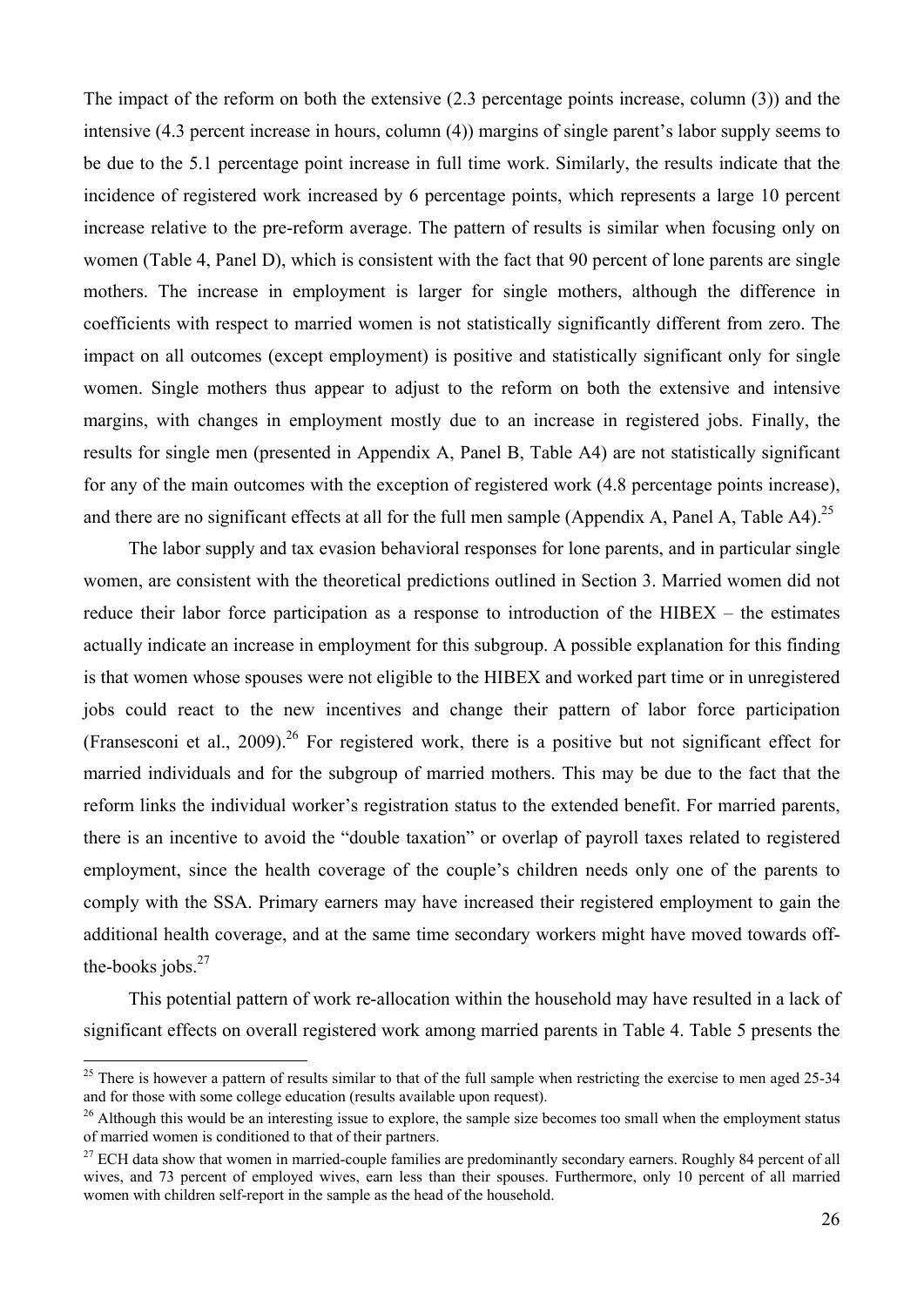results of an exercise where the impact of the HIBEX on registered work is estimated for individuals in married couples (for married women and married men separately). The results in the first column for each subsample use the main specification used so far, while the second column presents the results with non-labor income as an additional control, although the estimates are similar in the two alternatives.28 Among all married men, the point estimate indicates a statistically significant increase of 1.7 percentage points in registered work after the reform (Panel A, Table 5). On the contrary, for married women there is evidence of a reduction in registered work of about a half percentage point following the HIBEX, although this change is not statistically different from zero. Panels B and C in Table 5 report estimates conditional on the educational level of individuals in married couples. For the subgroup of workers with lower education (Panel B), there are no significant effects on registered work after the reform. On the other hand, there is a statistically significant response on this form of tax compliance for individuals with higher education in married couples, which can be expected from the previous evidence on the higher responsiveness of this group to the financial incentives introduced by the reform. As detailed in Panel C, and consistent with the within-household reallocation hypothesis, wives with higher education levels in couples with children are about 2.2 percentage points less likely to work in registered jobs after the HIBEX, while their spouses display an increase in registered work of 4.6 percentage points.

The response patterns in registered work for married couples are in line with the theoretical predictions discussed above, at least for the subgroup with higher education. They are also consistent with the existing evidence on the negative labor supply responses to financial incentives for secondary workers (Eissa and Hoynes, 2004). These results also confirm the importance of social insurance benefits for the pattern of informal sector employment of secondary workers in Latin American countries (Galiani and Weinschelbaum, 2011).

#### *5.3 Treatment intensity: Estimates by age and number of children*

The reform could have generated different labor market responses depending on the number and the age of the children benefited by the health insurance benefit extension. More children implies a larger financial incentive, since the increase in the payroll tax contribution was independent of the number of children who gained access to health insurance, while the SSA covered the premiums of all dependent children irrespective of their number. Moreover, younger children are associated with

<sup>&</sup>lt;sup>28</sup> The non-labor income of the wife includes the husband's actual earnings. The assumption is that secondary workers make their labor supply decisions taking into account the primary earner's wage income and other household non-labor income, but the wife's work decisions do not affect those of their husbands (see Eissa and Hoynes, 2004).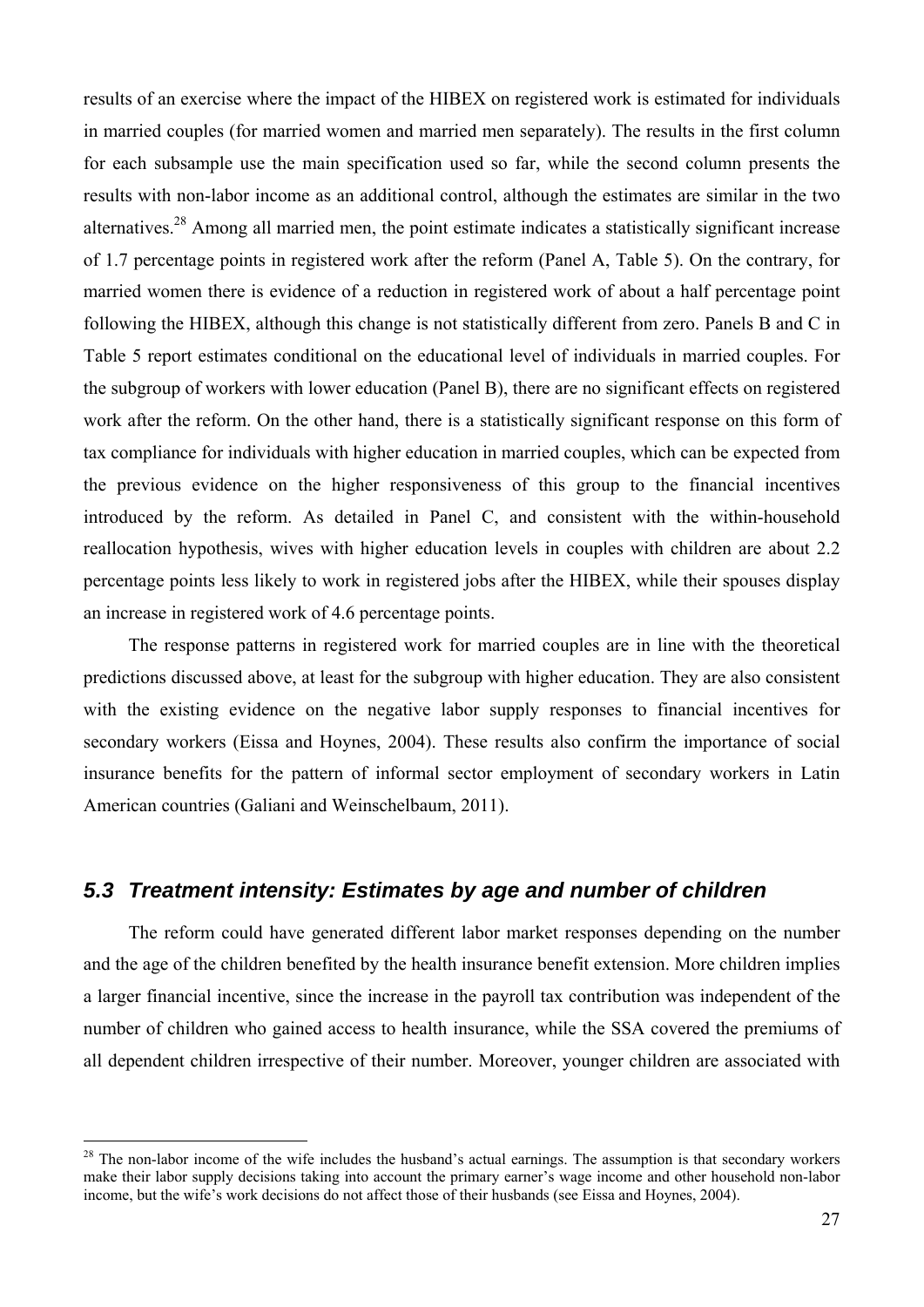higher insurance and out-of-pocket health expenditures, and thus might increase the implicit value of the HIBEX for their parents.

To explore the potential heterogeneity introduced by these varying financial incentives, the basic model in Equation (1) is extended to allow for different treatment effects by the number of dependent children and by the age range of these children. The resulting specification is:

$$
Y_{ijt} = \alpha + \sum_{k} \delta^{(k)} \text{AnyChildren } n^{(k)}_{ijt} + \sum_{k} \beta^{(k)} \text{AnyChildren } n^{(k)}_{ijt} * \text{Post}_{t}
$$
  
+  $X_{ijt} \gamma + \delta_{t} + \varphi_{j} + \tau_{jt} + \varepsilon_{ijt}$  (2)

where *AnyChildren*<sup>(k)</sup><sub>ijt</sub> is an indicator equal to one if individual *i* in state *j* at time *t* has children in group *k*, where *k* represents one of the following four mutually exclusive groups: one child aged 0- 10; one child aged 11-17; two or more children with the youngest aged 0-10; two or more children with the youngest aged 11-18. The matrix  $X_{i}$  includes the same covariates as in Equation (1) and the same set of state and time controls.

The results from regressions based on Equation (2) are presented in Table 6. The rows in this table report the estimates of the HIBEX impact for each number of children/age range group,  $\beta^{(k)}$ . The results are presented for the full-time employment and registered work dependent variables – the effects for employment is similar to that of full-time work, and there are no significant effects on log weekly hours.

The estimates for the overall sample in Panel A of Table 6 indicate that the response in full time work is concentrated among individuals with two or more children, irrespective of their age range, with a 2.2 percentage points statistically significant effect (column (1)). On the contrary, column (2) in Panel A indicates a positive and significant effect of the reform on registered work only for individuals with one dependent child, irrespective of the age range (the hypothesis of equal effects for those with one child aged 0-10 and 11-17 cannot be rejected – *p*-value of 0.484). Individuals with more dependent children have positive but smaller responses along the registered work dimension, especially for those with younger children, although the coefficients are not statistically different from zero.

Panel B in Table 6 presents these regression estimates restricting the sample to single women. Column (1) indicates an increase in full time work of about 8.5 percentage points for single mothers with one child aged 0-10 when compared to single childless women. This impact is roughly 4 percentage points for lone mothers with one child aged 11-17, although the difference in coefficients in not statistically significant at the usual levels (*p*-value: 0.249). The stronger effects for single mothers of young children are in line with the evidence on larger employment responses to financial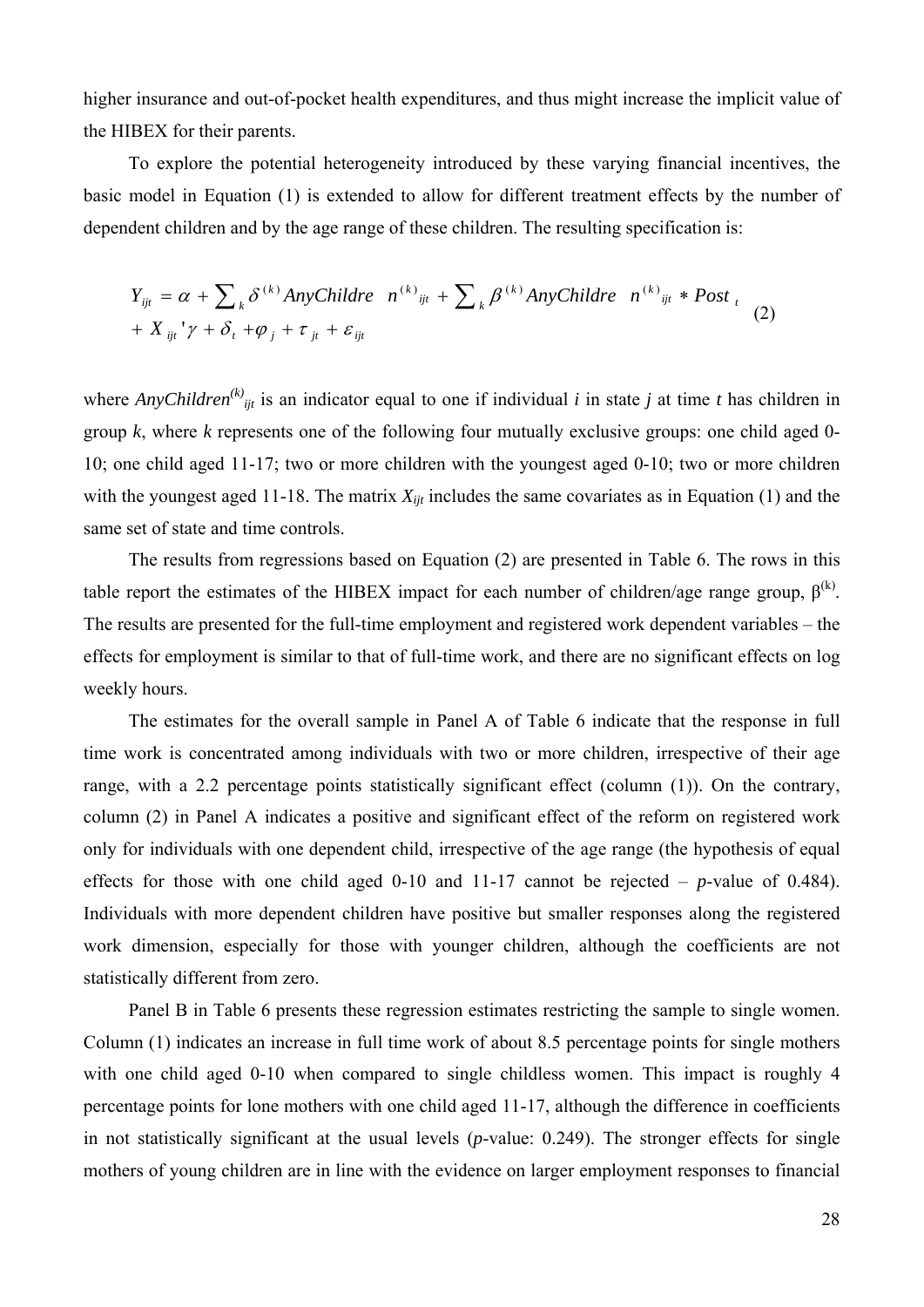incentives for this type of women in the existing literature (for the case of EITC, see Eissa and Liebman, 1996 and Meyer and Rosembaum, 2001, and Francesconi and van der Klaauw, 2007, in the case of the WTFC). Column (2) in turn reports the results on registered work for single mothers. The coefficients are positive and sizeable, although not significantly different among them, indicating that the increase in registered work for single mothers does not depend strongly by the number and age of dependent children.

## *5.4 Wages and underreporting of salaried earnings*

As discussed above, a strand of the labor literature studies the impact of in-work amenities, mandated benefits and public programs on wages. The analysis presented below attempts to capture potential effects of the health reform in Uruguay on salaried earnings. These estimates follow from a simple reduced form approach, and do not represent a general equilibrium analysis of the reform's implications. They are however consistent with the predicted effects and add to the interpretation of the type of labor market changes induced by the reform.

The HIBEX might be expected to reduce wages of eligible workers if they are willing to tradeoff lower compensation levels for the extended benefit. Alternatively, the reform may be expected to increase the relative salaries of off-the-books workers, since their employers might have to compensate them for the opportunity cost of the additional benefit (Levy, 2008). Table 7 provides some evidence on the presence and size of these effects. The results correspond to difference-indifference estimates of the effect of the HIBEX on wages, with the usual set of controls included for the previous outcomes.

For the full sample, the results in column (1) indicate a slight decrease in the wages of the treatment group relative to the control group, but these estimates are not statistically significant at the usual levels. Table 7 also presents results for registered and off-the-books workers separately. As anticipated in the previous paragraph, the reform reduced the wages of eligible registered workers with respect to those of childless individuals. The coefficient in column (3) indicates a fall in wages of about 1.8 percent. On the other hand, the HIBEX did not reduce the wages of eligible nonregistered workers – the coefficient (columns (2)) is positive but small (about 0.7 percent) and not significant. The change in wages for registered workers might be due to working individuals switching from off-the-books to registered employment either within the existing job or after changing occupation, but in both cases it indicates a trade-off between the additional benefit and remuneration.

Finally, the analysis so far has covered payroll tax evasion and compliance with social security along the extensive margin  $-$  i.e., the decision whether to evade or not (Sandmo, 2011). It is still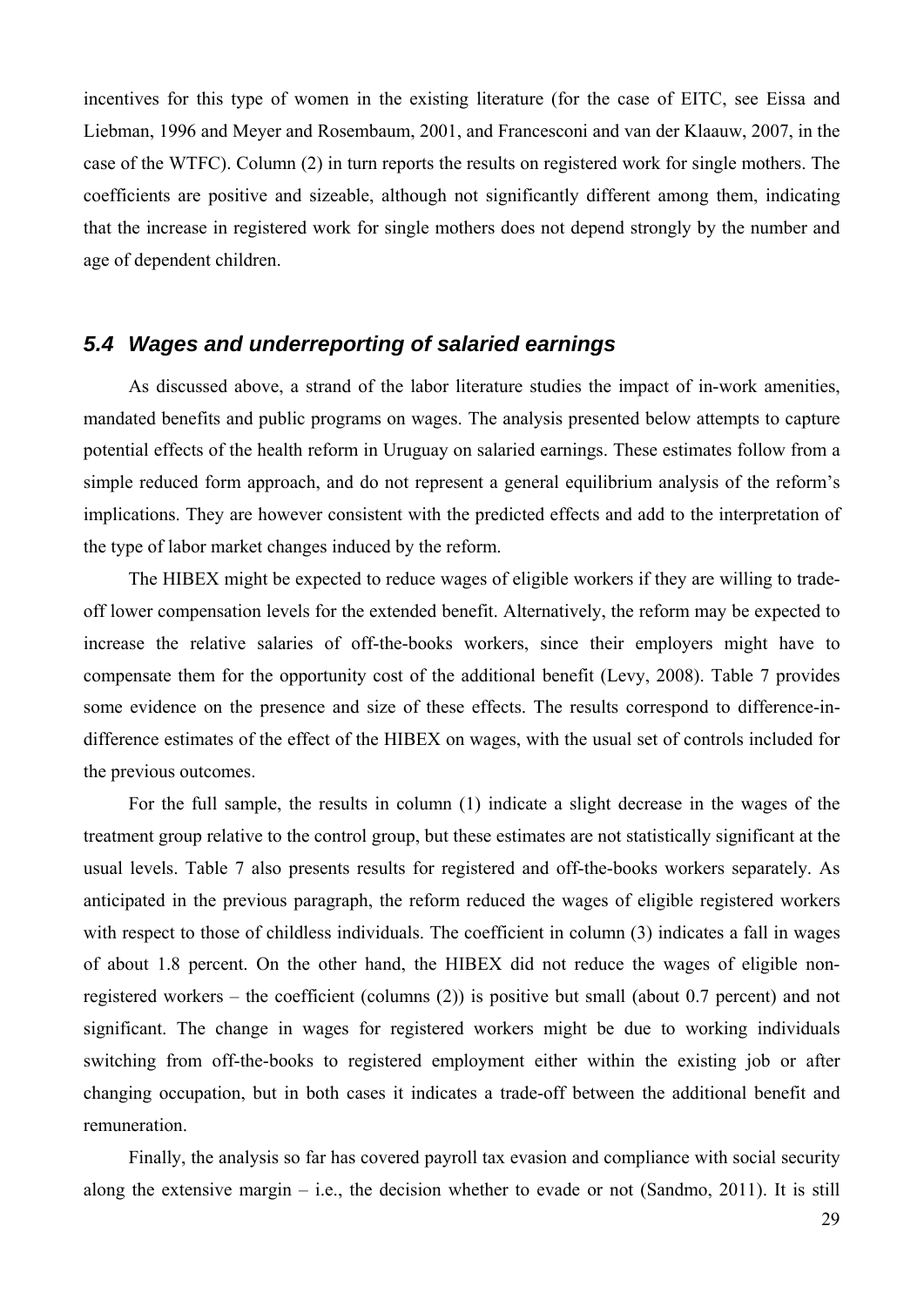possible, however, that tax and benefit policies have an effect along the intensive dimension of evasion – i.e., how much to evade in the context of partial evasion. For earnings, this would amount to concealing or under-reporting. The tax evasion literature has covered this dimension mostly in the case of self-employment, since under-reporting of salaried earnings is considered difficult, at least in the United States (Slemrod, 2007). However, recent evidence from Hungary (Tonin, 2011) indicates that changes in labor market regulations such as the minimum wage can have an impact on underreporting of salaried earnings, reflecting some degree of collusion between the employer and the employee.

While Tonin's (2011) evidence is indirect and relies on individual income and expenditure patterns, the ECH data contains a unique source of direct evidence on under-reporting of salaried earnings for the purpose of payroll tax evasion. As described in the data section, registered workers are asked whether the payroll taxes and contributions paid correspond to the full amount of their earnings. The reform granted a valuable benefit to eligible workers, and this additional benefit outweighted the increase in the payroll tax for most workers. This difference might have induced some degree of collusion between employees and employers to underreport the workers' earnings to the SSA in order to lessen the higher payroll tax liability. Additionally, eligible individuals who were previously employed off-the-books might have more tolerance to tax evasion.

The results from this specific question in the survey confirm this effect. Column (4) of Table 7 presents the difference in difference estimates of the HIBEX impact on the probability of underreporting of earnings in a registered job to the SSA. The effect is positive and statistically significant – an increase in 0.8 percentage points in underreporting for eligible individuals after the reform with respect to the control group. Table 2 indicates an incidence of underreporting of about 10 percent over the period under study, so the HIBEX effect represents an 8 percent increase in this form of tax evasion. This evidence indicates that changes in the tax and benefit system can induce quantitatively substantial behavioral responses along the intensive margin of tax evasion besides their impact in the incidence of shadow employment.

## **6 Robustness tests: Falsification exercises and specification checks**

The following pages present a series of robustness and specification test of the difference-indifference estimates discussed in the previous section. The exercises are based on variations of Equation (1), with full controls for individual characteristics, semester, state and state-by-semester effects fixed effects, as in the previous analysis.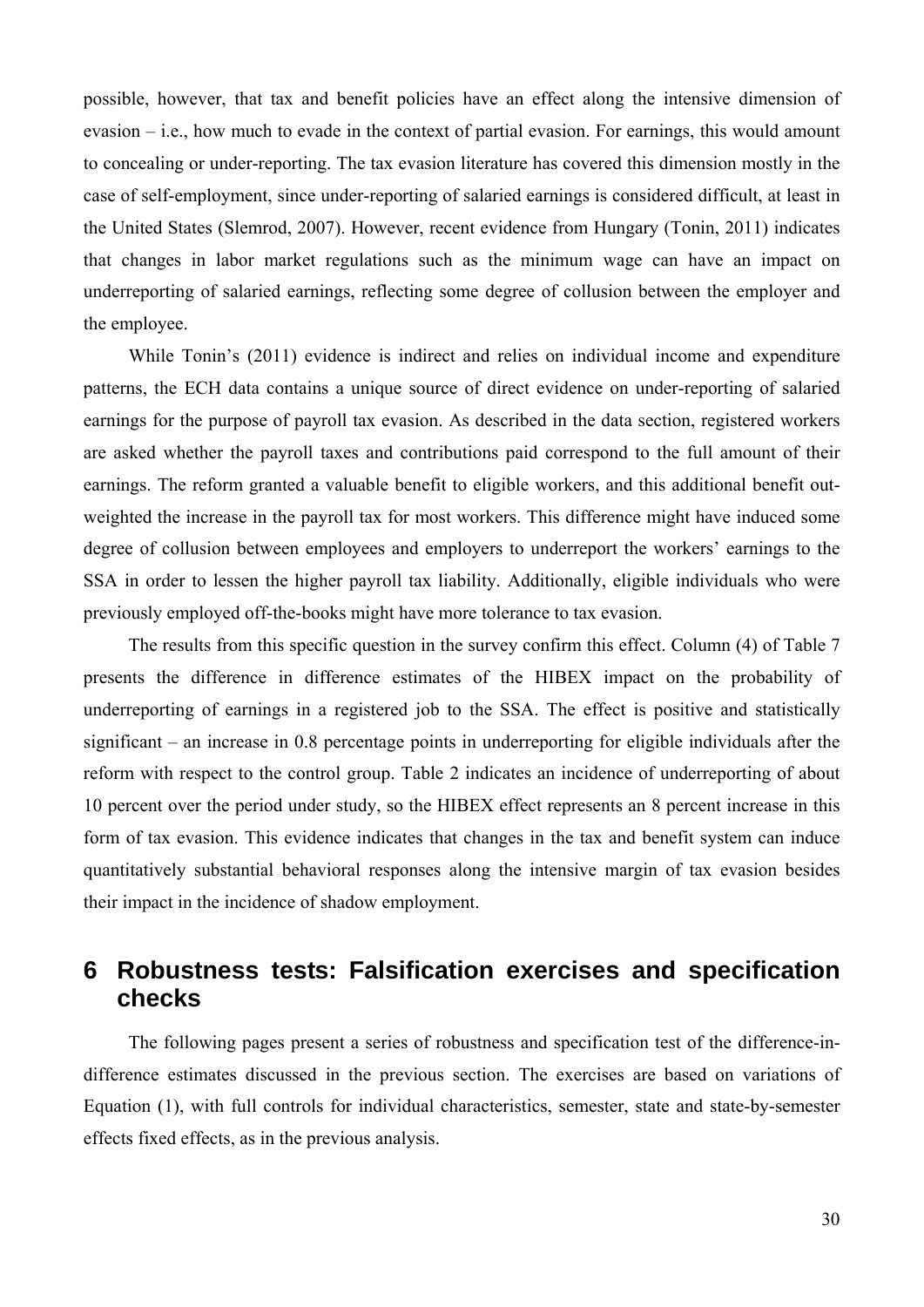As discussed earlier, the interpretation to the difference-in-difference estimates of the HIBEX impact as causal effects relies on a series of assumptions. The main identifying assumption is that the changes in outcomes would have been similar for eligible and non eligible individuals in the absence of the reform. While these counterfactuals are inherently non-testable, it is still possible to evaluate auxiliary hypothesis consistent with the assumption. One option is to consider the pre-reform period and establish whether there were common trends in the outcomes of interest, such that the reform represents a departure from the previous parallel changes. For instance, Uruguay's economy grew steadily during the period under study, and individuals with and without children might respond differently (even conditional on their observable characteristics) to episodes of growth. Hence, if employment was increasing faster for the treatment group with respect to the control before the reform, the HIBEX impact estimates would be capturing a spurious correlation rather than the effect of the program.

As it is usual in difference in difference studies, common pre-reform trends are tested by means of a falsification exercise. This consists of re-estimating the main model on a sample restricted to the pre-reform period (2004-2007) and testing the effects of placebo policies. For instance, observations for the years 2004 and 2005 can be labeled as the pre-reform period, and 2006 and 2007 as the post-reform period, with the interactions and other terms defined according to this 2006-2007 placebo treatment. The resulting estimate, if significant, would indicate systematic prereform differences in the trends of the underlying outcomes, casting doubts about the validity of the control group as a counterfactual. Table 8 presents the results of this exercise for the four main outcomes presented in Tables 3 to 6. The coefficient capturing the effect of the reform (the *AnyChildren\*Post* interaction) is not statistically significant at standard levels for any of false experiments considered (varying the pre-post fictitious reforms years). These placebo estimates thus support the assumption that the treatment and control groups exhibited similar trends in the main outcomes (conditional on the observable control variables) before and after the reform.

Another threat to the identification strategy is that other changes contemporaneous to the reform under study might affect the treatment and control groups differently. The institutional background section detailed another substantial change in Uruguay's social insurance system – a substantial increase in the stipend and coverage of the AFAM ("asignaciones familiars") over the period under analysis. This means-tested program provides a monthly cash transfer for each dependent children of low income families. The maximum monthly benefit for an eligible family with two children under 18 years old was on average UYU 471 in 2007, and it increased to UYU 1220 in 2010 (in 2010 prices). The AFAM expansion might not be properly controlled for in the base specification. Panel A in Table 9 presents the results of an exercise that follows Eissa and Liebman (1996) and Hoynes (2012) in their strategies to control for contemporaneous reforms. The table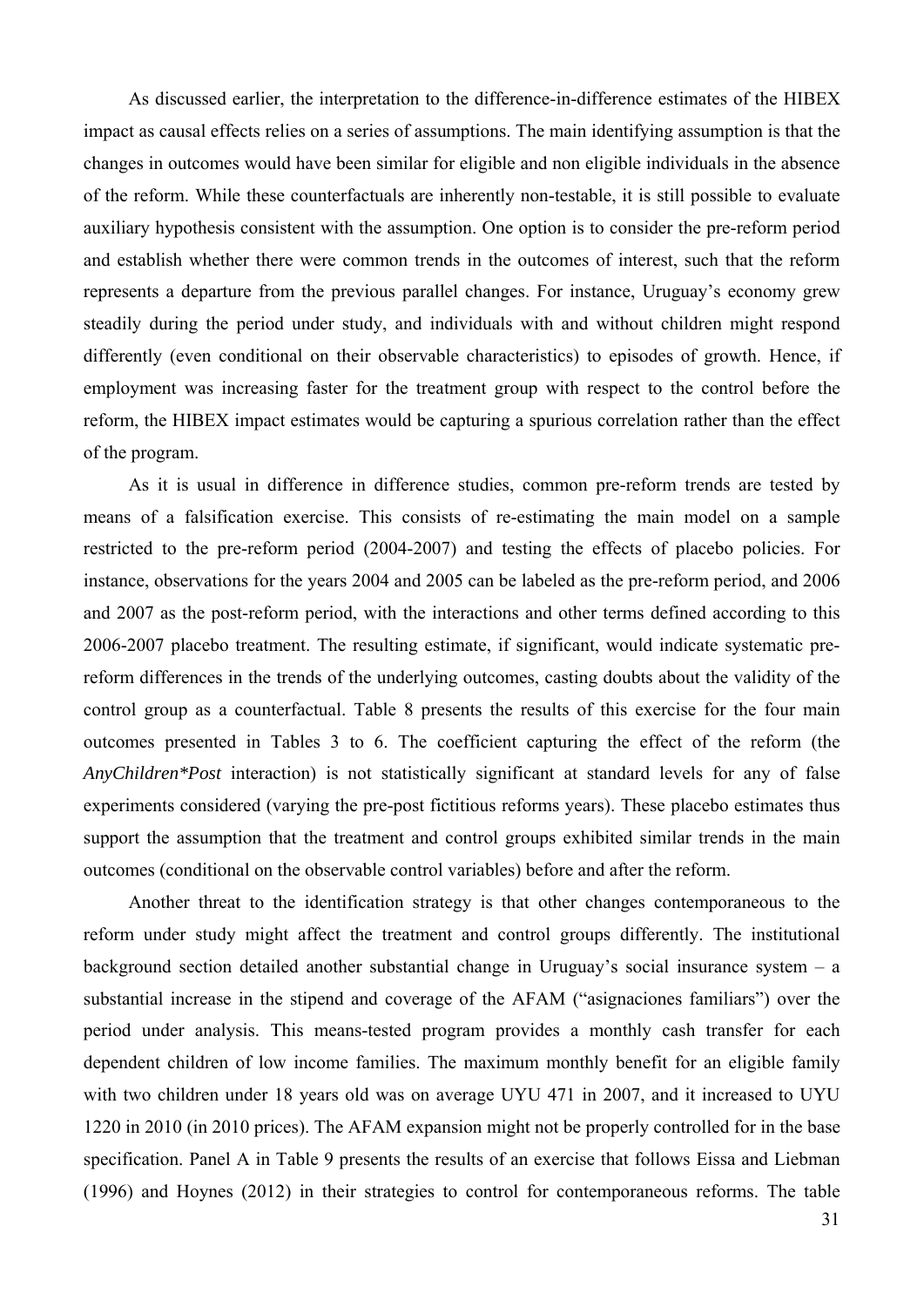presents estimates similar to those of Equation (1), with the addition of interaction terms between a semester indicator and a measure of the monthly AFAM benefit corresponding to each family. The treatment effect (the coefficient on *AnyChildren\*Postreform*) remains statistically significant for the main outcomes after controlling for time-varying AFAM benefits. The estimates appear larger than the baseline results in Table 3, which could be expected given the work disincentives introduced by the means test and the AFAM transfer (Moffitt, 2002). Moreover, the AFAM's means test implies that the authorities must verify and monitor household income levels. The increase in AFAM benefits may have generated additional incentives to work off-the-books and conceal labor income. The estimates of the HIBEX impact based on a sample limited to individuals ineligible for AFAM, however, confirms the main results of the paper (see Panel C, Table A3, Apendix A).

A further concern for identification is that the compositions of the treatment and control groups may have changed differently over the period, confounding treatment with composition effects. The summary statistics in Table 2 indicate that the main demographic characteristics of both groups did not change substantially before and after the policy change, but these cross-sectional differences in means might still conceal distributional variation across groups. For instance, since individuals with and without children have clear differences in their age distributions (see Figure 4), the trends in their labor supply may differ by cohort. Panel B in Table 9 presents the results from a specification that adds a full set of birth-cohort/semester interactions, based on 8 year cohorts. The main results are robust to the inclusion of these additional controls. The regressions are also estimated including interaction terms between the *AnyChildren* indicator and the set of demographic covariates, in order to allow control variables to enter separately for the treatment and the control groups. Results in Panel C indicate that the main results are also robust to this alternative. Finally, another specification includes interactions of all demographic controls with the post-2008 indicator, to explore if other covariates could explain the responses in labor market outcomes for individuals with children relative to those without children after 2008. The estimated coefficients for the main outcomes are somewhat smaller, but they remain significant at the usual confidence levels (Panel D, Table 9). The results from this set of tests suggests that changes in the composition of the treatment and control groups do not introduce a spurious correlation between the outcomes and the reform, and do not seem to drive the main result.

Panels E and F in Table 9 present additional specification checks and variations of the main estimates. When including in the sample observations from the reform year (2008), the results (Panel F) remain similar to the baseline estimates, with the exception of a non-significant effect on weekly hours. Panel G in turn shows that the main results remain unchanged when the regressions are estimated without the ECH sampling weights.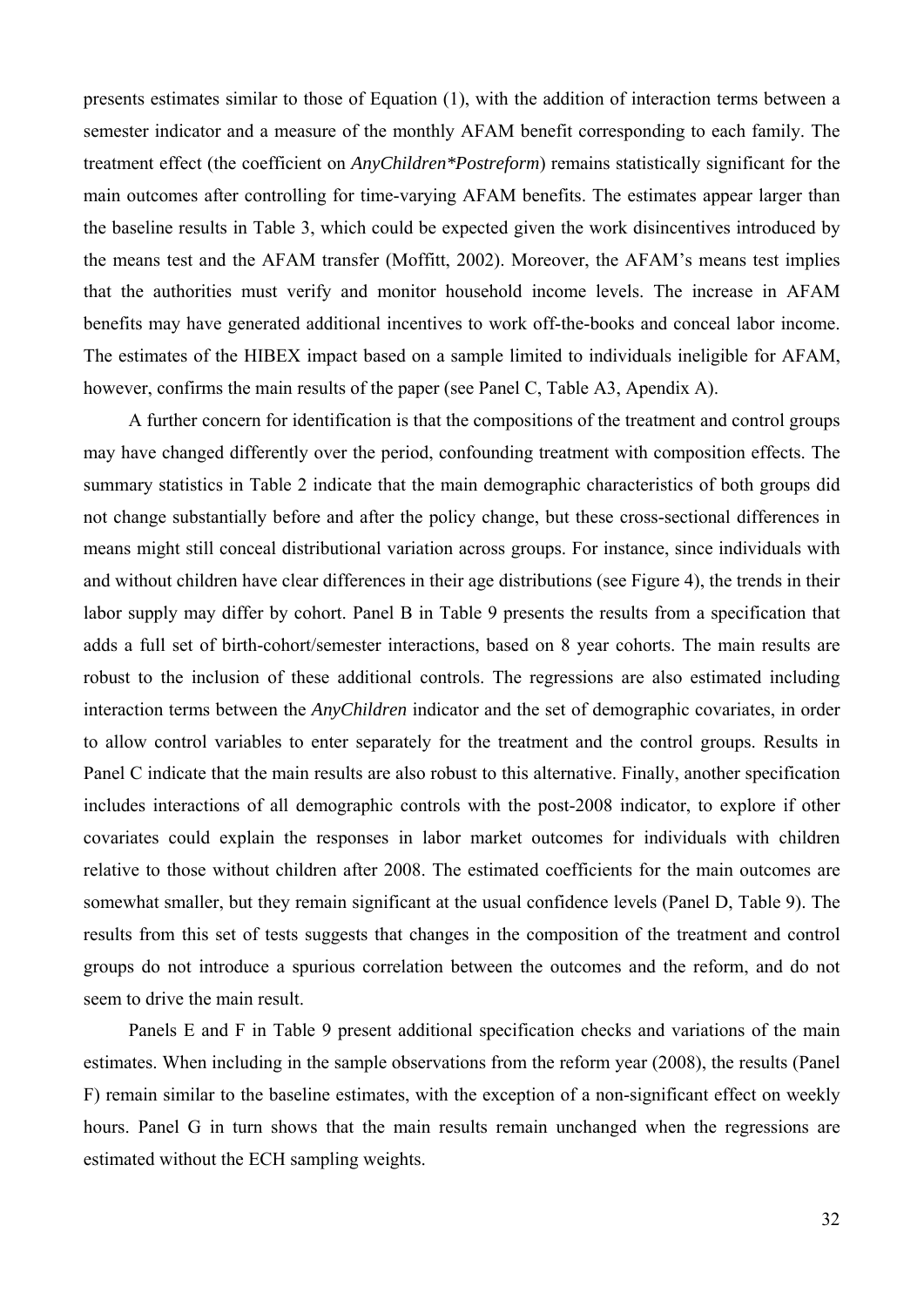Finally, Table 10 presents similar robustness checks for the wages and earnings underreporting outcomes for samples limited to registered (column (1)) and unregistered (column (2)) workers. As with Table 9, the main results are consistent with the baseline estimates for all but one of the alternatives (D) for wages, and the HIBEX effects on underreporting in column (3) remain statistically significant and positive for all specifications.<sup>29</sup>

## **7 Discussion and Conclusions**

 $\overline{a}$ 

The main objective of this paper was to illustrate the relevance of joint behavioral responses on the labor supply and tax evasion margins. An extension of the coverage of health insurance for registered workers in Uruguay resulted in an increase in labor supply, as could be expected from the analysis of entitlement effects. The reform also generated responses in off-the-books employment and on the under-reporting of salaried earnings. In this setting, the relevant trade-offs for workers and governments become more complex. In terms of tax evasion, the decision is not simply between offthe-books versus registered work, but between full non-compliance, full compliance, and "on-thebooks" salaried employment with under the table payments. These results confirm the insight that work incentives do not necessarily operate within the framework of the law, and that the design of social insurance systems should account for these additional dimensions.

These additional margins have relevant policy consequences that are not contemplated by the canonical model. For instance, social transfer programs may induce work disincentives, but in a setting with tax evasion they might instead end up encouraging off-the-books employment, with very different fiscal implications. Moreover, these issues are especially important for households' welfare and their ability to cope with shocks when social insurance benefits are tied to registered work. While the case study presented here involved an expansion of benefits, the underlying mechanisms are particularly relevant in the context of austerity initiatives and reductions of entitlements.

The implications for the analysis are not only relevant for developing economies with large informal labor forces. The policy consequences matter for advanced economies for at least two reasons. On the one hand, most OECD countries experienced an increase in their shadow economies over the past two decades (Schneider and Enste, 2000; Schneider, 2005), and thus face similar types of trade-offs as the one described here for Uruguay, at least for a subgroup of their labor forces. For instance, Potter Gunter (2010) finds that in the United States higher levels of in-work benefits result in an increase in registered work and a fall in off-the-books hours. On the other hand, the registered/non registered jobs dichotomy discussed here can be applied, mutatis mutandi, to the

<sup>&</sup>lt;sup>29</sup> The falsification test for this outcomes were not performed because the ECH survey started to collect information on underreporting only in 2006, which does not provide a wide enough time frame for the placebo experiments.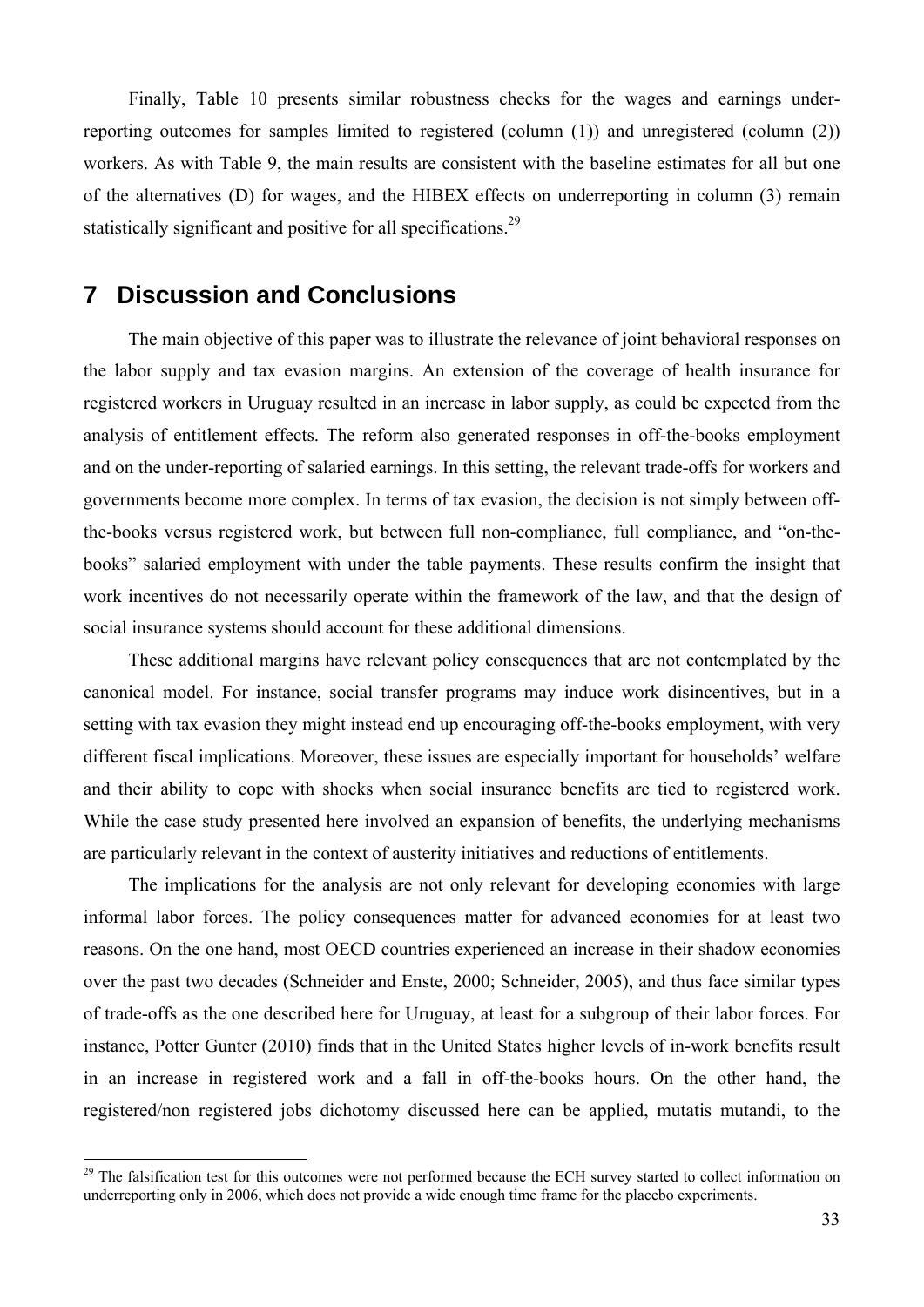context of dual labor markets in developed countries, with increasing shares of employment under fixed-term contracts and of jobs exempted from social security benefits (Boeri, 2011). Temporary contracts and reduced entitlements are not illegal, but they induce in advanced economies similar types of trade-offs as those discussed here, for instance for the reform of social insurance systems and for employment protection legislation. While most employers might not be willing to engage in outright evasion in developed countries, they can still strategically accommodate their hiring patterns to seize the opportunities offered by employment regulations to minimize their costs. Recent work indicates that Hawaii's employers, who face a health insurance mandate for full time permanent workers, are substantially more likely than those in other states to rely on part-time workers who are excluded from the benefit (Buchmueller et al., 2011).

Moreover, the original evidence on under-reporting of salaried earnings is directly related to recent contributions on the elasticity of taxable income for high earnings individuals (Chetty, 2009; Piketty, Saez and Stantcheva, 2011). This literature studies how better-off workers are able to avoid taxes and bargain over the form of their compensation, and establishes some powerful results on optimal taxation when considering these additional margins. The results presented here imply that lower income workers might also engage in tax avoidance (in fact, tax evasion in the form of underreporting) and on bargaining over the form of compensation and their type of labor contract. Further research could study similar effects in developed countries, and establish their implications for optimal taxation of the low and middle brackets.

The growing series of studies at the intersection of tax evasion/shadow employment and labor supply responses to tax and benefit systems would also benefit from more theoretical work. For instance, Boeri and Garibaldi's (2007) search model could be extended to incorporate underreporting and the allocation of hours between on and off the books jobs for each individual worker. Models of this type could also make a link between the standard labor supply literature and the work on labor informality in developing countries.

Finally, the results in this study would greatly benefit from additional evidence derived from longitudinal data on workers' actual transitions between different forms of employment, unemployment and inactivity. These additional results would shed light on the allocation of workers and on the wage and work conditions bargaining between employers and employees.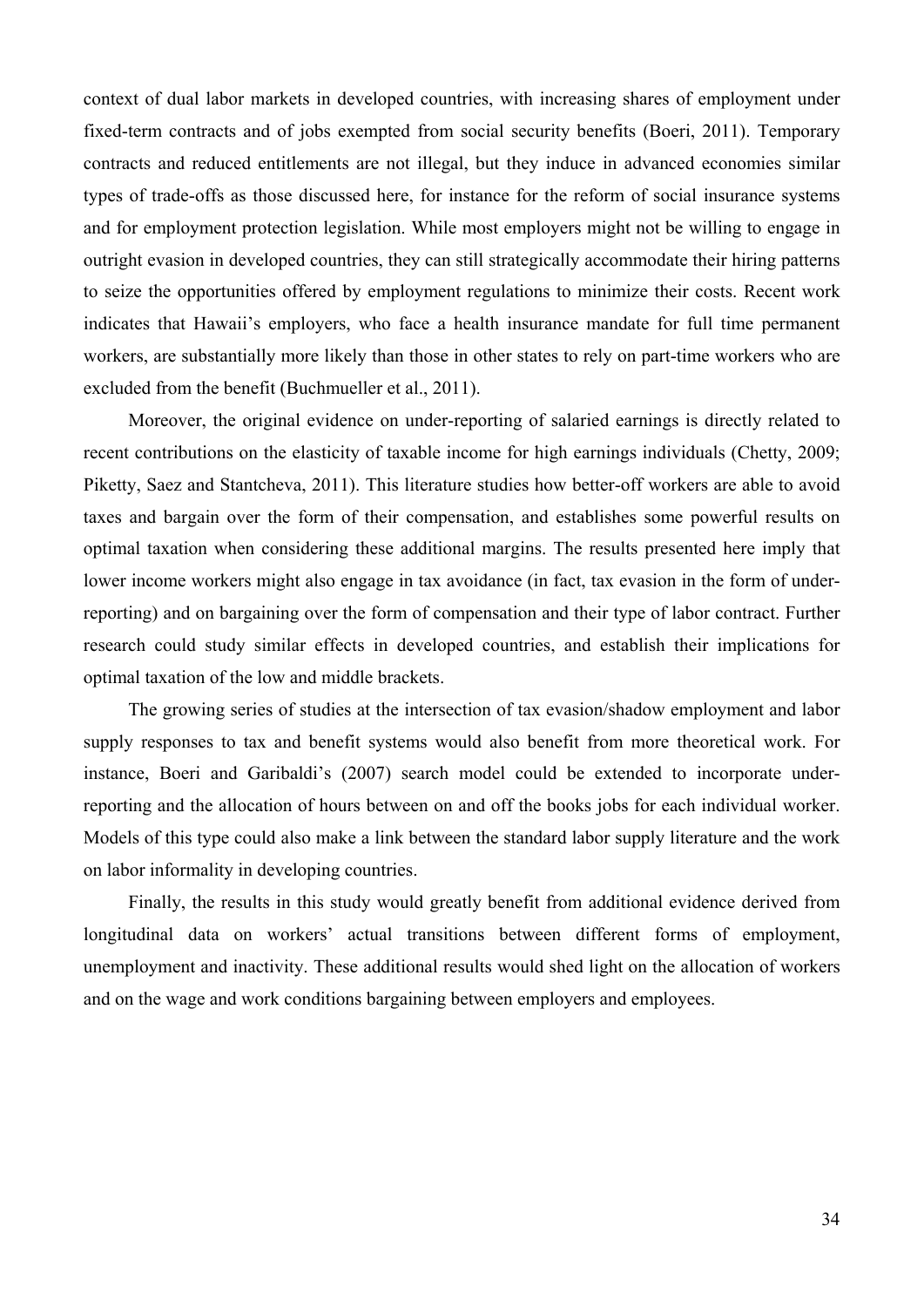## **References**

- Abadie, Alberto, 2005. Semiparametric difference-in-differences estimators. The Review of Economic Studies 72 (1), 1–19.
- Allingham, Michael.G., and Sandmo, Agnar., 1972. Income tax evasion: a theoretical analysis. Journal of Public Economics 1(3-4), 323-338.
- Amarante, Verónica, Manacorda, Marco, Miguel, Edward, Vigorito, Andrea, 2011. Do cash transfers improve birth outcomes? Evidence from matched vital statistics, social security and program data. NBER Working Paper 17690.
- Angrist, Joshua D., Krueger, Alan B., 1999. Empirical strategies in labor economics. In: Ashenfelter, Orley, Card, David (Eds.), Handbook of Labor Economics, Volume 3A. North-Holland, Amsterdam, pp. 1277-1366.
- Angrist, Joshua D., Pischke, Jörn-Steffen, 2008. Mostly Harmless Econometrics: An Empiricist's Companion. Princeton University Press, Princeton.
- Athey, Susan, Imbens, Guido W., 2006. Identification and inference in nonlinear difference-indifferences models. Econometrica 74(2), 431–497.
- Banco de Previsión Social, 2008. Boletín Estadístico 2008, BPS, Montevideo. Available at http://www.bps.gub.uy/BrowserNetCM.aspx?menu=institucional&res=Institucional%2festadi sticas
- Banco de Previsión Social, 2009. Boletín Estadístico 2009, BPS, Montevideo. Available at http://www.bps.gub.uy/BrowserNetCM.aspx?menu=institucional&res=Institucional%2festadi sticas
- Basu, Arnab K., Chau, Nancy, Kanbu, Ravi, 2011. Contractual Dualism, Market Power and Informality. IZA Discussion Papers 5845.
- Basu, Arnab K., Chau, Nancy, Siddique, Sara, 2012. Tax Evasion, Minimum Wage Non-Compliance and Informality. Forthcoming in Research in Labor Economics.
- Bertrand, Marianne, Duflo, Esther, Mullainathan, Sendhil, 2004. How Much Should We Trust Differences- in-Differences Estimates?. Quarterly Journal of Economics 119(1), 249-275
- Blundell, Richard., MaCurdy, Thomas, 1999. Labor supply: a review of alternative approaches. In: Ashenfelter, Orley, Card, David (Eds.), Handbook of Labor Economics, Volume 3A. Elsevier Science, Amsterdam, pp. 1559–1695
- Blundell, Richard, Brewer, Mike, Francesconi, Marco, 2008. Job changes and hours changes: understanding the path of labor supply adjustment. Journal of Labor Economics 26(3), 421– 453.
- Boeri, Tito and Garibaldi, Pietro, 2007. "Shadow Sorting". Chapter in NBER International Seminar on Macroeconomics 2005, edited by Jeffrey A. Frankel and Christopher Pissarides, MIT Press.
- Boeri, Tito, 2011. "Institutional Reforms and Dualism in European Labor Markets". Chapter 13 in Handbook of Labor Economics, volume 4, number 5, edited by O. Ashenfelter and D. Card, Elsevier.
- Borgia, Fernando, 2008. Health in Uruguay: Progress and Challenges in the Right to Health Care Three Years after the First Progressive Government. Social Medicine 3(2), 110-125.
- Borraz, Fernando, González P., Nicolás, 2011. Assessing the Distributive Impact of More than Doubling the Minimum Wage: The Case of Uruguay. Documento de Trabajo del DECON 17/11, DECON-FSE-UDELAR. Available at http://www.fcs.edu.uy/archivos/1711.pdf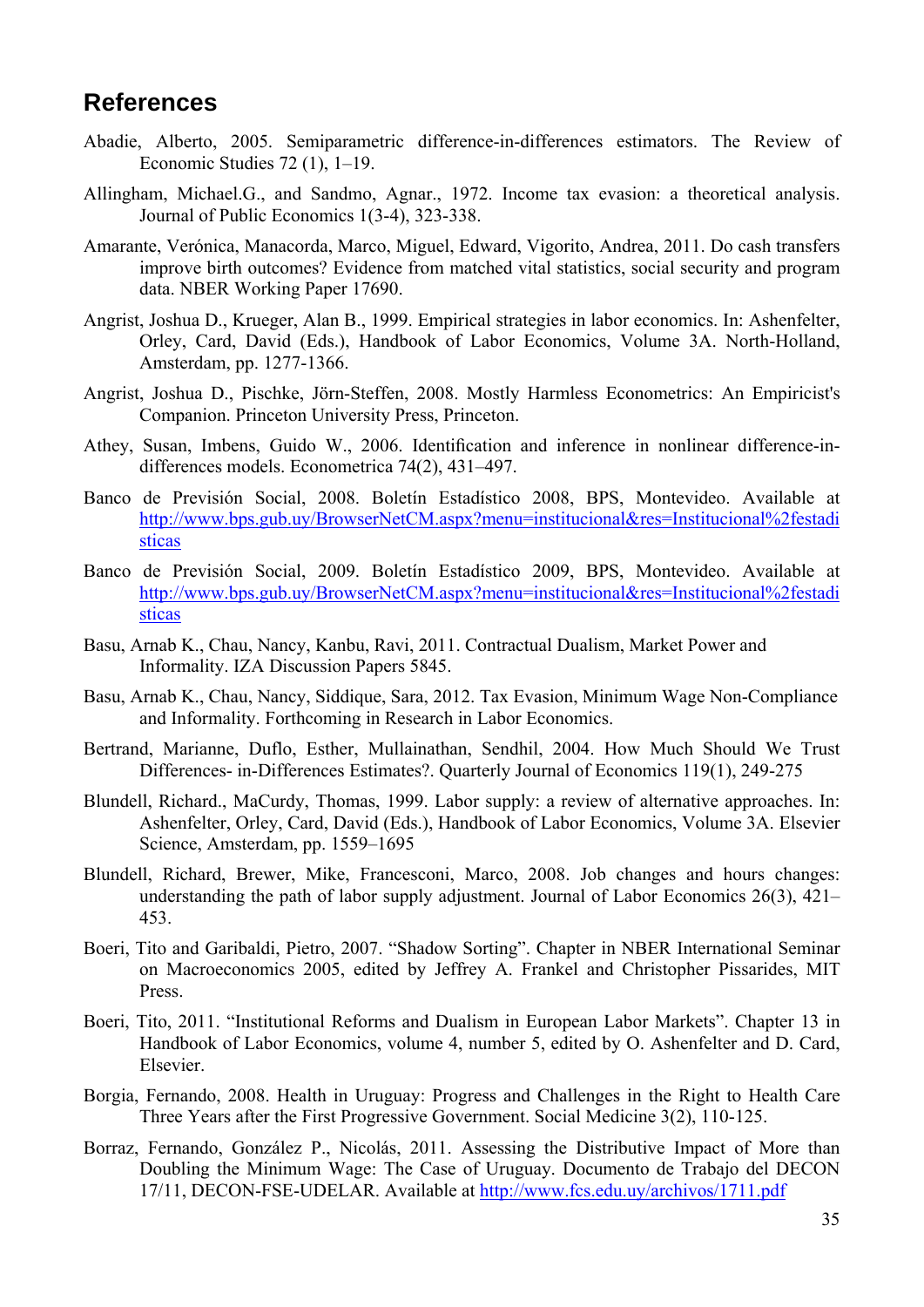- Bound, John, Burkhauser, Richard V., 1999. Economic analysis of transfer programs targeted on people with disabilities. In: Ashenfelter, Orley, Card, David (Eds.), Handbook of Labor Economics, Volume 3. Elsevier Science, Amsterdam, pp. 3417–3528.
- Boyle, Melissa, Lahey, Joanna N., 2010. Health insurance and the labor supply decisions of older workers: Evidence for a U.S. Department of Veterans Affairs expansion. Journal of Public Economics 94 (7-8), 467-478.
- Buchmueller, Thomas C., DiNardo, John, Valleta, Robert G., 2011. The Effect on an Employer Health Insurance Mandate on Health Insurance Coverage and Demand for Labor: Evidence from Hawaii. American Economic Journal: Economic Policy 3 (4), 25-51.
- Chetty, Raj, 2009. Teaching the Tax Code: Is the Taxable Income Elasticity Sufficient to Calculate Deadweight Loss? The Implications of Evasion and Avoidance. American Economic Journal: Economic Policy 1 (2), 31-52
- Cowell, Frank A., 1985. Tax Evasion with Labour Income. Journal of Public Economics 26 (1), 19– 34.
- Cruces, Guillermo, Galiani, Sebastian, Kidyba, Susana, 2011. Payroll taxes, wages and employment: Identification through policy changes. Labour Economics 17(4), 743-749.
- De La Rica, Sara, Lemieux, Thomas, 2004. Does Public Health Insurance Reduce Labor Market Flexibility or Encourage the Underground Economy? Evidence from Spain and the United States. In: Blank, Rebecca M (Ed.), Social Protection versus Economic Flexibility: Is There a Trade-Off?. National Bureau of Economic Research and University of Chicago Press, Chicago, pp. 265-300.
- Dey, Matthew, Flinn, Christopher, 2008. Household search and the health insurance coverage. Journal of Econometrics 145(1-2), 43–63.
- Eissa, Nadia, Liebman, Jeffry B., 1996. Labor Supply Response to the Earned Income Tax Credit. Quarterly Journal of Economics 111(2), 605-37.
- Eissa, Nadia, Hoynes, Hillary, 2004. Taxes and the labor market participation of married couples: the earned income tax credit. Journal of Public Economics 88, 1931–1958.
- Eissa, Nadia, Hoynes, Hillary W., 2006. Behavioral Responses to Taxes: Lessons from the EITC and Labor Supply. In: Poterba, James M. (Ed.), Tax Policy and the Economy, Vol. 20, MIT Press, Cambridge, pp. 73–110.
- Feldman, Naomi E., Slemrod, Joel, 2007. Estimating tax noncompliance with evidence from unaudited tax returns. The Economic Journal 117(518), 327–352.
- Ferreira-Coimbra, Natalia, Forteza, Alvaro, 2004. Protección social en Uruguay: Financiamiento, cobertura y desempeño, 1990-2002. Oficina Internacional del Trabajo, Santiago.
- Fields, Gary S., 1990, Labour Market Modeling and the Urban Informal Sector: Theory and Evidence. In: Turnham, D., Salomé, B., Schwarz, A. (Eds.), The Informal Sector Revisited, OECD, Paris.
- Fields, Gary S., 2009. Segmented labor market models in developing countries. In: Kincaid, Harold, Ross, Don (Eds.), The Oxford handbook of philosophy of economics. Oxford University Press, Oxford, pp. 476-510.
- Fortin, Bernard., Marceau, Nicolas, Savard, Luc, 1997. Taxation, wage control and the informal sector. Journal of Public Economics 66 (2), 293–312.
- Francesconi, Marco, van der Klaauw, Wilbert, 2007. The socioeconomic consequences of "in-work" benefit reform for British lone mothers, Journal of Human Resources 42(1), 1–31.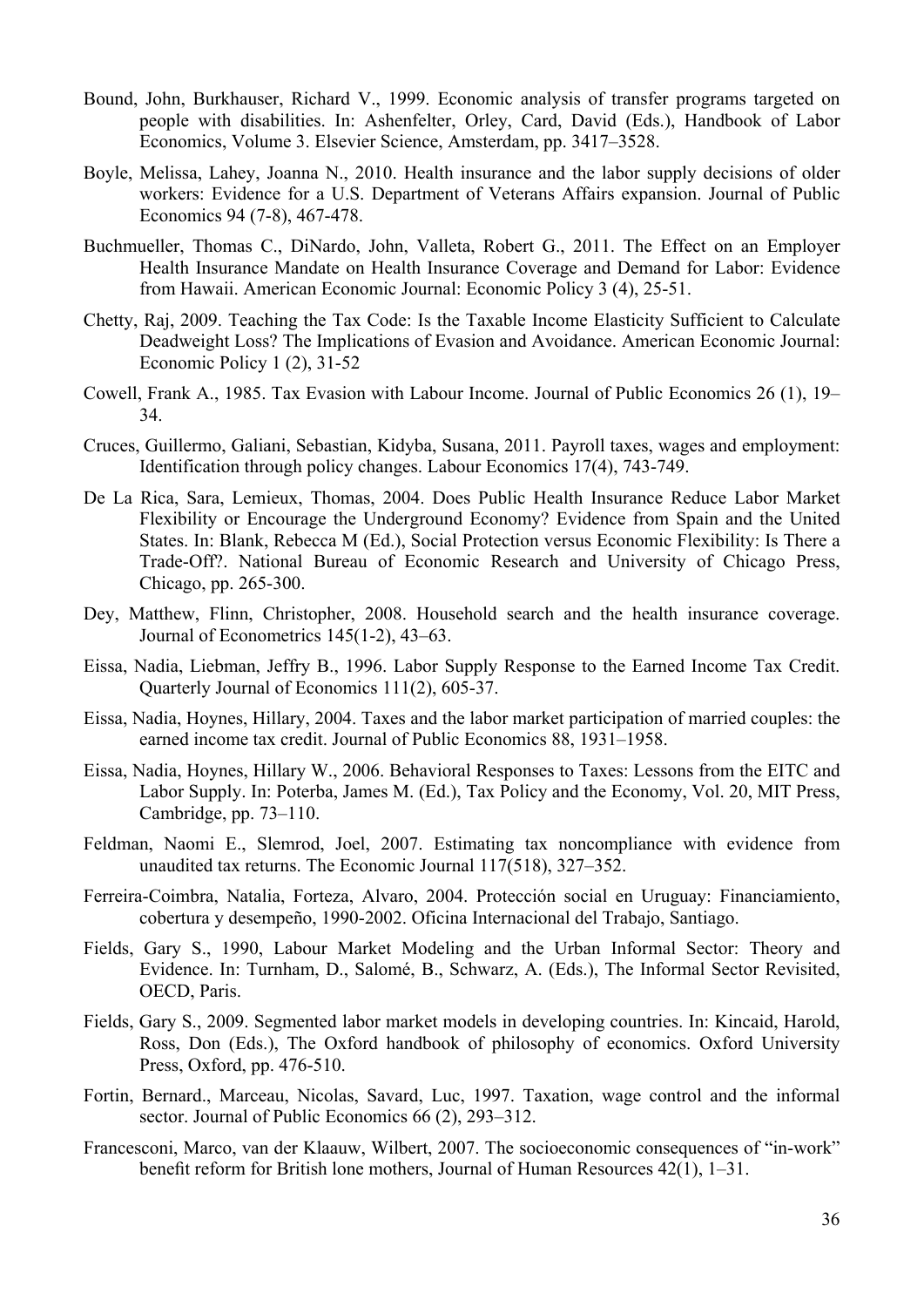- Francesconi, Marco, Helmut Rainer, van der Klaauw, Wilbert, 2009. The Effects of In-Work Benefit Reform in Britain on Couples: Theory and Evidence. Economic Journal 119(535), F66–F100.
- Fugazza, Marco, Jacques, Jean-François, 2003. Labor market institutions, taxation and the underground economy. Journal of Public Economics 88 (1–2), 395–418.
- Galiani, Sebastian, Weinschelbaum, Federico, 2011. Modelling Informality Formally: Households and Firms. Economic Inquiry. doi: 10.1111/j.1465-7295.2011.00413.x
- Gasparini, Leonardo, Tornarolli, Leopoldo, 2009. Labor Informality in Latin American and the Caribbean: Patterns and Trends from Household Surveys Microdata. *Revista Desarrollo y Sociedad*, Universidad de Los Andes-CEDE, Colombia.
- Gerxhani, Klarita, 2003. The informal sector in developed and less-developed countries: a literature survey. Public Choice 114, 295– 318.
- Gregg, Paul, Harkness, Susan, Smith, Sarah, 2009. Welfare Reform and Lone Parents in the UK. Economic Journal 119(535), F38–F65.
- Gruber, Jonathan, 1994. The Incidence of Mandated Maternity Benefits. American Economic Review 84(3), 622-641.
- Gruber, Jonathan, 1997. The Incidence of Payroll Taxation: Evidence from Chile. Journal of Labor Economics 15(S3), S72-S101.
- Gruber, Jonathan, 2000. Health Insurance and the Labor Market. In: Culyer, Anthony J., Newhouse, Joseph P. (Eds.), Handbook of Health Economics, Volume 1. Elsevier Science, Amsterdam, pp. 645-706.
- Gruber, Jonathan, Madrian, Brigitte C., 2002. Health insurance, labor supply, and job mobility: a critical review of the literature. NBER Working Paper 8817.
- Gunther, Isabel, and Launov, Andrey, 2012. Informal Employment in developing countries. Opportunity of last resort?. Journal of Developing Economics 97(1):88-98.
- Heckman, James J., Pages, Carmen, 2004. Introduction to "Law and Employment: Lessons from Latin America and the Caribbean". In: Heckman, James J., Pages, Carmen (Eds.), Law and Employment: Lessons from Latin America and the Caribbean. National Bureau of Economic Research and University of Chicago Press, Chicago, pp. 1-107.
- Hotz, Joseph., Scholz, John K., 2003. The earned income tax credit. In: Moffitt, R. (Ed.), MeansTested Transfer Programs in the United States. The University of Chicago Press and NBER, pp. 141–197.
- Hoynes, Hillary W., Schanzenbach, Diane W., 2012. Work incentives and Food Stamp Program. Journal of Public Economics 96(1-2), 151-162.
- Hurst, Erik, Li, Geng, Pugsley, Benjamin, 2010. Are Household Survey Like Tax Forms: Evidence From Income Underreporting of Self Employed. NBER Working Paper 16527.
- Krueger, Alan B., Meyer, Bruce D., 2002. Labor supply effects of social insurance. In: Auerbach, Alan, Feldstein, Martin (Eds.), Handbook of Public Economics, Volume 4. North-Holland, Amsterdam, pp. 2327-2392.
- Lemieux, Thomas, Fortin, Bernard, Frechette, Pierre, 1994. The effect of taxes on labor supply in the underground economy. The American Economic Review 84 (1), 231–254.
- Levy, Santiago, 2008. Good Intentions, Bad Outcomes: Social Policy, Informality and Economic Growth in Mexico. The Brookings Institute, Washington, D.C.
- Manacorda, Marco, Miguel, Edward, Vigorito, Andrea, 2011. Government Transfers and Political Support. American Economic Journal: Applied Economics 3 (3): 1-28.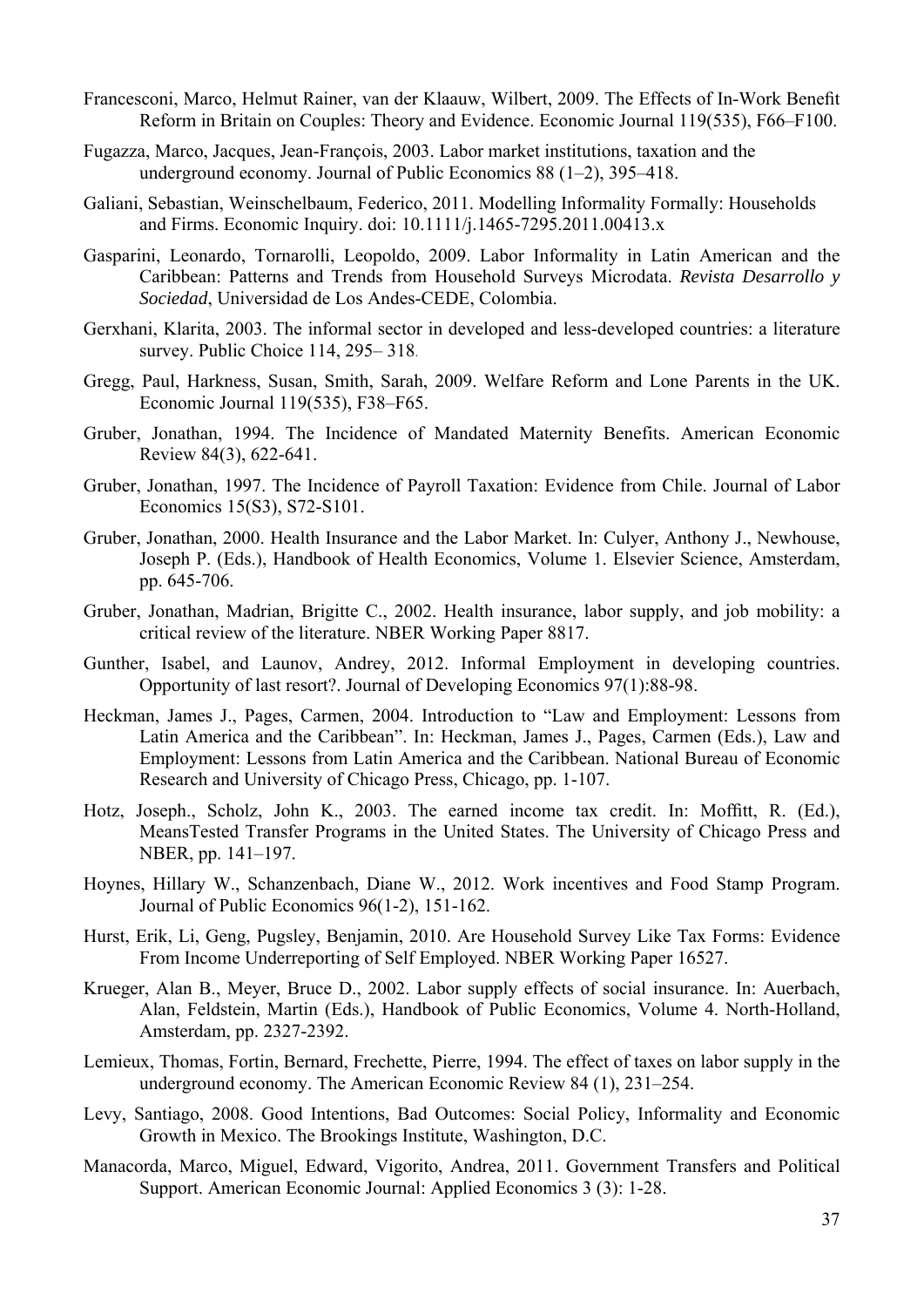- Meyer, Bruce D., Rosenbaum, Dan T., 2001. Welfare, the earned income tax credit, and the labor supply of single mothers. The Quarterly Journal of Economics 116 (3), 1063–1114.
- Ministerio de Salud Pública (2010a). *Cuentas Nacionales en Salud 2005-2008*. Montevideo, MSP. Available at http://www.msp.gub.uy/ucecsalud\_5734\_1.html
- Ministerio de Salud Pública (2010b). "Logros y desafíos en términos de Equidad en Salud en Uruguay", Documentos de Trabajo de Economía de la Salud No 1/10, Montevideo, MSP. Available at http://www.msp.gub.uy/ucecsalud\_5680\_1.html
- Moffitt, Robert A., 2002. Welfare programs and labor supply. In: Auerbach, Alan, Feldstein, Martin (Eds.), Handbook of Public Economics. Amsterdam: North Holland.
- Moffitt, Robert A., 2003. The temporary assistance to needy families program: In: Moffitt, Robert A. (Ed.) Means-Tested Transfer Programs in the United States, pp. 291–363. Chicago: University of Chicago Press.
- Mortensen, Dale T., (1977). "Unemployment insurance and job search decisions", Industrial and Labor Relations Review 30:505-517.
- Piketty, Thomas, Saez, Emmanuel, Stantcheva, Stefanie 2011. Optimal Taxation of Top Labor Incomes: A Tale of Three Elasticities. NBER Working Paper No. 17616.
- Potter Gunter, Samara, 2010. State Earned Income Tax Credits and the Participation in Regular and Informal Work. Colby College. Forthcoming in National Tax Journal.
- Powel, David, Shan, Hui, 2012, Income Taxes, Compensation Differentials and Occupational Choice: How Taxes Distort Wage-Amenity Decision. American Economic Journal: Economic Policy 4 (1), 224-247.
- Rosen, Sherwin. 1986, The Theory of Equalizing Differences. In: Ashenfelter, Orley, Layard, Richard (Eds.), Handbook of Labor Economics, Volume 1, pp. 641-692
- Saez, Emmanuel, Slemrod, Joel, Giertz, Seth, 2009. The Elasticity of Taxable Income with Respect to Marginal Tax Rates: A Critical Review. NBER Working Paper No. 15012. Forthcoming in Journal of Economic Literature.
- Sandmo, Agnar, 1981. Income Tax Evasion, Labour Supply, and the Equity-Efficiency tradeoff. Journal of Public Economics 16(3), 265-288.
- Sandmo, Agnar, 2011. An evasive topic: theorizing about the hidden economy. International Tax and Public Finance 19(1), 5-24.
- Schneider, Friedrich, 2005. Shadow economies around the world: what do we really know?. European Journal of Political Economy 21 (3), 598–642.
- Schneider, Friedrich, Enste, Dominik H., 2000. Shadow economies: size, causes, and consequences. Journal of Economic Literature 38 (1), 77–114.
- Slemrod, Joel, 2007. Cheating ourselves: The economics of tax evasion. Journal of Economic Perspectives, 21(1), 25–48.
- Slemrod, Joel, Weber, Caroline, 2010. Evidence of the Invisible: Toward a Credibility Revolution in the Empirical Analysis of Tax Evasion and the Informal Economy. Paper delivered as keynote address at the Annual Congress of the International Institute of Public Finance, August 23-26, 2010, Uppsala, Sweden. Forthcoming in Tax and Public Finance
- Tonin, Mirco, 2011. Minimum wage and tax evasion: Theory and evidence. Journal of Public Economics 95 (11-12), 1635-1651.
- Yitzhaki, Shlomo. 1974, A note on income tax evasion: a theoretical analysis, Journal of Public Economics 3(2), 201-202.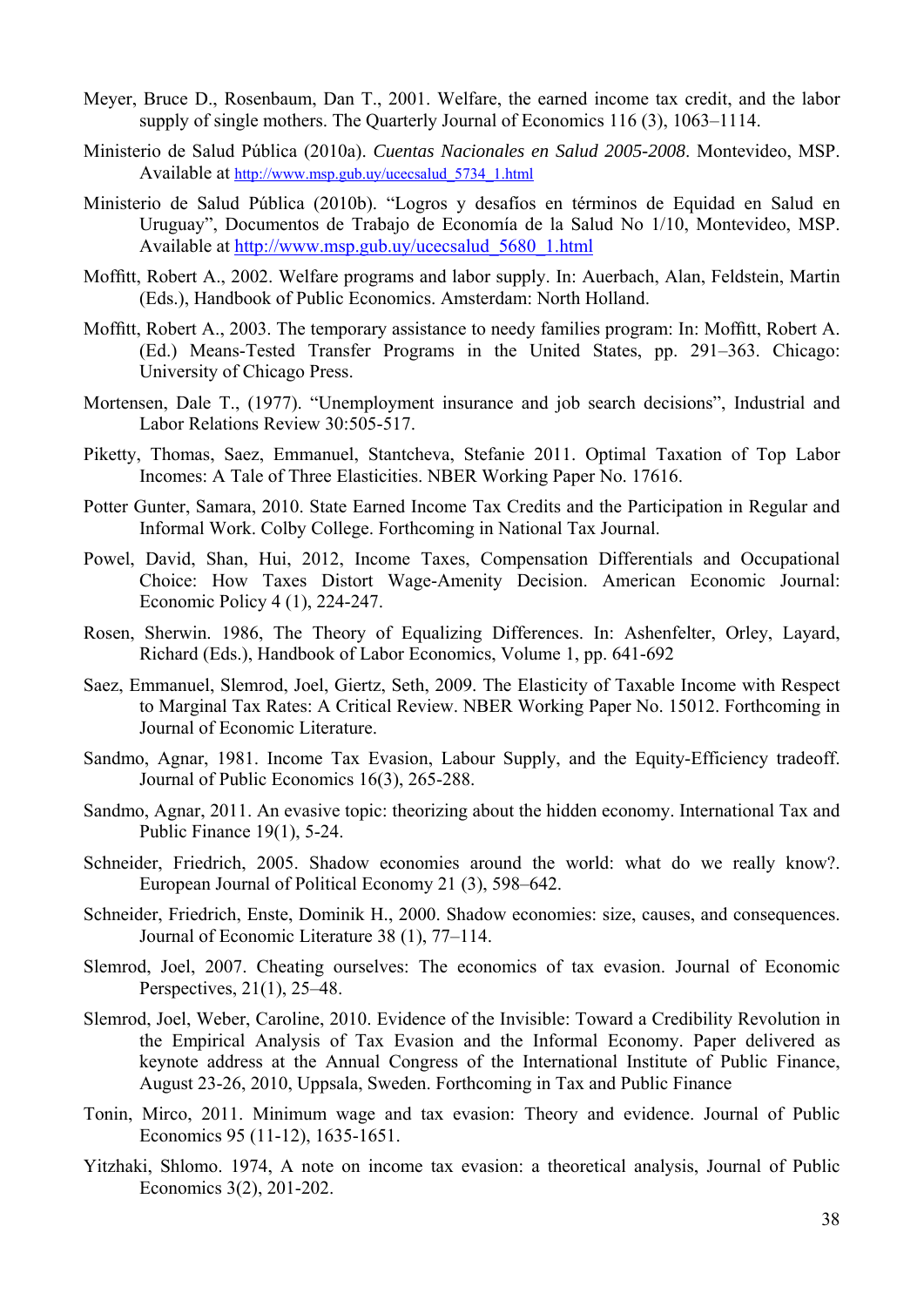#### **Table 1**

**Payroll tax contributions for social insurance benefits before (2007) and after (2008) the health insurance benefit extension** 

|                                    |        | Payroll tax contribution (% of salary) |                  |        |          |              |       |       |            |  |
|------------------------------------|--------|----------------------------------------|------------------|--------|----------|--------------|-------|-------|------------|--|
|                                    |        | Employee                               |                  |        | Employer |              |       | Total |            |  |
|                                    | 2007   | 2008                                   | Difference       | 2007   | 2008     | Difference   | 2007  | 2008  | Difference |  |
| A. Retirement                      | 15     | 15                                     | $\boldsymbol{0}$ | 7.5    | 7.5      | $\theta$     | 22.5  | 22.5  | $\theta$   |  |
| <b>B. FRL</b>                      | 0.125  | 0.125                                  | $\theta$         | 0.125  | 0.125    | $\mathbf{0}$ | 0.25  | 0.25  | $\theta$   |  |
| C. Health Insurance                |        |                                        |                  |        |          |              |       |       |            |  |
| C.1 salary Less than 2.5 times BPC |        |                                        |                  |        |          |              |       |       |            |  |
| C.1.1 With children                | 3      | 3                                      | $\theta$         | 5      | 5        | $\mathbf{0}$ | 8     | 8     | $\theta$   |  |
| C.1.2 Without children             | 3      | 3                                      | $\mathbf{0}$     |        | 5        | $\theta$     | 8     | 8     | 0          |  |
| C.2 Salary more than 2.5 times BPC |        |                                        |                  |        |          |              |       |       |            |  |
| C.2.1 With children                | 3      | 6                                      | 3                | 5      | 5        | $\mathbf{0}$ | 8     | 11    | 3          |  |
| C.2.2 Without children             |        | 4.5                                    | 1.5              |        | 5        | $\theta$     | 8     | 9.5   | 1.5        |  |
| D.1 Total $(A+B+C.1.1)$            | 18.125 | 18.125                                 | $\theta$         | 12.625 | 12.625   | $\theta$     | 30.75 | 30.75 |            |  |
| D.2 Total $(A+B+C.1.2)$            | 18.125 | 18.125                                 | $\theta$         | 12.625 | 12.625   | $\mathbf{0}$ | 30.75 | 30.75 | $\theta$   |  |
| D.3 Total $(A+B+C.2.1)$            | 18.125 | 21.125                                 | 3                | 12.625 | 12.625   | $\theta$     | 30.75 | 33.75 |            |  |
| D.4 Total $(A+B+C.2.2)$            | 18.125 | 19.625                                 | 1.5              | 12.625 | 12.625   | $\mathbf{0}$ | 30.75 | 32.25 | 1.5        |  |

Notes: "FRL" indicates "Fondo de Reconversión Laboral". The "Health Insurance" payroll tax includes contribution for both sickness benefit and health insurance coverage. "BPC" indicates "Base de Prestaciones y Contribuciones" and it was equal to UYU 1,775 in 2008 (USD 112 at the 2010 PPP adjusted exchange rate). The amounts of payroll contributions correspond to december 2007 and 2008, respectively.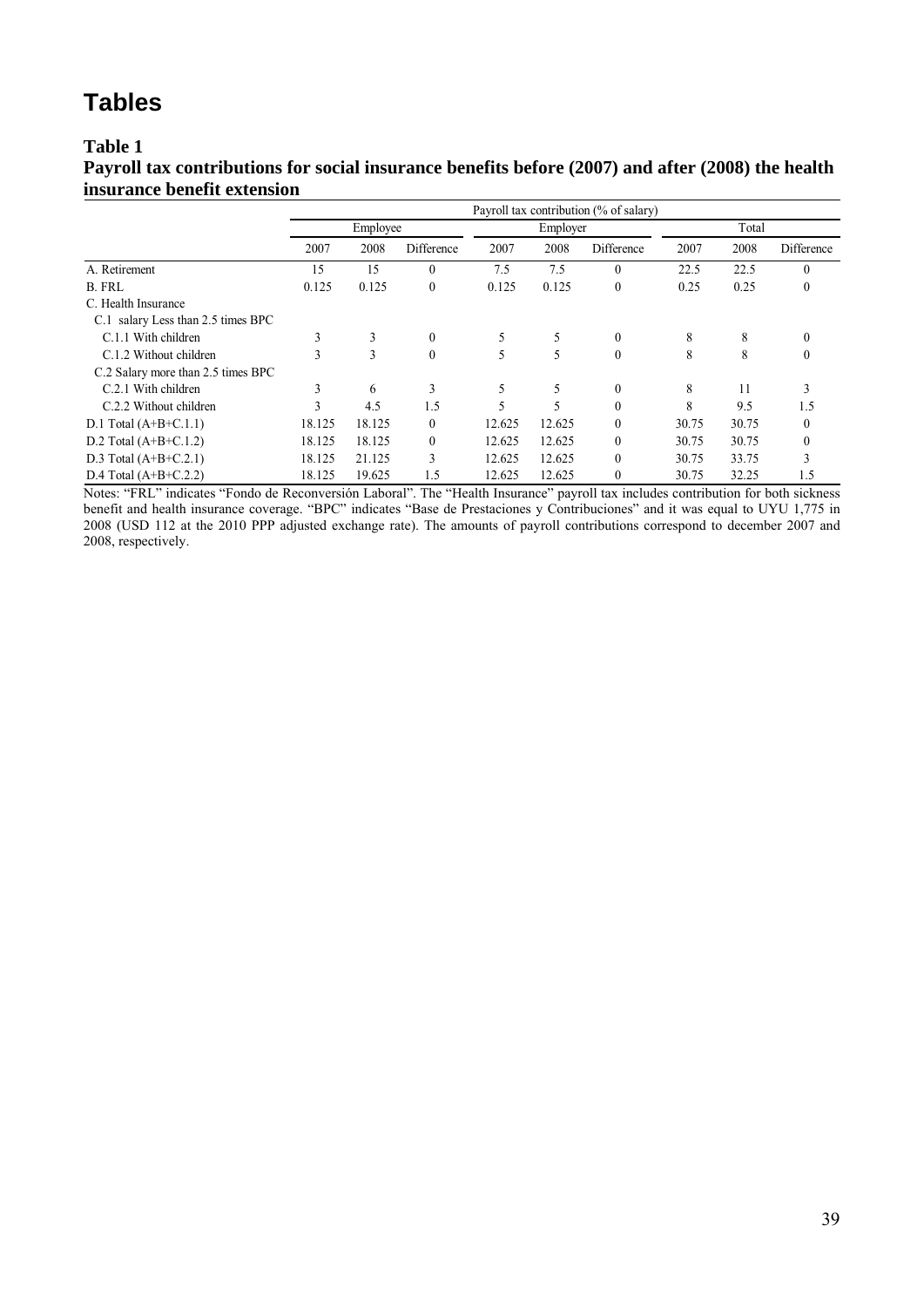#### **Table 2 Summary statistics. ECH 2004-2010**

|                                      |                  | Individuals without children |                  |                  | Individuals with children $\leq 18$ |           |       |           |
|--------------------------------------|------------------|------------------------------|------------------|------------------|-------------------------------------|-----------|-------|-----------|
|                                      | Pre              |                              | Post             |                  | Pre                                 |           |       | Post      |
|                                      | Mean             | <b>SD</b>                    | Mean             | <b>SD</b>        | Mean                                | <b>SD</b> | Mean  | <b>SD</b> |
| A. Labor market outcomes             |                  |                              |                  |                  |                                     |           |       |           |
| Employment                           | 0.79             | 0.41                         | 0.84             | 0.36             | 0.67                                | 0.47      | 0.75  | 0.43      |
| Dummy for weekly hours $\geq$ 25     | 0.69             | 0.46                         | 0.75             | 0.43             | 0.57                                | 0.50      | 0.64  | 0.48      |
| Hours worked per week                | 41.85            | 14.01                        | 41.80            | 12.90            | 41.66                               | 15.88     | 41.54 | 14.28     |
| ln(weekly hours)                     | 3.65             | 0.49                         | 3.66             | 0.45             | 3.61                                | 0.58      | 3.63  | 0.53      |
| Registered employment                | 0.80             | 0.40                         | 0.86             | 0.35             | 0.76                                | 0.43      | 0.83  | 0.38      |
| Wage per hour                        | 67.18            | 79.71                        | 80.50            | 73.52            | 64.27                               | 79.86     | 75.98 | 84.68     |
| ln(hourly wages)                     | 3.90             | 0.74                         | 4.14             | 0.69             | 3.81                                | 0.79      | 4.03  | 0.73      |
| Underreporting earnings to SSI       | 0.10             | 0.30                         | 0.09             | 0.28             | 0.10                                | 0.30      | 0.10  | 0.30      |
| <b>B.</b> Background Characteristics |                  |                              |                  |                  |                                     |           |       |           |
| Age                                  | 39.66            | 9.93                         | 39.67            | 9.91             | 38.49                               | 7.62      | 38.59 | 7.56      |
| Years of education                   | 10.34            | 3.95                         | 10.48            | 3.88             | 9.31                                | 3.50      | 9.31  | 3.43      |
| High school or less                  | 0.72             | 0.45                         | 0.73             | 0.44             | 0.85                                | 0.35      | 0.86  | 0.35      |
| Some college or more                 | 0.28             | 0.45                         | 0.27             | 0.44             | 0.15                                | 0.35      | 0.14  | 0.35      |
| Male                                 | 0.48             | 0.50                         | 0.49             | 0.50             | 0.39                                | 0.49      | 0.40  | 0.49      |
| Head                                 | 0.63             | 0.48                         | 0.65             | 0.48             | 0.50                                | 0.50      | 0.52  | 0.50      |
| Married                              | 0.65             | 0.48                         | 0.63             | 0.48             | 0.89                                | 0.32      | 0.87  | 0.33      |
| # children ages $0 - 10$             | $\boldsymbol{0}$ | $\boldsymbol{0}$             | $\boldsymbol{0}$ | $\boldsymbol{0}$ | 1.12                                | 0.99      | 1.07  | 0.96      |
| # children ages $11 - 17$            | $\boldsymbol{0}$ | $\boldsymbol{0}$             | $\boldsymbol{0}$ | $\boldsymbol{0}$ | 0.80                                | 0.83      | 0.82  | 0.85      |
| # children $> 18$                    | $\overline{0}$   | $\mathbf{0}$                 | $\boldsymbol{0}$ | $\overline{0}$   | 0.28                                | 0.60      | 0.26  | 0.57      |
| Total number of children             | $\theta$         | $\boldsymbol{0}$             | $\boldsymbol{0}$ | $\boldsymbol{0}$ | 2.20                                | 1.13      | 2.15  | 1.10      |
| Region                               |                  |                              |                  |                  |                                     |           |       |           |
| Montevideo                           | 0.71             | 0.46                         | 0.66             | 0.48             | 0.59                                | 0.49      | 0.55  | 0.50      |
| North                                | 0.06             | 0.24                         | 0.06             | 0.23             | 0.10                                | 0.30      | 0.09  | 0.29      |
| Centre - North                       | 0.07             | 0.25                         | 0.08             | 0.27             | 0.10                                | 0.30      | 0.11  | 0.31      |
| Centre - South                       | 0.05             | 0.23                         | 0.06             | 0.23             | 0.07                                | 0.26      | 0.07  | 0.26      |
| South                                | 0.11             | 0.32                         | 0.15             | 0.36             | 0.13                                | 0.34      | 0.18  | 0.38      |
| Firm size                            |                  |                              |                  |                  |                                     |           |       |           |
| 1 emp                                | 0.11             | 0.31                         | 0.08             | 0.27             | 0.14                                | 0.35      | 0.11  | 0.31      |
| 2-4 emps                             | 0.17             | 0.37                         | 0.15             | 0.35             | 0.17                                | 0.37      | 0.15  | 0.36      |
| 5-9 emps                             | 0.14             | 0.34                         | 0.12             | 0.32             | 0.13                                | 0.34      | 0.13  | 0.33      |
| $10-49$ emps                         | 0.22             | 0.42                         | 0.24             | 0.43             | 0.22                                | 0.42      | 0.23  | 0.42      |
| $>$ 49 emps                          | 0.36             | 0.48                         | 0.42             | 0.49             | 0.34                                | 0.47      | 0.38  | 0.49      |
| Industry                             |                  |                              |                  |                  |                                     |           |       |           |
| Agriculture                          | 0.04             | 0.20                         | 0.04             | 0.20             | 0.06                                | 0.24      | 0.06  | 0.24      |
| Industry                             | 0.10             | 0.30                         | 0.09             | 0.28             | 0.11                                | 0.32      | 0.11  | 0.31      |
| Manufacturing                        | 0.07             | 0.26                         | 0.08             | 0.28             | 0.08                                | 0.26      | 0.08  | 0.26      |
| Construction                         | 0.06             | 0.23                         | 0.06             | 0.24             | 0.07                                | 0.26      | 0.08  | 0.28      |
| Trade                                | 0.23             | 0.42                         | 0.23             | 0.42             | 0.20                                | 0.40      | 0.22  | 0.41      |
| Transport/commun                     | 0.07             | 0.26                         | 0.09             | 0.28             | 0.08                                | 0.27      | 0.08  | 0.27      |
| Finance/professional                 | 0.11             | 0.32                         | 0.12             | 0.32             | 0.08                                | 0.26      | 0.07  | 0.26      |
| Education/health                     | 0.19             | 0.40                         | 0.18             | 0.39             | 0.17                                | 0.38      | 0.17  | 0.37      |
| Personal                             | 0.12             | 0.32                         | 0.11             | 0.31             | 0.15                                | 0.36      | 0.14  | 0.35      |

Notes: SD denotes the standard deviation. "Pre" refers to the period from 2<sup>nd</sup> semester of 2004 to 2<sup>nd</sup> semester 2007. "Post" denotes the period from 1<sup>st</sup> semester of 2009 to 2<sup>nd</sup> semester of 2010. # children indicates the number of children by range of age. Data are from survey years 2004-2007 and 2009-2010 of the *Encuesta Continua de Hogares* (ECH). Sample contains individuals age 25-55 for employment and weekly hours ≥ 25 analysis (97552 observations). Sample contains salaried private sector workers age 25-55 for registered employment and weekly hours analysis (71147 observations). Sample contains salaried private sector workers age 25-55, with hourly wages greater than \$ 1 (in July 2010 local currency units) for hourly wages analysis (68374 observations). Sample contains salaried private sector workers in registered jobs age 25-55 for underreporting earnings analysis (50669 observations) (see sample construction in the text). Means are weighted with ECH supplement weights.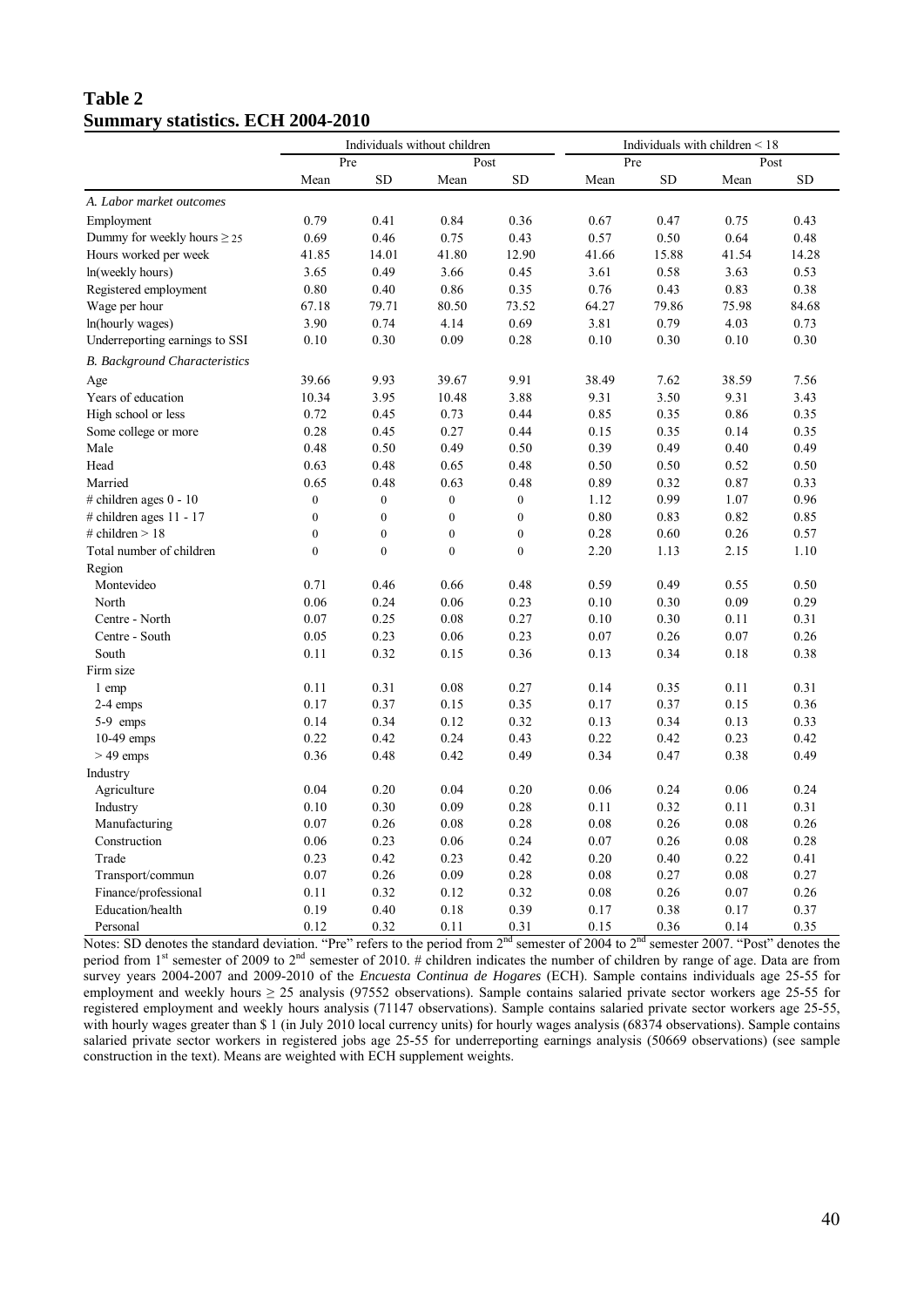#### **Table 3 Effect of the health insurance benefit extension on labor supply and tax evasion outcomes. Difference in difference estimates.**

|                         | Sample: all individuals,<br>age 25-55 |             |                        |             | Sample: private sector workers,<br>age 25-55 |           |                       |             |
|-------------------------|---------------------------------------|-------------|------------------------|-------------|----------------------------------------------|-----------|-----------------------|-------------|
|                         | $\left(1\right)$                      | (2)         | (3)                    | (4)         | (5)                                          | (6)       | (7)                   | (8)         |
|                         | Employment                            |             | Weekly hours $\geq 25$ |             | Ln (weekly hours)                            |           | Registered employment |             |
| AnyChildren*Postreform  | $0.0152***$                           | $0.0151***$ | $0.0150***$            | $0.0159***$ | $0.0097*$                                    | $0.0090*$ | $0.0123**$            | $0.0150**$  |
|                         | [0.0030]                              | [0.0033]    | [0.0026]               | [0.0028]    | [0.0048]                                     | [0.0050]  | [0.0058]              | [0.0060]    |
| AnyChildren             | $0.0106*$                             | $0.0110*$   | $-0.0007$              | $-0.0006$   | $-0.0075$                                    | $-0.006$  | $0.0171***$           | $0.0168***$ |
|                         | [0.0053]                              | [0.0054]    | [0.0064]               | [0.0062]    | [0.0096]                                     | [0.0093]  | [0.0045]              | [0.0042]    |
| Dummies Time and State  | No                                    | Yes         | N <sub>0</sub>         | Yes         | N <sub>0</sub>                               | Yes       | N <sub>0</sub>        | Yes         |
| Observations            | 97552                                 | 97552       | 97552                  | 97552       | 71147                                        | 71147     | 71147                 | 71147       |
| $R^2$                   | 0.24                                  | 0.24        | 0.28                   | 0.28        | 0.29                                         | 0.29      | 0.3                   | 0.3         |
| Dependent variable mean |                                       | 0.67        |                        | 0.57        |                                              | 41.66     |                       | 0.76        |

Notes: Sample contains individuals age 25-55 (salaried private sector workers for hours per week/registered employment, all individuals for employment/weekly hours  $\geq$  25) from survey 2<sup>nd</sup> semester of 2004 to 2<sup>nd</sup> semester 2007 and  $I<sup>st</sup>$  semester of 2009 to 2<sup>nd</sup> semester of 2010 of the *Encuesta Continua de Hogares* (ECH). Coefficients estimates are taken from a regression as described in Equation (1). *Children* equals 1 if the individual has at least one child younger than 18 year old. *Post* equals 1 for years 2009-2010. Regressions are linear probability models for employment, weekly hours  $\geq 25$  and registered employment, and log-linear for weekly hours. Controls include variables for number of children by age group (3 groups); dummy variables for: age (6 categories), gender, head of the household status, marital status, education (6 categories), region of residence (19 categories), firm size (5), industry (9) categories (excluded from employment and weekly hours  $\geq$  25 regressions) and time (11 categories); and interactions between gender and marital status, and time and region of residence (unless otherwise indicated). Robust standard errors in brackets are clustered on children and semester. Regressions are weighted with ECH supplement weights. Reported means are for the regression universe over the pre-reform period (2004-2007).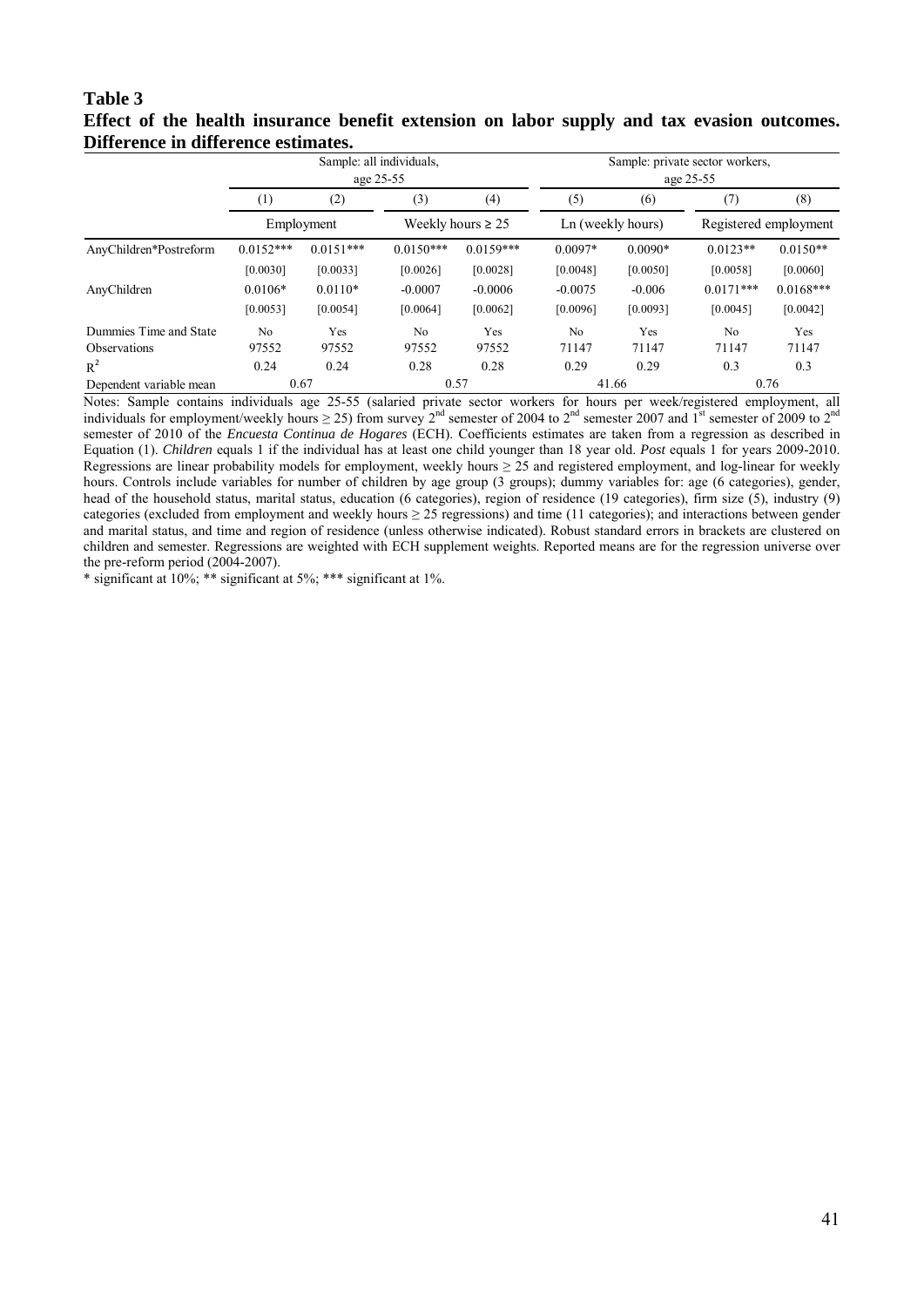#### **Table 4 Effect of the health insurance benefit extension on labor supply and tax evasion outcomes by demographic group. Difference in difference estimates.**

|                             | Panel A. By age group                | Individuals aged 25-39 |                                            |             | Individuals aged 40-55 |                        |                   |                       |
|-----------------------------|--------------------------------------|------------------------|--------------------------------------------|-------------|------------------------|------------------------|-------------------|-----------------------|
|                             | $^{(1)}$                             | (2)                    | (3)<br>(4)                                 |             | (5)                    | (6)                    | (7)               | (8)                   |
|                             | Employment<br>Weekly hours $\geq$ 25 |                        | Ln (weekly hours)<br>Registered employment |             | Employment             | Weekly hours $\geq$ 25 | Ln (weekly hours) | Registered employment |
| AnyChildren*Postreform      | $0.0266***$                          | $0.0289***$            | 0.0082                                     | $0.0186***$ | 0.0038                 | 0.0014                 | 0.0056            | 0.0103                |
|                             | [0.0040]                             | [0.0043]               | [0.0066]                                   | [0.0063]    | [0.0058]               | [0.0055]               | [0.0090]          | [0.0095]              |
| AnyChildren                 | $-0.0003$                            | $-0.0187**$            | 0.0073                                     | $0.0192***$ | $0.0470***$            | $0.0382***$            | $-0.0075$         | $0.0263***$           |
|                             | [0.0063]                             | [0.0070]               | [0.0096]                                   | [0.0056]    | [0.0072]               | [0.0087]               | [0.0154]          | [0.0082]              |
| P-value $[25-39] = [40-55]$ |                                      |                        |                                            |             | $0.0018***$            | $0.0026***$            | 0.8234            | 0.4541                |
| Observations                | 53451                                | 53451                  | 39208                                      | 39208       | 44101                  | 44101                  | 31939             | 31939                 |
| $R^2$                       | 0.27                                 | 0.3                    | 0.31                                       | 0.31        | 0.22                   | 0.26                   | 0.29              | 0.31                  |
| Dependent variable mean     | 0.59                                 | 0.50                   | 41.99                                      | 0.7         | 0.68                   | 0.58                   | 41.82             | 0.75                  |
|                             | Panel B. By educational level        |                        |                                            |             |                        |                        |                   |                       |

|                         |                   | High school or less    |                   |                       | Some college or more |                        |                   |                       |
|-------------------------|-------------------|------------------------|-------------------|-----------------------|----------------------|------------------------|-------------------|-----------------------|
|                         | $\left( 1\right)$ | (2)                    |                   | (4)                   | (5)                  | (6)                    | (7)               | (8)                   |
|                         | Employment        | Weekly hours $\geq$ 25 | Ln (weekly hours) | Registered employment | Employment           | Weekly hours $\geq$ 25 | Ln (weekly hours) | Registered employment |
| AnyChildren*Postreform  | $0.0081*$         | 0.0025                 | 0.0024            | 0.0049                | $0.0167**$           | $0.0402***$            | $0.0367***$       | $0.0212***$           |
|                         | [0.0043]          | [0.0026]               | [0.0066]          | [0.0071]              | [0.0066]             | [0.0093]               | [0.0103]          | [0.0051]              |
| AnyChildren             | $0.0152**$        | 0.0084                 | $-0.0063$         | $0.0257***$           | 0.0051               | $-0.0236$              | $-0.0306**$       | $-0.0096$             |
|                         | [0.0066]          | [0.0066]               | [0.0113]          | [0.0052]              | [0.0124]             | [0.0152]               | [0.0141]          | [0.0084]              |
| P-value High =college   |                   |                        |                   |                       | 0.3131               | $0.0006***$            | $0.0181**$        | $0.0378**$            |
| Observations            | 81117             | 81117                  | 57039             | 57039                 | 16435                | 16435                  | 14108             | 14108                 |
| $R^2$                   | 0.25              | 0.30                   | 0.31              | 0.30                  | 0.09                 | 0.11                   | 0.22              | 0.15                  |
| Dependent variable mean | 0.65              | 0.54                   | 42.21             | 0.72                  | 0.82                 | 0.69                   | 39.12             | 0.92                  |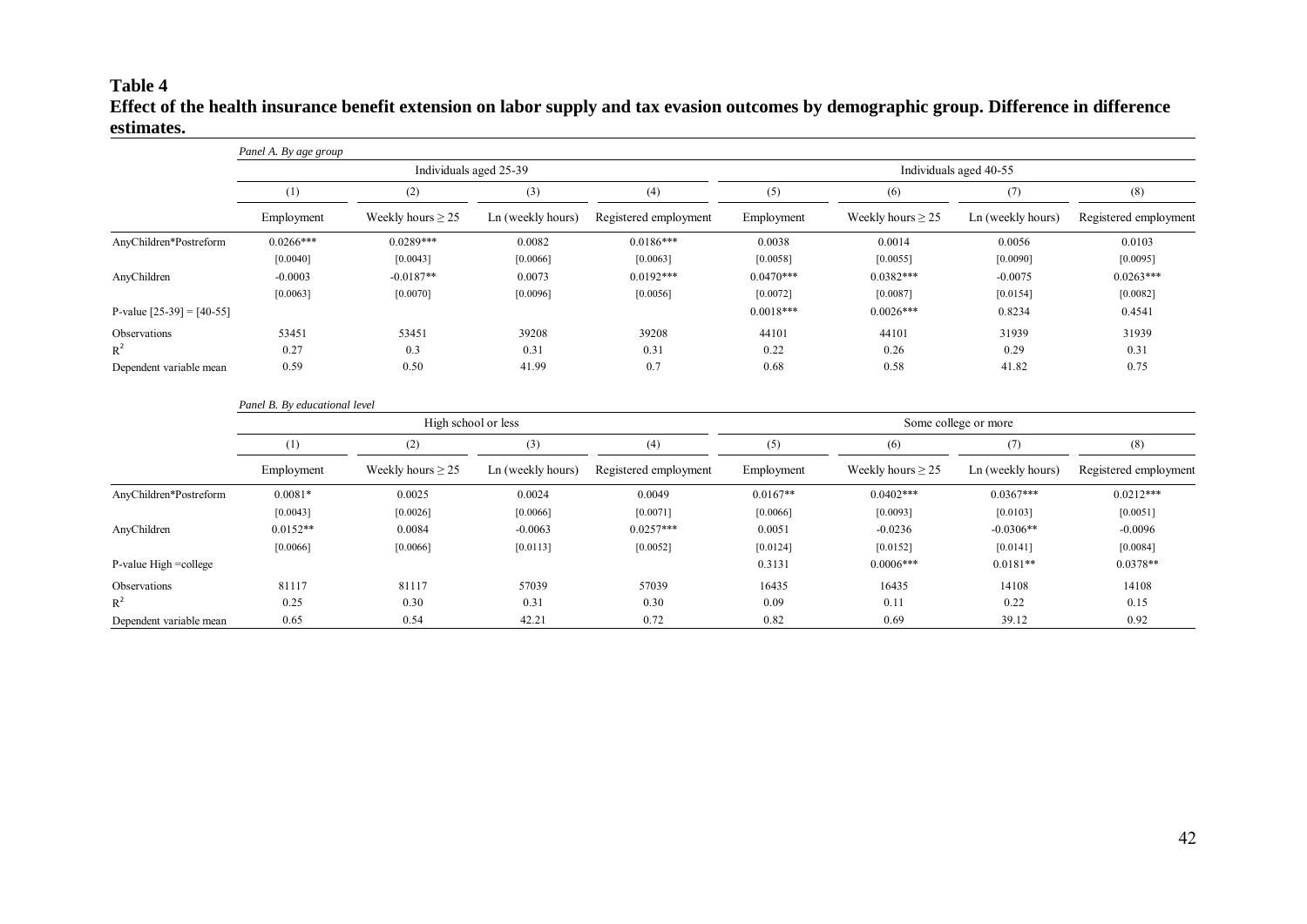#### **Table 4 (continued)**

|                                  | Panel C. By marital status          |                        |                   |                       |               |                        |                   |                       |  |  |
|----------------------------------|-------------------------------------|------------------------|-------------------|-----------------------|---------------|------------------------|-------------------|-----------------------|--|--|
|                                  |                                     |                        | Single            |                       |               | Married                |                   |                       |  |  |
|                                  | (1)                                 | (2)                    | (3)               | (4)                   | (5)           | (6)                    | (7)               | (8)                   |  |  |
|                                  | Employment                          | Weekly hours $\geq$ 25 | Ln (weekly hours) | Registered employment | Employment    | Weekly hours $\geq$ 25 | Ln (weekly hours) | Registered employment |  |  |
| AnyChildren*Postreform           | $0.0228***$                         | $0.0511***$            | $0.0434***$       | $0.0605***$           | $0.0092*$     | 0.0038                 | 0.0004            | 0.0075                |  |  |
|                                  | [0.0055]                            | [0.0064]               | [0.0117]          | [0.0113]              | [0.0049]      | [0.0033]               | [0.0071]          | [0.0059]              |  |  |
| AnyChildren                      | $0.0588***$                         | 0.0157                 | $-0.0383$         | 0.0060                | 0.0015        | $-0.0014$              | 0.0016            | $0.0229***$           |  |  |
|                                  | [0.0102]                            | [0.0174]               | [0.0278]          | [0.0150]              | [0.0058]      | [0.0059]               | [0.0090]          | [0.0046]              |  |  |
| $P-value single = married$       |                                     |                        |                   |                       | 0.128         | $0.0000$ ***           | $0.0083***$       | $0.0002***$           |  |  |
| Observations                     | 17323                               | 17323                  | 14106             | 14106                 | 80229         | 80229                  | 57041             | 57041                 |  |  |
| $R^2$                            | 0.11                                | 0.14                   | 0.26              | 0.38                  | 0.26          | 0.31                   | 0.31              | 0.28                  |  |  |
| Dependent variable mean          | 0.74                                | 0.54                   | 36.20             | 0.60                  | 0.67          | 0.57                   | 42.44             | 0.78                  |  |  |
|                                  | Panel D. By marital status of women |                        |                   |                       |               |                        |                   |                       |  |  |
|                                  |                                     |                        | Single women      |                       | Married women |                        |                   |                       |  |  |
|                                  | (1)                                 | (2)                    | (3)               | (4)                   | (5)           | (6)                    | (7)               | (8)                   |  |  |
|                                  | Employment                          | Weekly hours $\geq$ 25 | Ln (weekly hours) | Registered employment | Employment    | Weekly hours $\geq$ 25 | Ln (weekly hours) | Registered employmen  |  |  |
| AnyChildren*Postreform           | $0.0278***$                         | $0.0700***$            | $0.0673***$       | $0.0842***$           | $0.0166*$     | 0.0066                 | 0.0133            | 0.0102                |  |  |
|                                  | [0.0062]                            | [0.0057]               | [0.0132]          | [0.0127]              | [0.0086]      | [0.0080]               | [0.0129]          | [0.0083]              |  |  |
| AnyChildren                      | $0.0431***$                         | $-0.0103$              | $-0.0582*$        | $-0.0093$             | $-0.0229**$   | $-0.0417***$           | $-0.0174$         | $0.0257***$           |  |  |
|                                  | [0.0123]                            | [0.0171]               | [0.0291]          | [0.0165]              | [0.0095]      | [0.0105]               | [0.0158]          | [0.0082]              |  |  |
| $P-value single = married women$ |                                     |                        |                   |                       | 0.3614        | $0.0000$ ***           | $0.0142**$        | $0.0001***$           |  |  |
| Observations                     | 12005                               | 12005                  | 9352              | 9352                  | 45128         | 45128                  | 24147             | 24147                 |  |  |
| $R^2$                            | 0.12                                | 0.13                   | 0.25              | 0.41                  | 0.13          | 0.13                   | 0.25              | 0.33                  |  |  |
| Dependent variable mean          | 0.721                               | 0.513                  | 35.212            | 0.592                 | 0.469         | 0.336                  | 34.132            | 0.719                 |  |  |

Notes: Sample contains individuals age 25-55 (salaried private sector workers for hours per week/registered employment, all individuals for employment/weekly hours  $\geq$  25) from survey 2<sup>nd</sup> semester of 2004 to 2nd semester 2007 and 1st semester of 2009 to 2nd semester of 2010 of the *Encuesta Continua de Hogares* (ECH). Coefficients estimates are taken from a regression as described in Equation (1). *Children* equals 1 if the individual has at least one child younger than 18 year old. *Post* equals 1 for years 2009-2010. Regressions are linear probability models for employment, weekly hours ≥ 25 and registered employment, and log-linear for weekly hours. Controls include variables for number of children by age group (3 groups); dummy variables for: age (6 categories), gender, head of the household status, marital status, education (6 categories), region of residence (19 categories), firm size (5), industry (9) categories (excluded from employment and weekly hours  $\geq$  25 regressions) and time (11 categories); and interactions between gender and marital status, and time and region of residence. Robust standard errors in brackets are clustered on children and semester. Regressions are weighted with ECH supplement weights. "P-value" is a *t*-test of the equality of the Children\*Post coefficients on the two populations. Reported means are for the regression universe over the prereform period (2004-2007).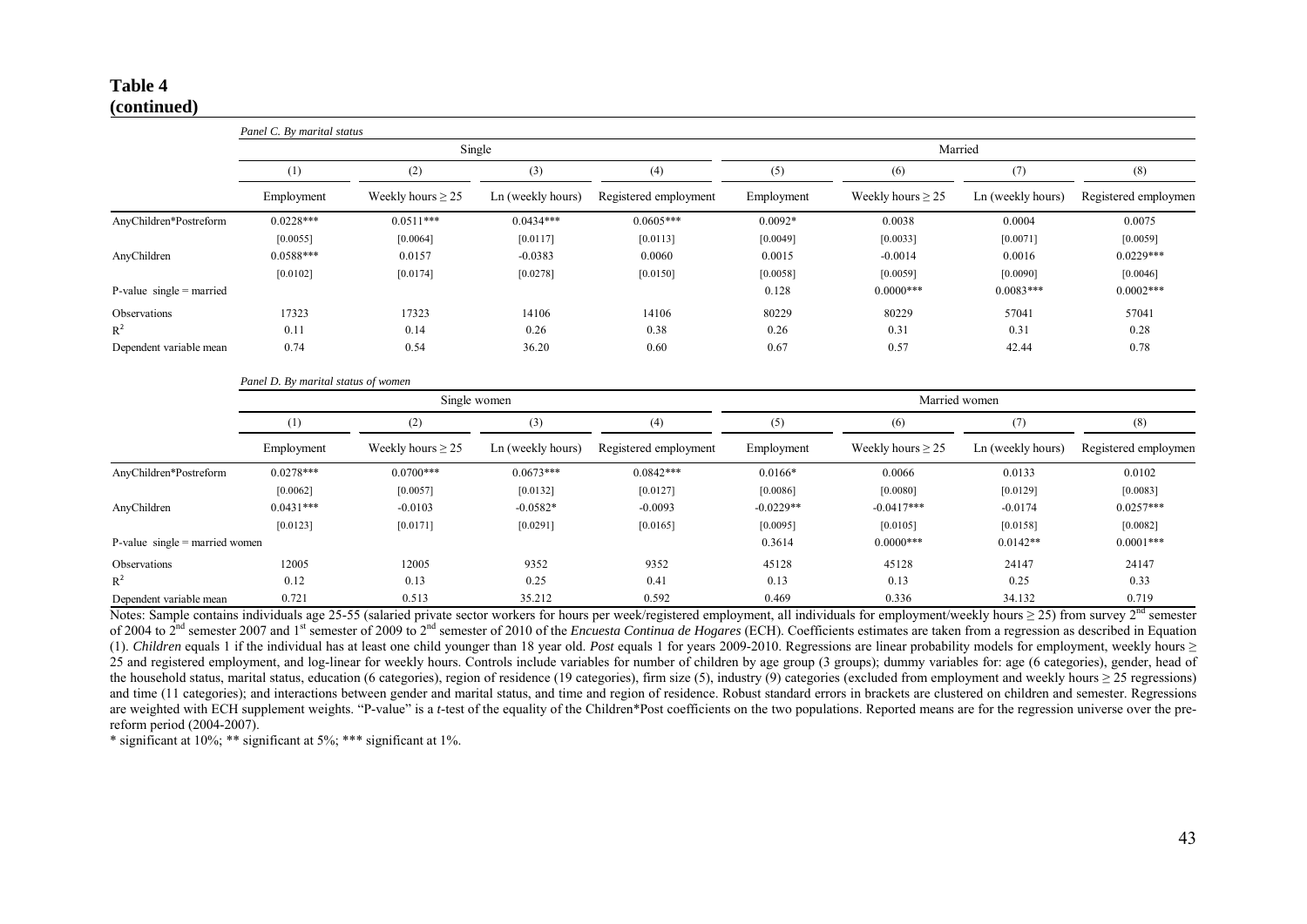|                                                                      | Sample: private sector workers, age 25-55 |                                          |                                        |                                         |  |  |  |
|----------------------------------------------------------------------|-------------------------------------------|------------------------------------------|----------------------------------------|-----------------------------------------|--|--|--|
|                                                                      |                                           | Married women                            |                                        | Married men                             |  |  |  |
|                                                                      | (1)                                       | (2)                                      | (3)                                    | (4)                                     |  |  |  |
| Panel A. Total sample                                                |                                           |                                          |                                        |                                         |  |  |  |
| AnyChildren*Postreform                                               | $-0.004$<br>[0.0103]                      | $-0.0043$<br>[0.0103]                    | $0.0170**$<br>[0.0079]                 | $0.0173**$<br>[0.0078]                  |  |  |  |
| AnyChildren                                                          | $0.0270**$<br>[0.0098]                    | $0.0269**$<br>[0.0098]                   | $0.0156**$<br>[0.0073]                 | $0.0156**$<br>[0.0072]                  |  |  |  |
| Non-labor income<br>Observations                                     | No<br>13288                               | Yes<br>13288                             | N <sub>o</sub><br>22176                | Yes<br>22176                            |  |  |  |
| $R^2$<br>Dependent variable mean                                     | 0.34<br>0.73                              | 0.34<br>0.73                             | 0.24<br>0.82                           | 0.24<br>0.82                            |  |  |  |
| Panel B. Low education sample                                        |                                           |                                          |                                        |                                         |  |  |  |
| AnyChildren*Postreform<br>AnyChildren                                | $-0.0114$<br>[0.0143]<br>0.0167           | $-0.0119$<br>[0.0142]<br>0.0168          | 0.0037<br>[0.0118]<br>$0.0248**$       | 0.0042<br>[0.0119]<br>$0.0240**$        |  |  |  |
| Non-labor income<br>Observations<br>$R^2$<br>Dependent variable mean | [0.0139]<br>No<br>10141<br>0.33<br>0.67   | [0.0139]<br>Yes<br>10141<br>0.33<br>0.67 | [0.0113]<br>No<br>19155<br>0.25<br>0.8 | [0.0113]<br>Yes<br>19155<br>0.25<br>0.8 |  |  |  |
| Panel C. high education sample                                       |                                           |                                          |                                        |                                         |  |  |  |
| AnyChildren*Postreform                                               | $-0.0224*$<br>[0.0113]                    | $-0.0219*$<br>[0.0116]                   | $0.0458***$<br>[0.0133]                | $0.0459***$<br>[0.0134]                 |  |  |  |
| AnyChildren                                                          | 0.0101<br>[0.0113]                        | 0.0093<br>[0.0114]                       | $-0.0199$<br>[0.0193]                  | $-0.0197$<br>[0.0194]                   |  |  |  |
| Non-labor income<br>Observations<br>$R^2$                            | N <sub>o</sub><br>3147                    | Yes<br>3147                              | No<br>3021                             | Yes<br>3021                             |  |  |  |
| Dependent variable mean                                              | 0.24<br>0.93                              | 0.24<br>0.93                             | 0.14<br>0.93                           | 0.14<br>0.93                            |  |  |  |

**Effect of the health insurance benefit extension on registered employment of married couples. Difference in difference estimates.** 

**Table 5** 

Notes: Sample contains married couples age 25-55 from from survey  $2^{nd}$  semester of 2004 to  $2^{nd}$  semester 2007 and  $1^{st}$  semester of 2009 to  $2^{nd}$ semester of 2010 of the *Encuesta Continua de Hogares* (ECH). The regression universe in "Total sample" is restricted to salaried private sector workers. The universe in "low education sample" is restricted to salaried private sector workers with high school educated or less. The universe in "high education sample" is restricted to those with some college, college educated and more. Coefficients estimates are taken from a regression as described in Equation (1). *Children* equals 1 if the individual has at least one child younger than 18 year old. *Post* equals 1 for years 2009-2010. Regressions are linear probability models for registered employment. Controls include variables for number of children by age group (3 groups) and non-labor income (unless otherwise indicated); dummy variables for: age (6 categories), gender, head of the household status, education (6 categories), region of residence (19 categories), firm size (5), industry (9) categories and time (11 categories); and interactions between time and region of residence. Robust standard errors in brackets are clustered on children and semester. Regressions are weighted with ECH supplement weights. . Reported means are for the regression universe over the pre-reform period (2004-2007). \* significant at 10%; \*\* significant at 5%; \*\*\* significant at 1%.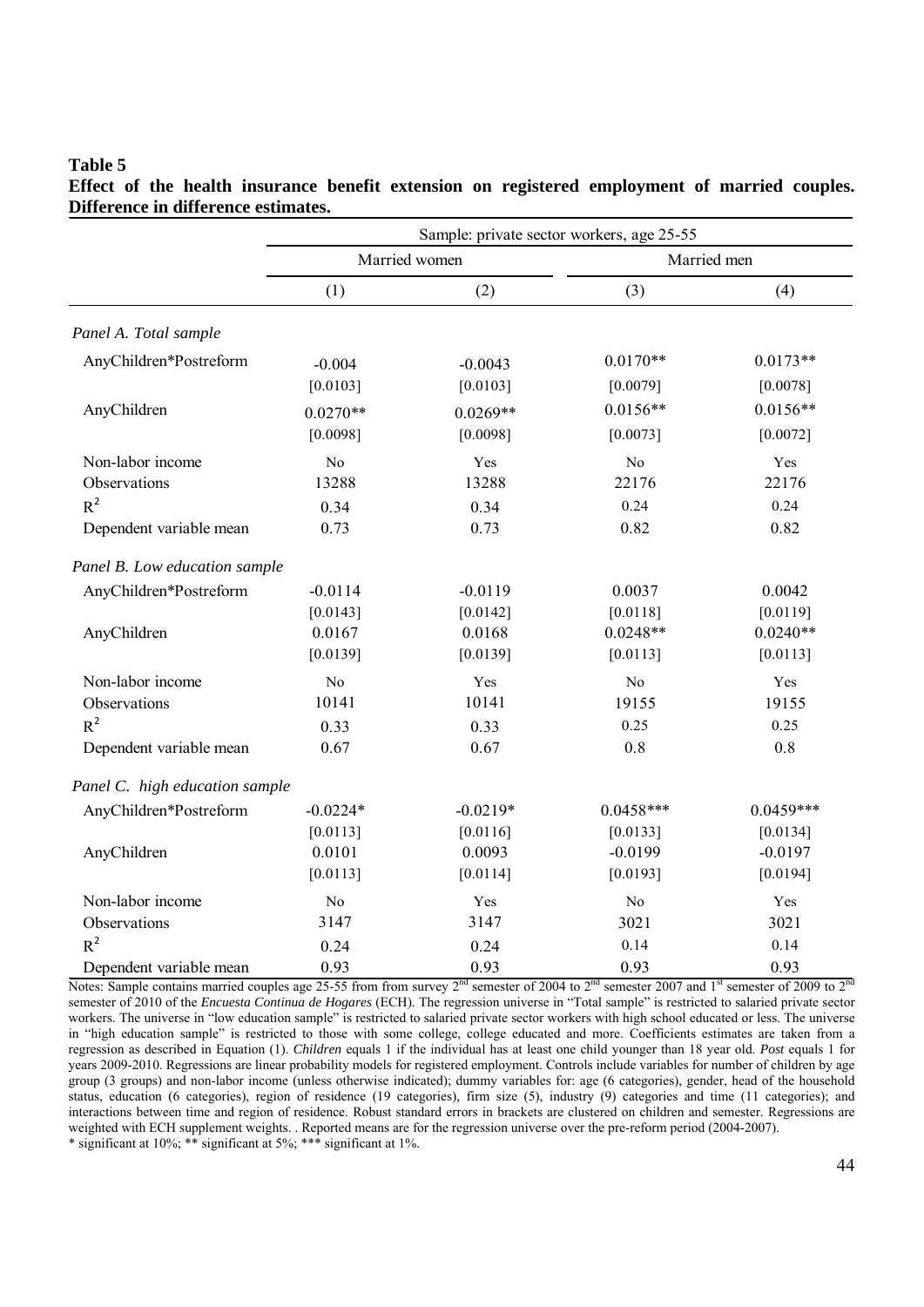$(1)$  (2) Weekly hours  $\geq 25$  Registered employment *Panel A. Total sample* One child aged 0-10 0.0129 0.0226<sup>\*\*</sup> [0.0081] [0.0097] One child aged 11-17 0.0025 0.0147\* [0.0086] [0.0077] Two children or more, 0.0219\*\*\* 0.0117 youngest aged 0-10 [0.0055] [0.0069] Two children or more,  $0.0220**$  0.0108 youngest aged 11-17 [0.0092] [0.0132] Observations 97552 71147  $R^2$  0.28 0.3 *Panel B. Single mothers* One child aged 0-10 0.0856\*\*\* 0.0796\*\*\* [0.0289] [0.0229] One child aged 11-17 0.0379<sup>\*\*</sup> 0.0701<sup>\*\*\*</sup>  $[0.0173]$   $[0.0189]$ Two children or more,  $0.0826***$  0.1025\*\*\* youngest aged 0-10 [0.0154] [0.0253] Two children or more,  $0.0882**$  0.0819\*\*\* youngest aged 11-17 [0.0325] [0.0325] [0.0259] Observations 12005 9352  $R^2$  0.13 0.41 Estimates by number and age of children Sample: private sector workers, age 25-55 Sample: all individuals, age 25-55

**Effect of the health insurance benefit extension on labor supply and tax evasion outcomes by age and number of children. Difference in difference estimates.** 

Notes: Sample contains individuals age 25-55 (salaried private sector workers for compliance with SSI) from survey 2<sup>nd</sup> semester of 2004 to 2<sup>nd</sup> semester 2007 and 1<sup>st</sup> semester of 2009 to 2<sup>nd</sup> semester of 2010 of the *Encuesta Continua de Hogares* (ECH). Rows reports coefficients estimates for each number–by–age range of children group which are taken from a regression as described in Equation (2). Regressions are linear probability models for employment, weekly hours ≥ 25 and registered employment, and log-linear for weekly hours. Controls include variables for number of children by age group (3 groups); dummy variables for: age (6 categories), gender, head of the household status, marital status, education (6 categories), region of residence (19 categories), firm size (5), industry (9) categories (excluded from employment and weekly hours  $\geq$  25 regressions) and time (11 categories); and interactions between gender and marital status, and time and region of residence (unless otherwise indicated). Robust standard errors in brackets are clustered on children and semester. Regressions are weighted with ECH supplement weights. Reported means are for the regression universe over the pre-reform period (2004-2007). \* significant at 10%; \*\* significant at 5%; \*\*\* significant at 1%.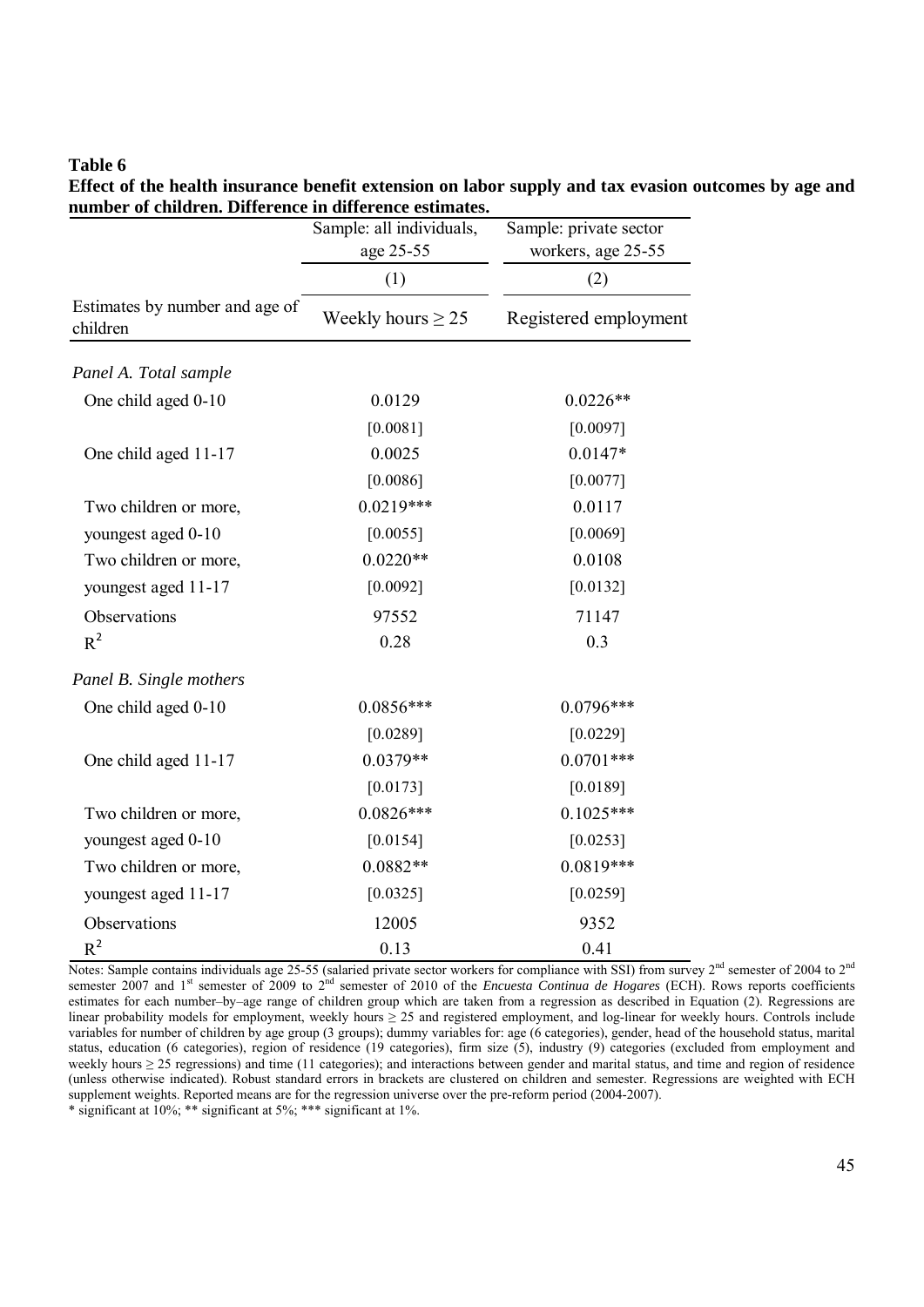**Effect of the health insurance benefit extension on wages and under-reporting of salaried earnings, overall and by job registration status (private sector workers, age 25-55). Difference in difference estimates.** 

|                        |                  | Pr (undereporting<br>earnings) |                          |                          |  |
|------------------------|------------------|--------------------------------|--------------------------|--------------------------|--|
|                        | $\left(1\right)$ | (2)                            |                          | (4)                      |  |
|                        | All workers      | Unregistered<br>employment     | Registered<br>employment | Registered<br>employment |  |
| AnyChildren*Postreform | $-0.0134$        | 0.0068                         | $-0.0176*$               | $0.0080**$               |  |
|                        | [0.0096]         | [0.0220]                       | [0.0098]                 | [0.0037]                 |  |
| AnyChildren            | $0.0575***$      | $0.0546**$                     | $0.0478***$              | $-0.0110**$              |  |
|                        | [0.0108]         | [0.0207]                       | [0.0128]                 | [0.0046]                 |  |
| Observations           | 68374            | 13438                          | 54936                    | 50669                    |  |
| $R^2$                  | 0.41             | 0.23                           | 0.41                     | 0.06                     |  |

Notes: Sample contains salaried private sector workers age 25-55 from survey  $2<sup>nd</sup>$  semester of 2004 to  $2<sup>nd</sup>$  semester 2007 and  $1<sup>st</sup>$  semester of 2009 to 2nd semester of 2010 of the *Encuesta Continua de Hogares* (ECH). Coefficients estimates are taken from a regression as described in Equation (1). *Children* equals 1 if the individual has at least one child younger than 18 year old. *Post* equals 1 for years 2009-2010. Regressions are linear probability models for underreporting salary earnings and log-linear for hourly wage. Controls include variables for number of children by age group (3 groups); dummy variables for: age (6 categories), gender, head of the household status, marital status, education (6 categories), region of residence (19 categories), firm size (5), industry (9) categories and time (11 categories); and interactions between gender and marital status, and time and region of residence. Robust standard errors in brackets are clustered on children and semester. Regressions are weighted with ECH supplement weights. In hourly wage analysis 2753 were dropped because their hourly wage is lower than \$1 (in 2010 UYU).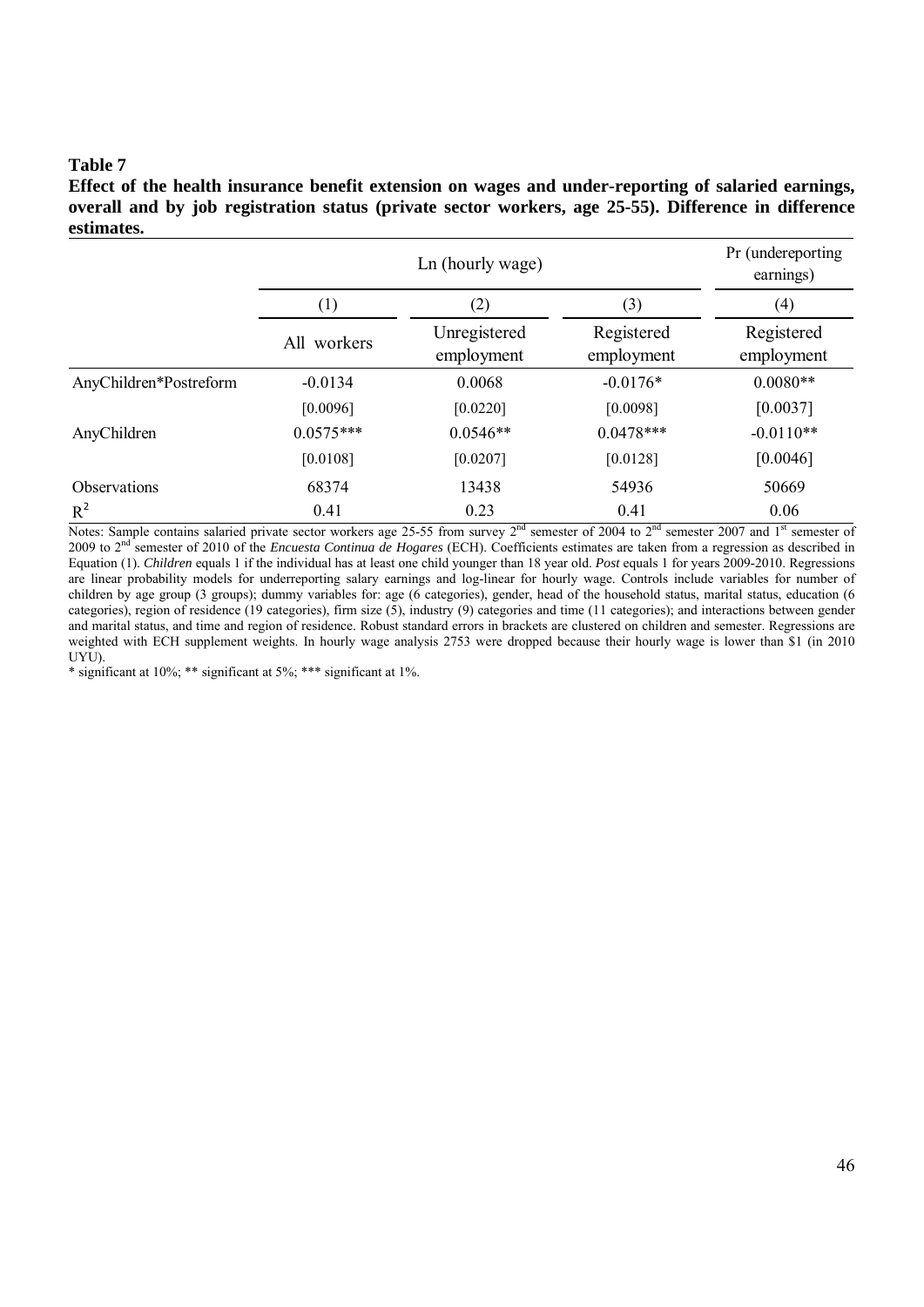| Falsification test: comparing labor supply response in individuals with and without children before |  |
|-----------------------------------------------------------------------------------------------------|--|
| the HIBEX reform. "Pre"= 2004-2005, "Post"= 2006-2007.                                              |  |
|                                                                                                     |  |

|                        |              | Sample: all individuals,<br>age 25-55 | Sample: private sector workers,<br>age 25-55 |                              |  |
|------------------------|--------------|---------------------------------------|----------------------------------------------|------------------------------|--|
|                        | $^{(1)}$     | $\left( 2\right)$                     | (3)                                          | (4)<br>Registered employment |  |
|                        | Employment   | Weekly hours $\geq$ 25                | Ln (weekly hours)                            |                              |  |
| AnyChildren*Postreform | 0.0086       | 0.0019                                | $-0.0032$                                    | 0.007                        |  |
|                        | [0.0055]     | [0.0040]                              | [0.0096]                                     | [0.0049]                     |  |
| AnyChildren            | $-0.2038***$ | $-0.2064***$                          | $-0.1146**$                                  | $-0.1838***$                 |  |
|                        | [0.0231]     | [0.0123]                              | [0.0393]                                     | [0.0299]                     |  |
| <b>Observations</b>    | 59375        | 59375                                 | 41636                                        | 41636                        |  |
| $R^2$                  | 0.25         | 0.29                                  | 0.3                                          | 0.31                         |  |

Notes: Sample contains individuals age 25-55 (salaried private sector workers for hours per week/registered employment, all individuals for employment/weekly hours ≥ 25) from survey 2nd semester of 2004 to 2nd semester 2007 of the *Encuesta Continua de Hogares* (ECH). Coefficients estimates are taken from a regression as described in Equation (1). *Children* equals 1 if the individual has at least one child younger than 18 year old. *Post* equals 1 for years 2006-2007. Regressions are linear probability models for employment, weekly hours  $\geq 25$  and registered employment, and log-linear for weekly hours. Controls include variables for number of children by age group (3 groups); dummy variables for: age (6 categories), gender, head of the household status, marital status, education (6 categories), region of residence (19 categories), firm size (5), industry (9) categories (excluded from employment and weekly hours  $\geq$  25 regressions) and time (11 categories); and interactions between gender and marital status, and time and region of residence (unless otherwise indicated). Robust standard errors in brackets are clustered on children and semester. Regressions are weighted with ECH supplement weights.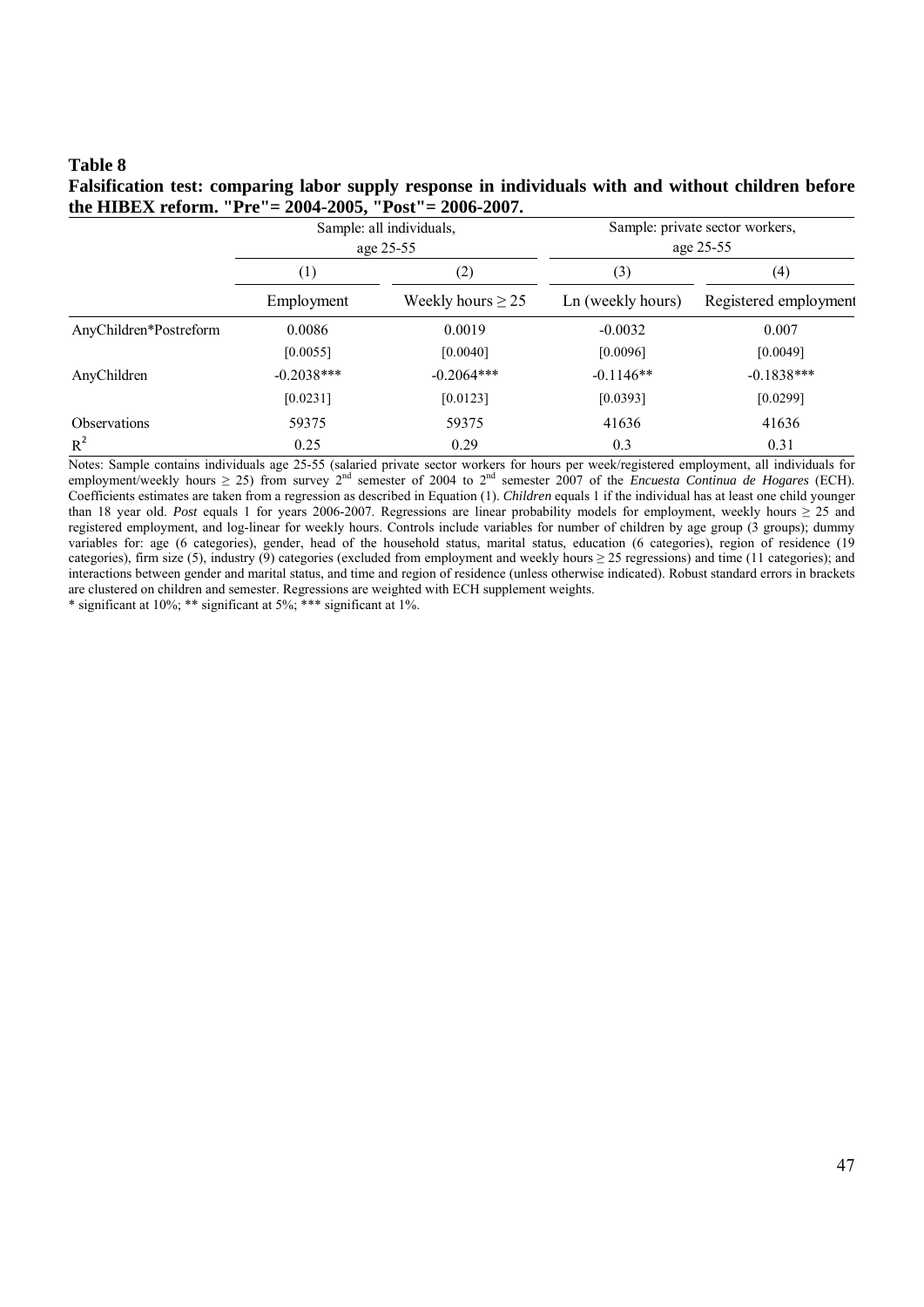#### **Table 9 Effect of the health insurance benefit extension on labor supply and tax evasion outcomes. Further speciation checks.**

| эрсстанон спескэ.                         |             | Sample: all individuals,<br>age 25-55 | Sample: private sector workers,<br>age 25-55 |                       |  |
|-------------------------------------------|-------------|---------------------------------------|----------------------------------------------|-----------------------|--|
|                                           | (1)         | (2)                                   | (3)                                          | (4)                   |  |
|                                           | Employment  | Weekly hours $\geq$ 25                | Ln (weekly hours)                            | Registered employment |  |
| Panel A. Add monthly AFAM benefit         |             |                                       |                                              |                       |  |
| AnyChildren*Postreform                    | $0.0287***$ | $0.0336***$                           | $0.0102**$                                   | $0.0571***$           |  |
|                                           | [0.0039]    | [0.0033]                              | [0.0045]                                     | [0.0063]              |  |
| Observations                              | 97552       | 97552                                 | 71147                                        | 71147                 |  |
| Panel B. Add time- cohort effect          |             |                                       |                                              |                       |  |
| AnyChildren*Postreform                    | $0.0169***$ | $0.0145***$                           | $0.0113**$                                   | $0.0175***$           |  |
|                                           | [0.0031]    | [0.0035]                              | [0.0053]                                     | [0.0056]              |  |
| Observations                              | 97552       | 97552                                 | 71147                                        | 71147                 |  |
| Panel C. Covariates-children interactions |             |                                       |                                              |                       |  |
| AnyChildren*Postreform                    | $0.0126***$ | $0.0145***$                           | $0.0113**$                                   | $0.0166**$            |  |
|                                           | [0.0036]    | [0.0026]                              | [0.0047]                                     | [0.0060]              |  |
| Observations                              | 97552       | 97552                                 | 71147                                        | 71147                 |  |
| Panel D. Post-2006 interactions           |             |                                       |                                              |                       |  |
| AnyChildren*Postreform                    | $0.0094**$  | $0.0090***$                           | $0.0131*$                                    | $0.0170***$           |  |
|                                           | [0.0039]    | [0.0026]                              | [0.0071]                                     | [0.0057]              |  |
| Observations                              | 97552       | 97552                                 | 71147                                        | 71147                 |  |
| Panel E. Including 2008                   |             |                                       |                                              |                       |  |
| AnyChildren*Postreform                    | $0.0105**$  | $0.0094**$                            | 0.0041                                       | $0.0117**$            |  |
|                                           | [0.0039]    | [0.0043]                              | [0.0055]                                     | [0.0051]              |  |
| Observations                              | 117001      | 117001                                | 85749                                        | 85749                 |  |
| Panel F. Unweighted                       |             |                                       |                                              |                       |  |
| AnyChildren*Postreform                    | $0.0133***$ | $0.0143***$                           | $0.0134**$                                   | $0.0107*$             |  |
|                                           | [0.0023]    | [0.0025]                              | [0.0053]                                     | [0.0059]              |  |
| Observations                              | 97552       | 97552                                 | 71147                                        | 71147                 |  |

Notes: Sample contains individuals age 25-55 (salaried private sector workers for hours per week/registered employment, all individuals for employment/weekly hours  $\geq$  25) from survey 2<sup>nd</sup> semester of 2004 to 2<sup>nd</sup> semester 2007 and 1<sup>st</sup> semester of 2009 to 2<sup>nd</sup> semester of 2010 of the *Encuesta Continua de Hogares* (ECH). Coefficients estimates are taken from a regression as described in Equation (1). *Children* equals 1 if the individual has at least one child younger than 18 year old. *Post* equals 1 for years 2009-2010 (2008-2010 for Panel E). Regressions are linear probability models for employment, weekly hours ≥ 25 and registered employment, and log-linear for weekly hours. Controls include variables for number of children by age group (3 groups); dummy variables for: age (6 categories), gender, head of the household status, marital status, education (6 categories), region of residence (19 categories), firm size (5), industry (9) categories (excluded from employment and weekly hours  $\geq$  25 regressions) and time (11 categories); and interactions between gender and marital status, and time and region of residence (unless otherwise indicated). Panel A reports results with interactions of a monthly family AFAM benefit variable with a full set of semester-dummies.. Panel B reports results with a full set of birth cohort-semester interactions. Panel C reports results with *Children* indicator interacted with demographic controls. Panel D reports with *Children* and *Post* indicators interacted with demographic controls. Panel E change the universe to include year 2006. Robust standard errors in brackets are clustered on children and semester. Regressions are weighted with ECH supplement weights (except for Panel F).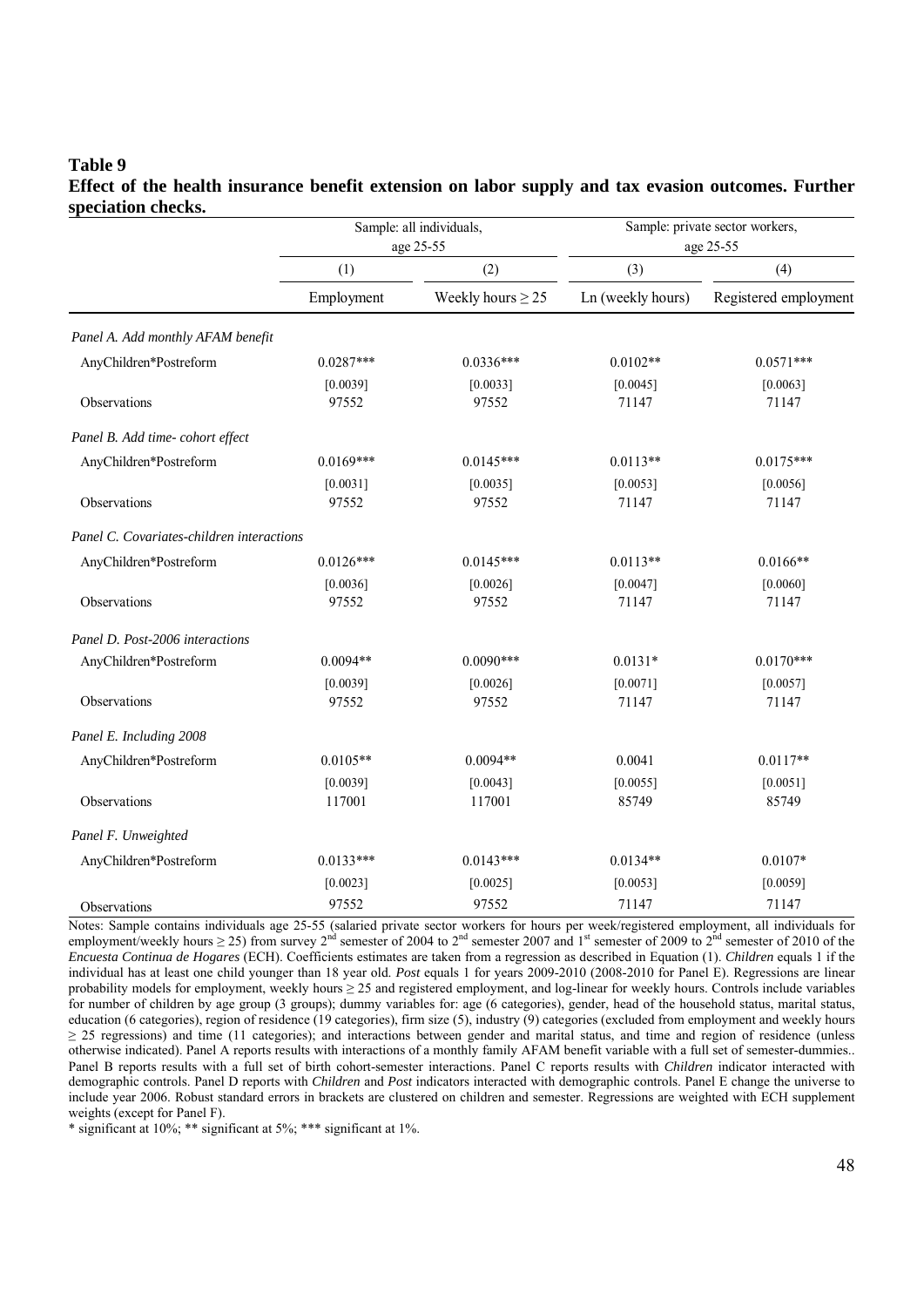**Effect of the health insurance benefit extension on wages and under-reporting of salaried earnings by job registration status (private sector workers, age 25-55). Specification checks** 

|                                              | Ln (hourly wages)       |                       | Pr (undereporting earnings) |  |  |
|----------------------------------------------|-------------------------|-----------------------|-----------------------------|--|--|
|                                              | (1)                     | (2)                   | (3)                         |  |  |
|                                              | Unregistered employment | Registered employment | Registered employment       |  |  |
| Panle A. False experiment (period 2004-2007) |                         |                       |                             |  |  |
| AnyChildren*Postreform                       | 0.009                   | $-0.0105$             |                             |  |  |
|                                              | [0.0247]                | [0.0122]              |                             |  |  |
| AnyChildren                                  | $0.0667**$              | $0.0365**$            |                             |  |  |
|                                              | [0.0239]                | [0.0168]              |                             |  |  |
| Observations                                 | 9016                    | 31172                 |                             |  |  |
| $R^2$                                        | 0.23                    | 0.4                   |                             |  |  |
| Panel B. Add monthly AFAM benefit            |                         |                       |                             |  |  |
| AnyChildren*Postreform                       | 0.0173                  | $-0.0401$ ***         | $0.0066**$                  |  |  |
|                                              | [0.0187]                | [0.0097]              | [0.0028]                    |  |  |
| Observations                                 | 13438                   | 54938                 | 50669                       |  |  |
| Panel C. Add time- cohort effect             |                         |                       |                             |  |  |
| AnyChildren*Postreform                       | $-0.0166$               | $-0.0202*$            | $0.0073**$                  |  |  |
|                                              | [0.0193]                | [0.0112]              | [0.0034]                    |  |  |
| Observations                                 | 13438                   | 54938                 | 50669                       |  |  |
| Panel D. Covariates-children interactions    |                         |                       |                             |  |  |
| AnyChildren*Postreform                       | $-0.0005$               | $-0.0112$             | $0.0067*$                   |  |  |
|                                              | [0.0225]                | [0.0093]              | [0.0036]                    |  |  |
| Observations                                 | 13438                   | 54938                 | 50669                       |  |  |
| Panel E. Including 2008                      |                         |                       |                             |  |  |
| AnyChildren*Postreform                       | 0.0068                  | $-0.0184*$            | $0.0080**$                  |  |  |
|                                              | [0.0220]                | [0.0097]              | [0.0037]                    |  |  |
| Observations                                 | 13438                   | 54938                 | 50669                       |  |  |

Notes: Sample contains salaried private sector workers age 25-55 from survey 2<sup>nd</sup> semester of 2004 to 2<sup>nd</sup> semester 2007 and 1<sup>st</sup> semester of 2009 to 2nd semester of 2010 (except for Panel A) of the *Encuesta Continua de Hogares* (ECH). Coefficients estimates are taken from a regression as described in Equation (1). *Children* equals 1 if the individual has at least one child younger than 18 year old. *Post* equals 1 for years 2009-2010. Regressions are linear probability models for underreporting salary earnings and log-linear for hourly wage. Controls include variables for number of children by age group (3 groups); dummy variables for: age (6 categories), gender, head of the household status, marital status, education (6 categories), region of residence (19 categories), firm size (5), industry (9) categories and time (11 categories); and interactions between gender and marital status, and time and region of residence. Panel A presents results for a falsification exercise by using pre-reform data (see notes in Table 8). Panel B reports results with interactions of a monthly family AFAM benefit variable with a full set of semester-dummies. Panel C reports results with a full set of birth cohort-semester interactions. Panel D reports results with *Children* indicator interacted with demographic controls. Panel E reports with *Children* and *Post* indicators interacted with demographic controls. Panel E change the universe to include year 2006. Robust standard errors in brackets are clustered on children and semester. Regressions are weighted with ECH supplement weights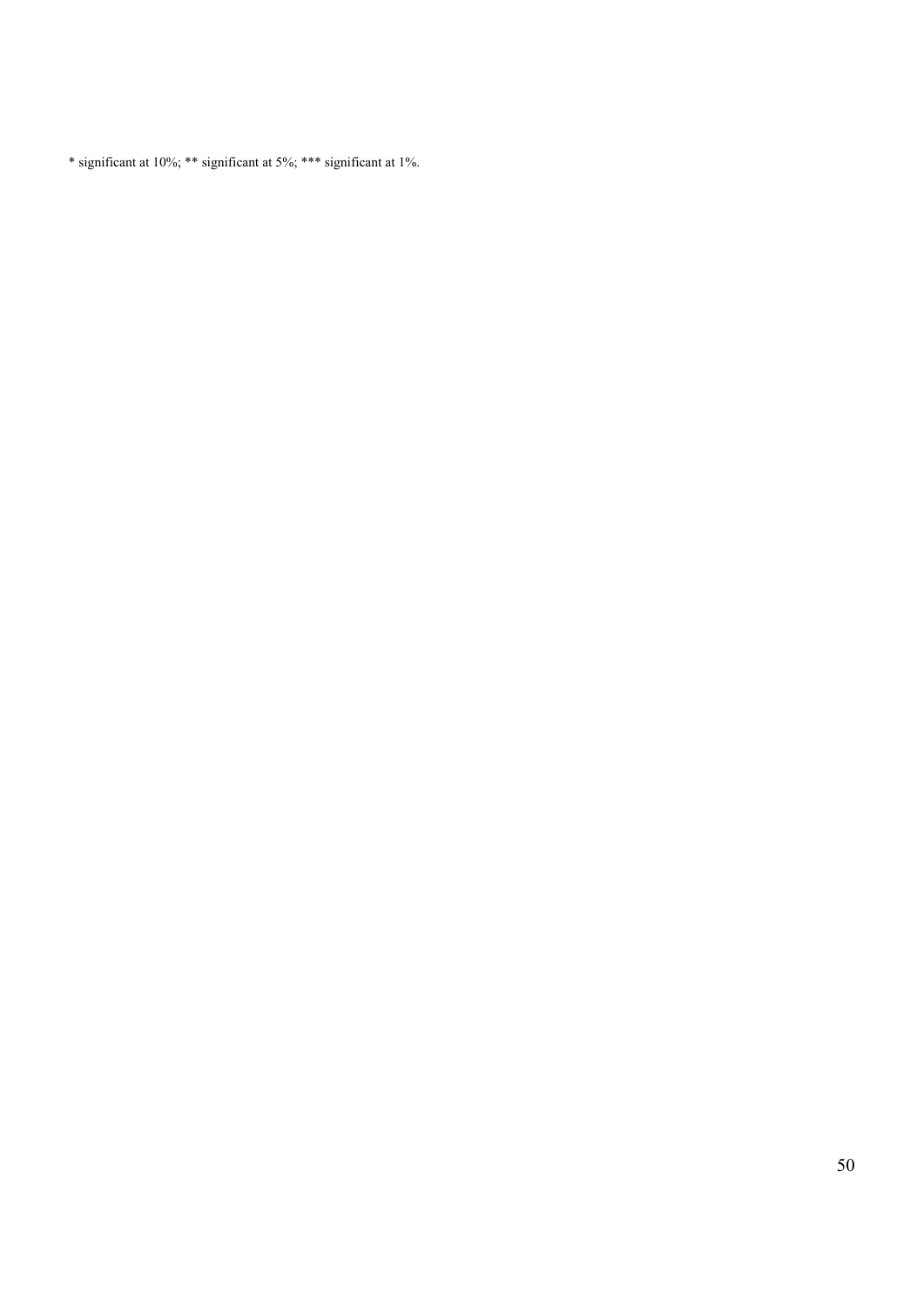# **Figures**

#### **Figure 1 Health care coverage in private market.**



Note: Sample contains individuals from survey 2<sup>nd</sup> semester of 2004 to 2<sup>nd</sup> semester 2007 and 1<sup>st</sup> semester of 2009 to 2nd semester of 2010 of the *Encuesta Continua de Hogares* (ECH)).

#### **Figure 2**

**Change in budget constraint after the reform for a lone parent with one or two children younger than 18 years old, respectively.** 



Note: Assumes hourly wage of UYU 78.6, non-labor income of UYU 3,500 and the cost of a health insurance plan in the private market in 2007 of UYU 1,030 (in 2010 prices).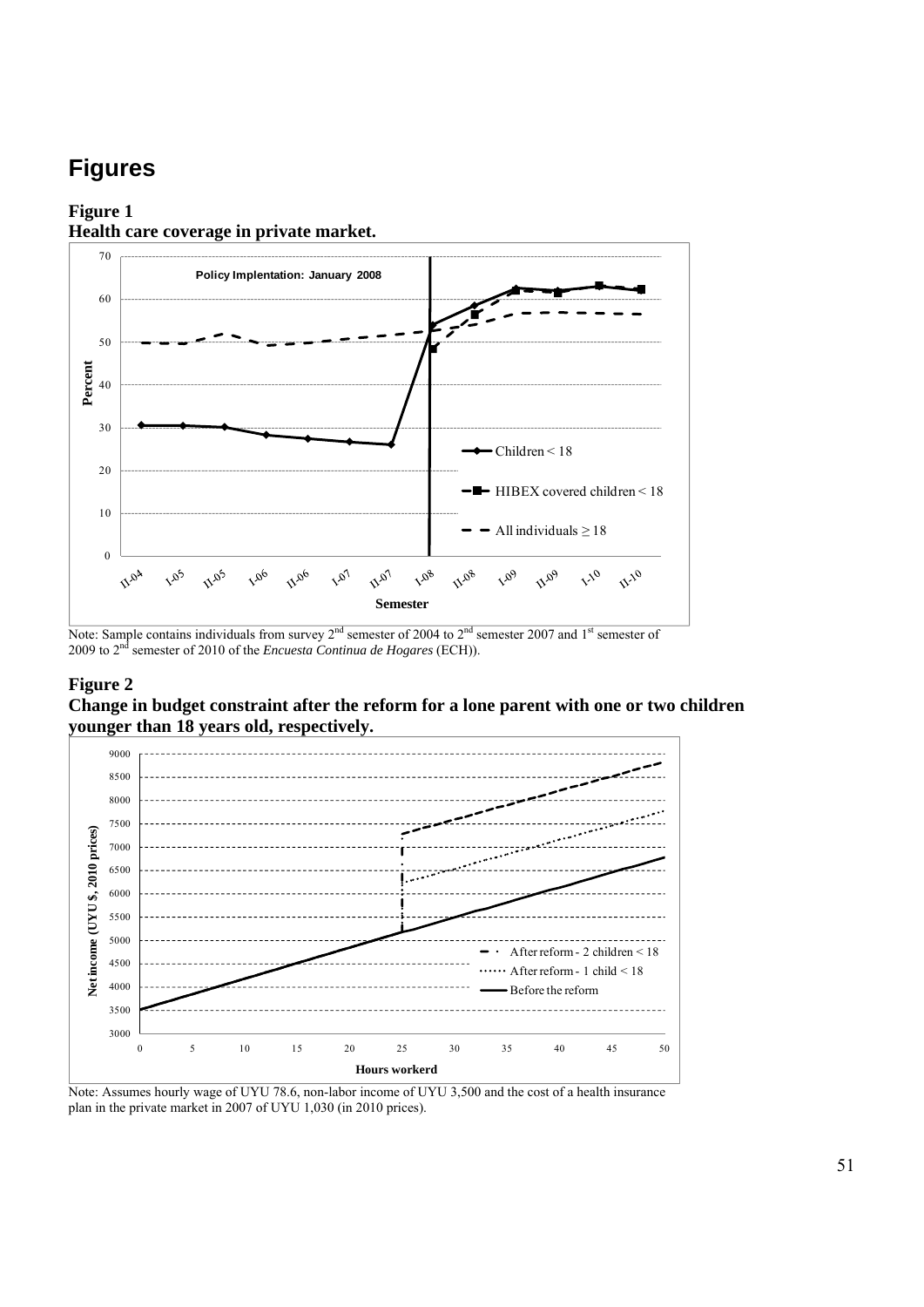

**Figure 3 Hours of work distributions for employed individuals, registered and off-the-books jobs**

Notes: Sample contains salaried private sector workers age 25-55 from survey  $2^{nd}$  semester of 2004 to  $2^{nd}$ semester 2007 and 1<sup>st</sup> semester of 2009 to 2<sup>nd</sup> semester of 2010 of the *Encuesta Continua de Hogares* (ECH). **Figure 4** 

**Age distributions for individuals by presence of children.**



Notes: Sample contains salaried private sector workers age 25-55 from survey  $2<sup>nd</sup>$  semester of 2004 to  $2<sup>nd</sup>$ semester 2007 and 1<sup>st</sup> semester of 2009 to 2<sup>nd</sup> semester of 2010 of the *Encuesta Continua de Hogares* (ECH).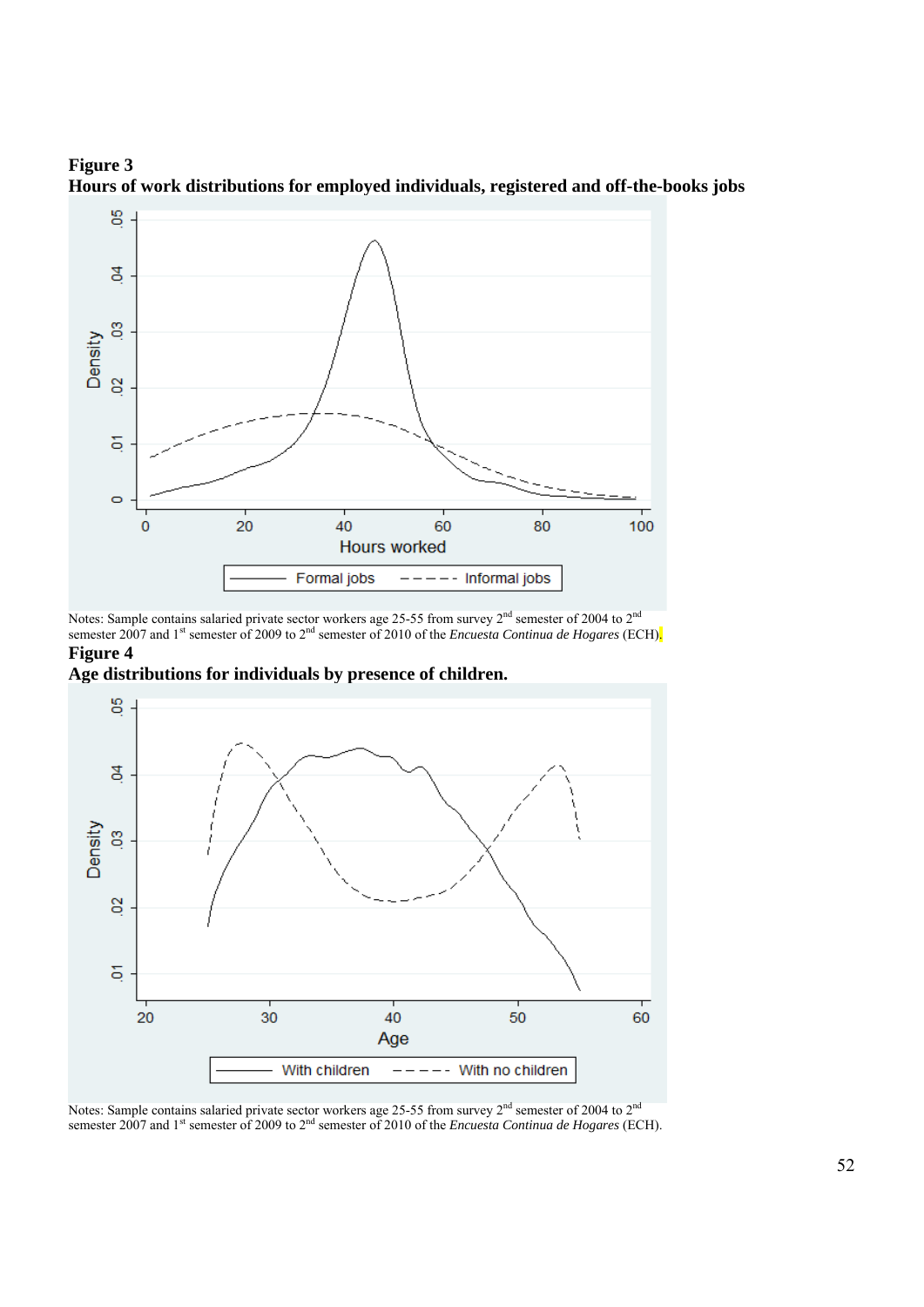# **Apendix A**

### **Appendix Table A.1**

**Effect of the health insurance benefit extension on labor supply and tax evasion outcomes. Full difference in difference regression results.** 

|                          |                                   | Sample: all individuals,<br>age 25-55         | Sample: private sector workers,<br>age 25-55 |                                                 |  |
|--------------------------|-----------------------------------|-----------------------------------------------|----------------------------------------------|-------------------------------------------------|--|
|                          | (1)                               | (2)                                           | (3)                                          | (4)                                             |  |
| Variables                | Employment (Table<br>X, Column 1) | Weekly hours $\geq$ 25<br>(Table X, Column 2) | Ln (weekly hours)<br>(Table X, Column 3)     | Registered<br>employment (Table<br>X, Column 4) |  |
| AnyChildren*Postreform   | $0.0151***$                       | $0.0159***$                                   | $0.0090*$                                    | $0.0150**$                                      |  |
|                          | [0.0033]                          | [0.0028]                                      | [0.0050]                                     | [0.0060]                                        |  |
| AnyChildren              | $0.0110*$                         | $-0.0006$                                     | $-0.006$                                     | $0.0168***$                                     |  |
|                          | [0.0054]                          | [0.0062]                                      | [0.0093]                                     | [0.0042]                                        |  |
| # children ages $0-10$   | $-0.0598***$                      | $-0.0553***$                                  | $-0.0253***$                                 | $-0.0321***$                                    |  |
|                          | [0.0023]                          | [0.0026]                                      | [0.0039]                                     | [0.0018]                                        |  |
| # children ages 11-17    | $-0.0267***$                      | $-0.0306***$                                  | $-0.0192***$                                 | $-0.0276***$                                    |  |
|                          | [0.0023]                          | [0.0026]                                      | [0.0051]                                     | [0.0030]                                        |  |
| # children $\geq 18$     | $-0.0116***$                      | $-0.0113***$                                  | 0.0032                                       | $-0.0158***$                                    |  |
|                          | [0.0027]                          | [0.0031]                                      | [0.0051]                                     | [0.0043]                                        |  |
| Male                     | $0.0704***$                       | $0.1756***$                                   | $0.0686***$                                  | $-0.0226***$                                    |  |
|                          | [0.0099]                          | [0.0139]                                      | [0.0085]                                     | [0.0078]                                        |  |
| Head                     | $0.1069***$                       | $0.1058***$                                   | $0.0268***$                                  | $0.0198***$                                     |  |
|                          | [0.0088]                          | [0.0074]                                      | [0.0041]                                     | [0.0048]                                        |  |
| Married                  | $-0.1379***$                      | $-0.0894***$                                  | $-0.0265**$                                  | $0.0702***$                                     |  |
|                          | [0.0090]                          | [0.0095]                                      | [0.0094]                                     | [0.0099]                                        |  |
| Complete primary         | $0.0551***$                       | $0.0584***$                                   | $0.0440***$                                  | $0.0622***$                                     |  |
|                          | [0.0063]                          | [0.0061]                                      | [0.0117]                                     | [0.0088]                                        |  |
| Incomplete high school   | $0.1115***$                       | $0.1241***$                                   | $0.0464***$                                  | $0.1107***$                                     |  |
|                          | [0.0050]                          | [0.0049]                                      | [0.0115]                                     | [0.0083]                                        |  |
| Complete high school     | $0.1666***$                       | $0.2119***$                                   | $0.0511***$                                  | $0.1540***$                                     |  |
|                          | [0.0093]                          | [0.0063]                                      | [0.0131]                                     | $[0.0082]$                                      |  |
| Incomplete college       | $0.2015***$                       | $0.2209***$                                   | $-0.0218*$                                   | $0.1473***$                                     |  |
|                          | $[0.0102]$                        | [0.0097]                                      | $[0.0121]$                                   | [0.0098]                                        |  |
| Complete college or more | $0.2605***$                       | $0.2070***$                                   | $-0.0701***$                                 | $0.1429***$                                     |  |
|                          | [0.0125]                          | [0.0103]                                      | [0.0119]                                     | [0.0100]                                        |  |
| Age 30-34                | $0.0305***$                       | $0.0270***$                                   | $0.0211***$                                  | $0.0285***$                                     |  |
|                          | [0.0066]                          | [0.0053]                                      | [0.0064]                                     | [0.0061]                                        |  |
| Age 35-39                | $0.0328***$                       | $0.0217***$                                   | $0.0270***$                                  | $0.0480***$                                     |  |
|                          | [0.0074]                          | [0.0070]                                      | [0.0060]                                     | [0.0068]                                        |  |
| Age 40-44                | $0.0205**$                        | 0.0124                                        | $0.0328***$                                  | $0.0573***$                                     |  |
|                          | [0.0084]<br>$-0.0101$             | [0.0077]                                      | [0.0061]                                     | [0.0073]<br>$0.0463***$                         |  |
| Age 45-49                |                                   | $-0.0263***$                                  | 0.0153                                       |                                                 |  |
| Age 50-55                | [0.0086]<br>$-0.0627***$          | [0.0088]<br>$-0.0799***$                      | $[0.0101]$<br>$0.0162*$                      | $[0.0070]$<br>$0.0433***$                       |  |
|                          | [0.0107]                          | [0.0100]                                      | [0.0086]                                     | [0.0085]                                        |  |
| Male*head                | $0.2530***$                       | $0.2403***$                                   | $0.1079***$                                  | 0.0125                                          |  |
|                          | [0.0086]                          | [0.0107]                                      | [0.0111]                                     | [0.0110]                                        |  |
|                          |                                   |                                               |                                              |                                                 |  |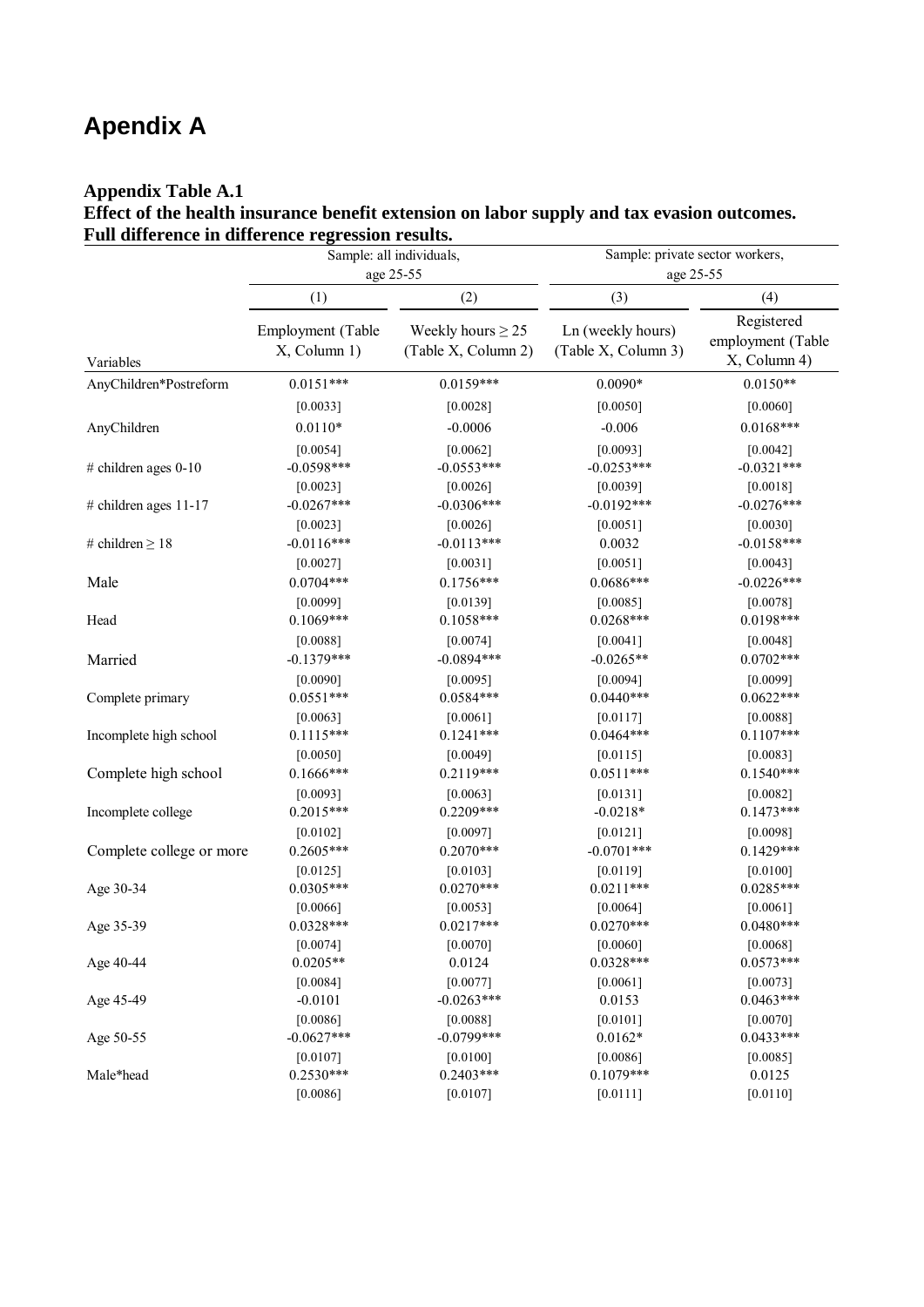|                      | (1)                               | (2)                                           | (3)                                      | (4)                           |  |
|----------------------|-----------------------------------|-----------------------------------------------|------------------------------------------|-------------------------------|--|
| Variables            | Employment (Table<br>X, Column 1) | Weekly hours $\geq$ 25<br>(Table X, Column 2) | Ln (weekly hours)<br>(Table X, Column 3) | Register<br>Employment (Table |  |
| Firm size: 2-4 emps  | --                                | --                                            | $0.3541***$                              | $0.1598***$                   |  |
|                      |                                   |                                               | [0.0215]                                 | [0.0202]                      |  |
| 5-9 emps             |                                   |                                               | $0.4445***$                              | $0.3659***$                   |  |
|                      |                                   |                                               | [0.0268]                                 | [0.0199]                      |  |
| $10-49$ emps         |                                   |                                               | $0.4928***$                              | 0.4899***                     |  |
|                      |                                   |                                               | [0.0259]                                 | [0.0212]                      |  |
| $>49$ emps           |                                   |                                               | $0.5279***$                              | $0.5427***$                   |  |
|                      |                                   |                                               | [0.0264]                                 | [0.0209]                      |  |
| Industries: Industry |                                   |                                               | $-0.0466$ ***                            | $-0.0299**$                   |  |
|                      |                                   |                                               | [0.0110]                                 | [0.0113]                      |  |
| Manufacturing        |                                   |                                               | $-0.0727***$                             | $-0.0089$                     |  |
|                      |                                   |                                               | [0.0124]                                 | [0.0109]                      |  |
| Construction         |                                   |                                               | $-0.0791***$                             | $-0.0304***$                  |  |
|                      |                                   |                                               | [0.0087]                                 | [0.0101]                      |  |
| Trade                |                                   |                                               | $-0.0322***$                             | 0.0083                        |  |
|                      |                                   |                                               | [0.0106]                                 | [0.0095]                      |  |
| Transport/commun     |                                   |                                               | $-0.0087$                                | $0.0301***$                   |  |
|                      |                                   |                                               | [0.0106]                                 | [0.0100]                      |  |
| Finance/professional |                                   |                                               | $-0.1249***$                             | $0.0259**$                    |  |
|                      |                                   |                                               | [0.0114]                                 | [0.0093]                      |  |
| Education/health     |                                   |                                               | $-0.2876***$                             | $-0.0198*$                    |  |
|                      |                                   |                                               | [0.0118]                                 | [0.0103]                      |  |
| Personal             |                                   |                                               | $-0.2865***$                             | 0.0067                        |  |
|                      |                                   |                                               | [0.0298]                                 | [0.0194]                      |  |
| Observations         | 97552                             | 97552                                         | 71147                                    | 71147                         |  |
| $\mathbb{R}^2$       | 0.24                              | 0.28                                          | 0.29                                     | 0.3                           |  |

## **Appendix Table A.1 (continued)**

Notes: see notes to Table 4. Robust standard errors in brackets are clustered on children and semester. Regressions are weighted with ECH supplement.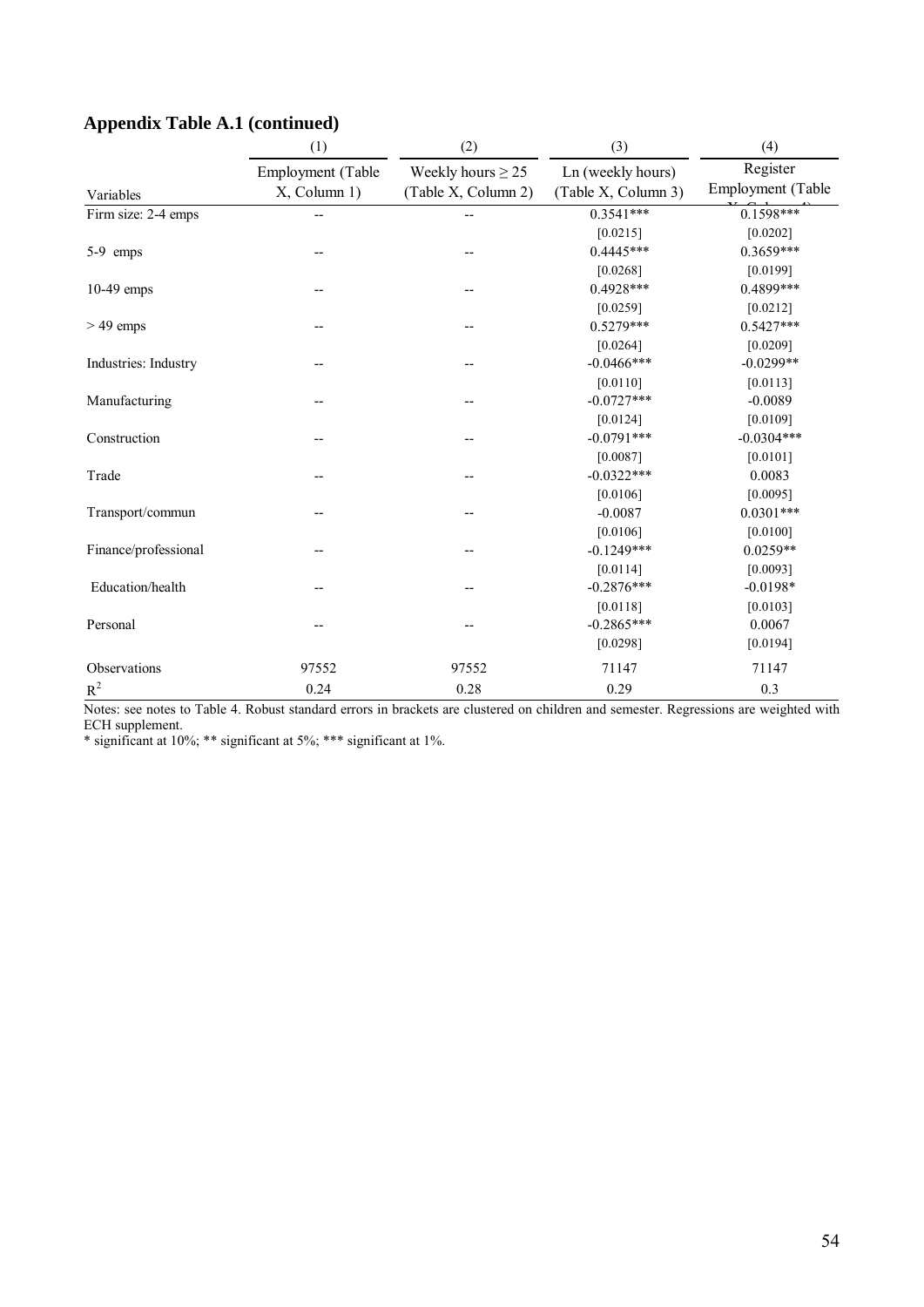#### **Appendix Table A.2**

|                            | Sample: all individuals,<br>age 25-55                          | Sample: private sector<br>workers, age 25-55 |                                          |  |
|----------------------------|----------------------------------------------------------------|----------------------------------------------|------------------------------------------|--|
|                            | (1)                                                            | (2)                                          | (3)<br>Weekly hours<br>(excluding zeros) |  |
|                            | Labor force participation<br>$(1 =$ employed or<br>unemployed) | Total weekly hours<br>(including zeros)      |                                          |  |
| Children*Post              | $0.0070*$                                                      | $0.5223***$                                  | 0.053                                    |  |
|                            | [0.0037]                                                       | [0.1262]                                     | [0.1279]                                 |  |
| Children $(\leq 18$ dummy) | $0.0118**$                                                     | 0.4274                                       | $-0.0682$                                |  |
|                            | [0.0049]                                                       | [0.2599]                                     | [0.2320]                                 |  |
| Observations               | 97552                                                          | 97552                                        | 71147                                    |  |
| $R^2$                      | 0.22                                                           | 0.32                                         | 0.29                                     |  |

**Effect of the health insurance benefit extension on employment and hours of work. Difference in difference estimates using alternative definitions of the dependent variable.** 

Notes: Sample contains individuals age 25-55 (salaried private sector workers for weekly hours, all individuals for labor force participation/total weekly hours) Notes: Sample contains salaried private sector workers age 25-55 from survey 2<sup>nd</sup> semester of 2004 to  $2<sup>nd</sup>$  semester 2007 and 1<sup>st</sup> semester of 2009 to  $2<sup>nd</sup>$  semester of 2010 of the *Encuesta Continua de Hogares* (ECH). Coefficients estimates are taken from a regression as described in Equation (1). *Children* equals 1 if the individual has at least one child younger than 18 year old. *Post* equals 1 for years 2009-2010. Regressions are linear probability models for labor force participation, and loglinear for total weekly hours and weekly hours. Controls include variables for number of children by age group (3 groups); dummy variables for: age (6 categories), gender, head of the household status, marital status, education (6 categories), region of residence (19 categories), firm size (5), industry (9) categories (excluded weekly hours regressions) and time (11 categories); and interactions between gender and marital status, and time and region of residence (unless otherwise indicated). Robust standard errors in brackets are clustered on children and semester. Regressions are weighted with ECH supplement weights.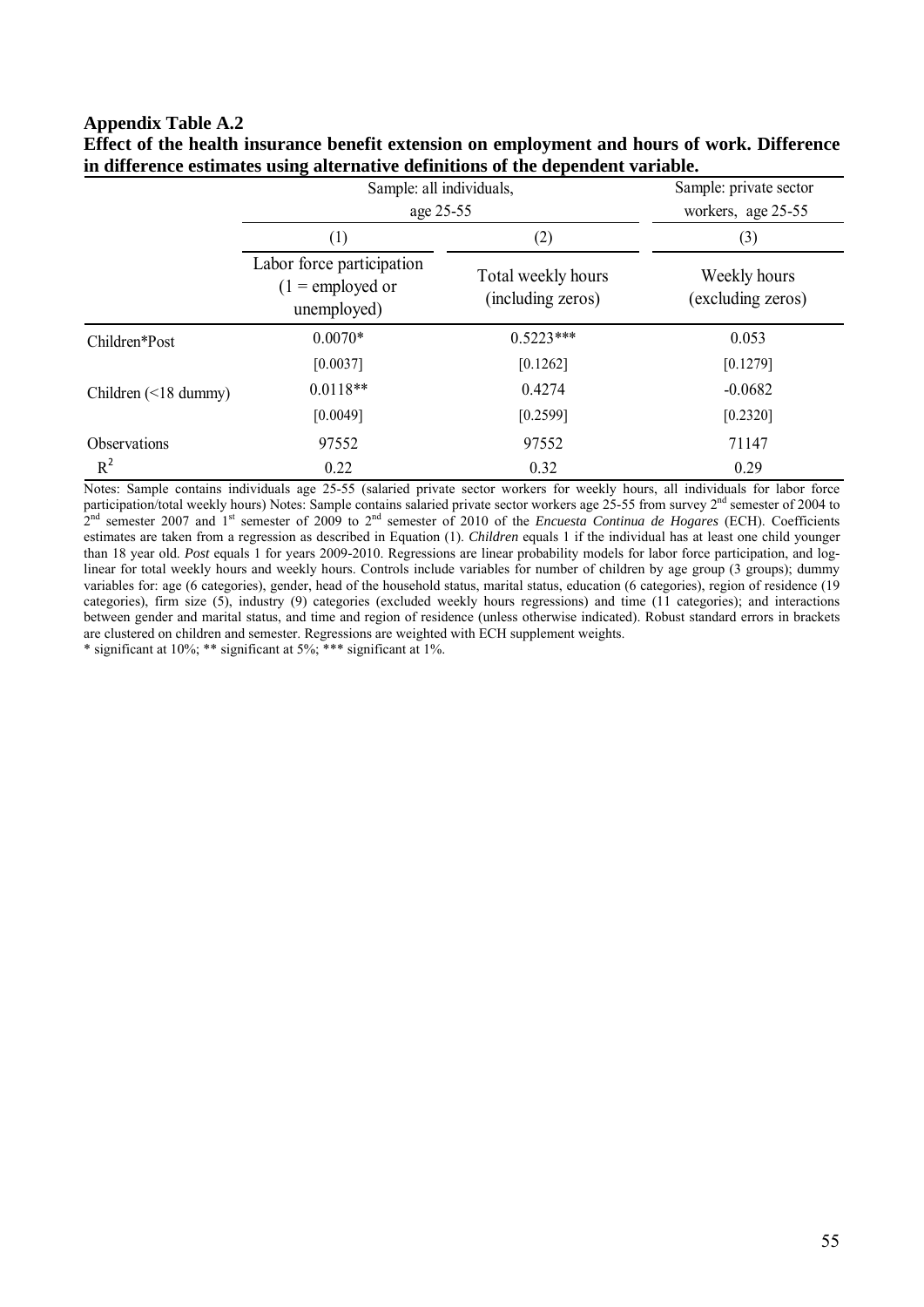#### **Appendix Table A.3 Effect of the health insurance benefit extension on labor supply and tax evasion outcomes. More specification checks. Difference in difference estimates.**

|                                            | Sample: all individuals, |                        | Sample: private sector workers, |                       |  |
|--------------------------------------------|--------------------------|------------------------|---------------------------------|-----------------------|--|
|                                            |                          | age 25-55              |                                 | age 25-55             |  |
|                                            | (1)                      | (2)                    | (3)                             | (4)                   |  |
|                                            | Employment               | Weekly hours $\geq$ 25 | Ln (weekly hours)               | Registered employment |  |
| Panel A. Additional covariates             |                          |                        |                                 |                       |  |
| AnyChildren*Postreform                     | $0.0152***$              | $0.0159***$            | $0.0090*$                       | $0.0153**$            |  |
|                                            | [0.0033]                 | [0.0028]               | [0.0050]                        | [0.0059]              |  |
| AnyChildren                                | $0.0123**$               | $-0.0002$              | $-0.004$                        | $0.0151***$           |  |
|                                            | [0.0055]                 | [0.0063]               | [0.0093]                        | [0.0042]              |  |
| Observations                               | 97552                    | 97552                  | 71147                           | 71147                 |  |
| $R^2$                                      | 0.24                     | 0.28                   | 0.29                            | 0.3                   |  |
| Panel B. Adds department unemployment rate |                          |                        |                                 |                       |  |
| AnyChildren*Postreform                     | $0.0149***$              | $0.0143***$            | $0.0086*$                       | $0.0120*$             |  |
|                                            | [0.0030]                 | [0.0026]               | [0.0049]                        | [0.0058]              |  |
| AnyChildren                                | $0.0109*$                | $-0.0001$              | $-0.0067$                       | $0.0173***$           |  |
|                                            | [0.0053]                 | [0.0062]               | [0.0094]                        | [0.0045]              |  |
| Observations                               | 97552                    | 97552                  | 71147                           | 71147                 |  |
| $R^2$                                      | 0.24                     | 0.28                   | 0.29                            | 0.3                   |  |
| Panel C. Probit estimation                 |                          |                        |                                 |                       |  |
| AnyChildren*Postreform                     | $0.0059**$               | $0.0077**$             |                                 | $0.0112*$             |  |
|                                            | [0.0029]                 | [0.0037]               |                                 | [0.0070]              |  |
| AnyChildren                                | 0.0033                   | $-0.0095***$           |                                 | $0.0099***$           |  |
|                                            | [0.0051]                 | [0.0046]               |                                 | [0.0038]              |  |
| Observations                               | 97552                    | 71147                  |                                 | 71147                 |  |
| $R^2$                                      | 0.24                     | 0.29<br>$-$            |                                 | 0.3                   |  |
| Panel D. Whitout family allowences sample  |                          |                        |                                 |                       |  |
| AnyChildren*Postreform                     | $0.0227***$              | $0.0268***$            | $0.0101**$                      | $0.0152**$            |  |
|                                            | [0.0035]                 | [0.0030]               | [0.0044]                        | [0.0056]              |  |
| AnyChildren                                | $-0.0025$                | $-0.0009$              | $-0.0047$                       | $-0.0047$             |  |
|                                            | [0.0076]                 | [0.0105]               | [0.0105]                        | [0.0058]              |  |
| Observations                               | 53294                    | 53294                  | 40889                           | 40889                 |  |
| $R^2$                                      | 0.22                     | 0.24                   | 0.25                            | 0.32                  |  |

Notes: Sample contains individuals age 25-(salaried private sector workers for hours per week/registered employment, all individuals for employment/weekly hours  $\geq$  25) from Notes: Sample contains salaried private sector workers age 25-55 from survey 2<sup>nd</sup> semester of 2004 to  $2^{nc}$ 

semester 2007 and 1<sup>st</sup> semester of 2009 to 2<sup>nd</sup> semester of 2010 of the *Encuesta Continua de Hogares* (ECH). Coefficients estimates are taken from a regression as described in Equation (1). *Children* equals 1 if the individual has at least one child younger than 18 year old. *Post* equals 1 for years 2009-2010. Regressions are linear probability models for employment, weekly hours  $\geq 25$  and registered employment (except for Panel C which provides results for probit regressions, marginal effects are reported), and log-linear for weekly hours. Controls include variables for number of children by age group (3 groups); dummy variables for: age (6 categories), gender, head of the household status, marital status, education (6 categories), region of residence (19 categories), firm size (5), industry (9) categories (excluded weekly hours regressions) and time (11 categories); and interactions between gender and marital status, and time and region of residence. Panel A reports results adding as controls household size and interactions between gender and head of the household status and age, respectively. Panel B reports results including state unemployment rate instead of state-by-semester dummies in controlling for state-year specific shocks. Panel D change the universe to not include individuals who received AFAM benefit. Robust standard errors in brackets are clustered on children and semester. Regressions are weighted with ECH supplement weights.